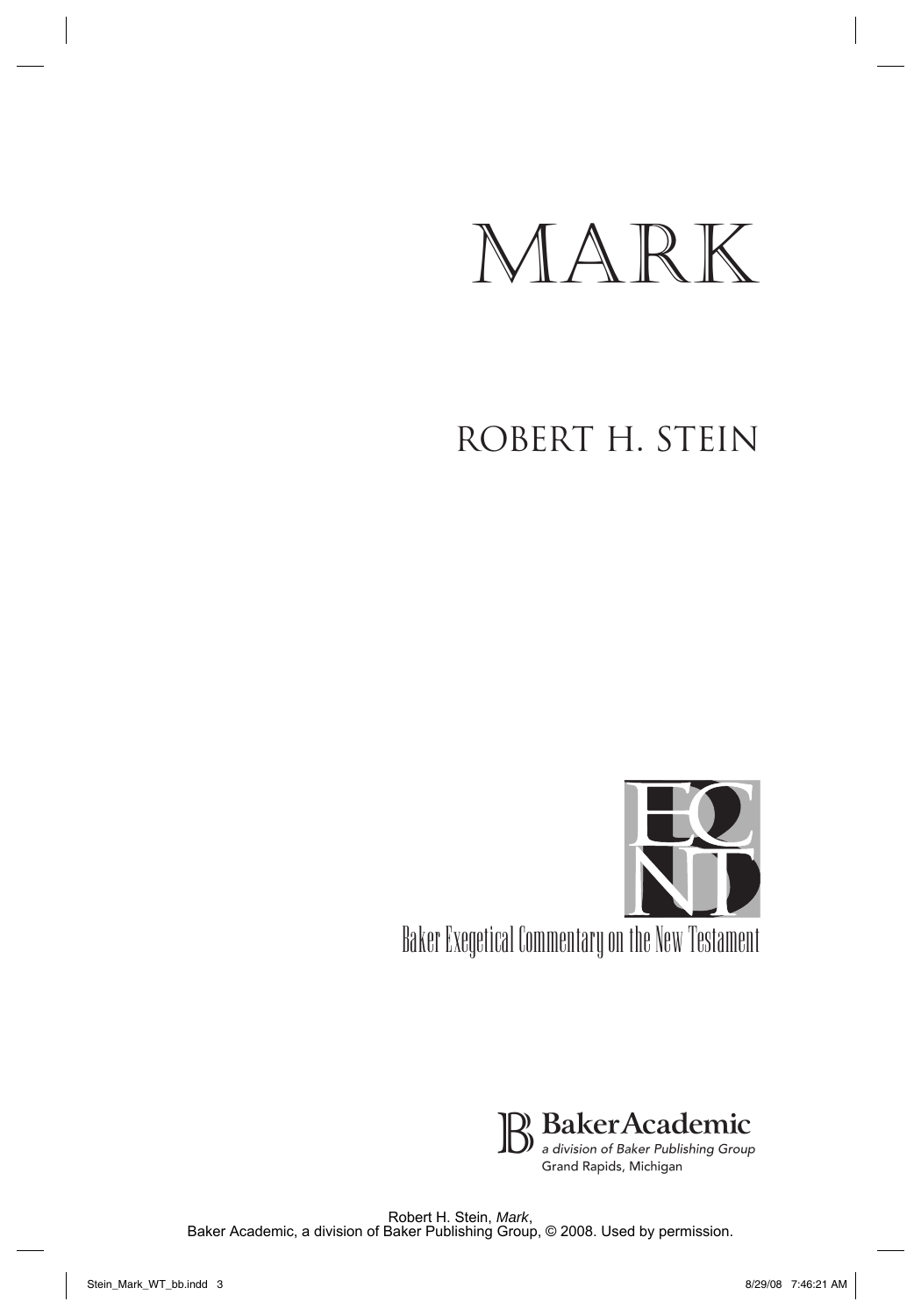© 2008 by Robert H. Stein

Published by Baker Academic a division of Baker Publishing Group P.O. Box 6287, Grand Rapids, MI 49516-6287 www.bakeracademic.com

Printed in the United States of America

All rights reserved. No part of this publication may be reproduced, stored in a retrieval system, or transmitted in any form or by any means—for example, electronic, photocopy, recording—without the prior written permission of the publisher. The only exception is brief quotations in printed reviews.

Library of Congress Cataloging-in-Publication Data Stein, Robert H., 1935– Mark / Robert H. Stein. p. cm. — (Baker exegetical commentary on the New Testament) Includes bibliographical references and indexes. ISBN 978-0-8010-2682-9 (cloth) 1. Bible. N.T. Mark—Commentaries. I. Title. BS2585.53.S74 2008 226.3 07—dc22 2008020734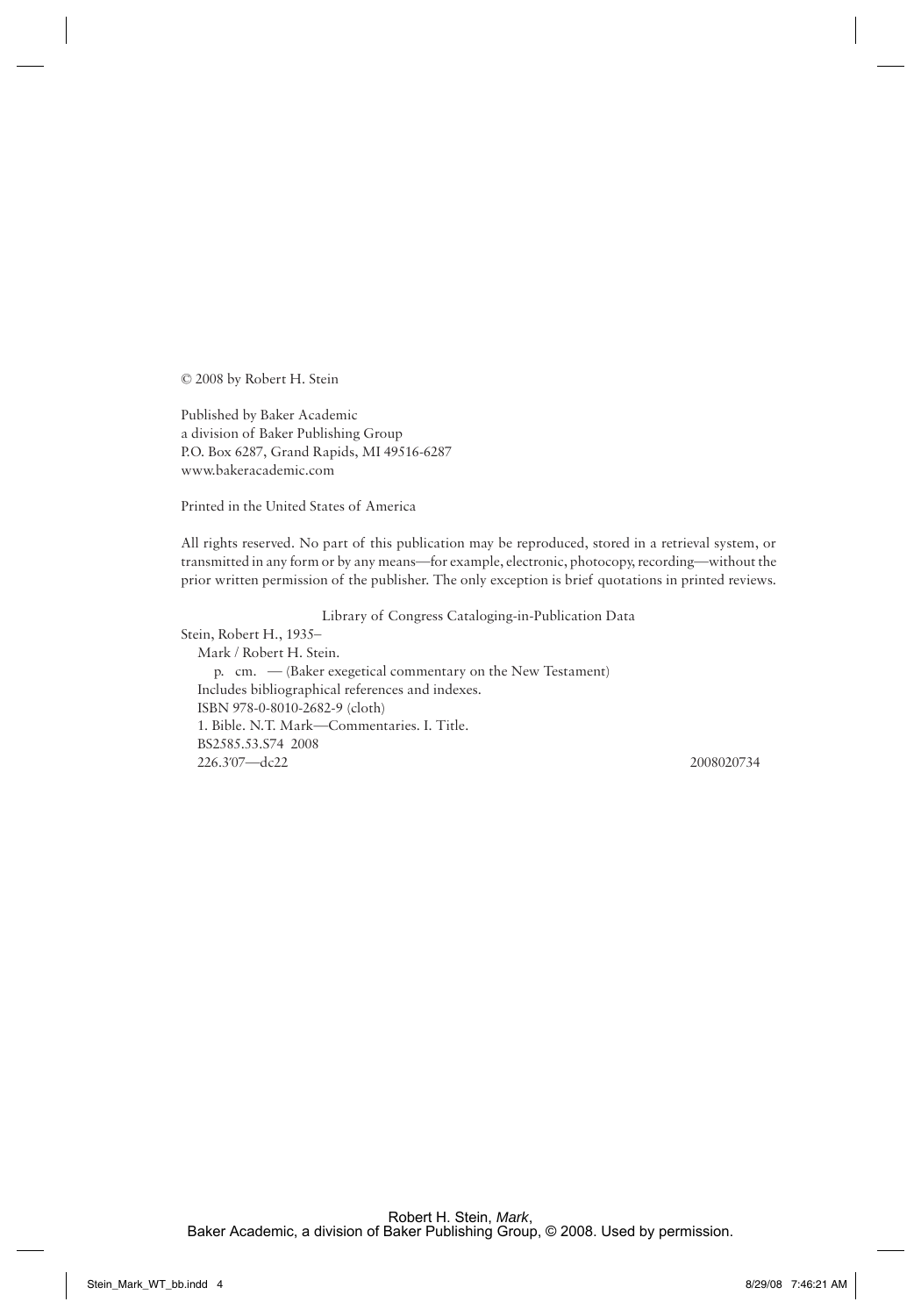## **Contents**

*Series Preface xi Author's Preface xiii Abbreviations xv Transliteration xx Map xxii* Introduction to the Gospel of Mark *1* I. Prologue: The Beginning of the Good News about Jesus Christ, the Son of God (1:1–13) *38* A. The Witness of John the Baptist to Jesus (1:1–8) *39* B. The Baptism of Jesus (1:9–11) *54* C. The Temptation of Jesus (1:12–13) *62* II. Who Is This Jesus? Part 1 (1:14–3:6) *67* A. A Summary of Jesus's Message (1:14–15) *69* B. Jesus Calls the First Disciples (1:16–20) *76* C. Jesus's Healing Ministry in Capernaum and Galilee (1:21–45) *82* D. Jesus's Mighty Acts in Capernaum and Galilee (2:1–3:6) *112* III. Who Is This Jesus? Part 2 (3:7–6:6a) *158* A. A Summary of Jesus's Ministry (3:7–12) *159* B. Jesus Calls the Twelve Apostles (3:13–19) *167* C. Jesus, His Family, and Beelzebul (3:20–35) *177* D. Jesus Teaches in Parables (4:1–34) *191* E. Jesus—Lord of Nature, Demons, Disease, and Death (4:35–5:43) *239* F. Jesus Encounters Unbelief in Nazareth (6:1–6a) *278* IV. Mission and Misunderstanding: Part 3 (6:6b–8:21) *287* A. A Summary of Jesus's Ministry and the Mission of His Disciples (6:6b–13) *289* B. The Death of John the Baptist (6:14–29) *298* C. Jesus Feeds the Five Thousand (6:30–44) *309* D. Jesus Walks on the Sea (6:45–52) *320* E. A Summary of Jesus's Healings at Gennesaret (6:53–56) *330* F. Jesus and the Tradition of the Elders (7:1–23) *335* G. Jesus and the Syrophoenician Woman (7:24–30) *349* H. Jesus Heals a Deaf Mute (7:31–37) *356* I. Jesus Feeds the Four Thousand (8:1–9) *364*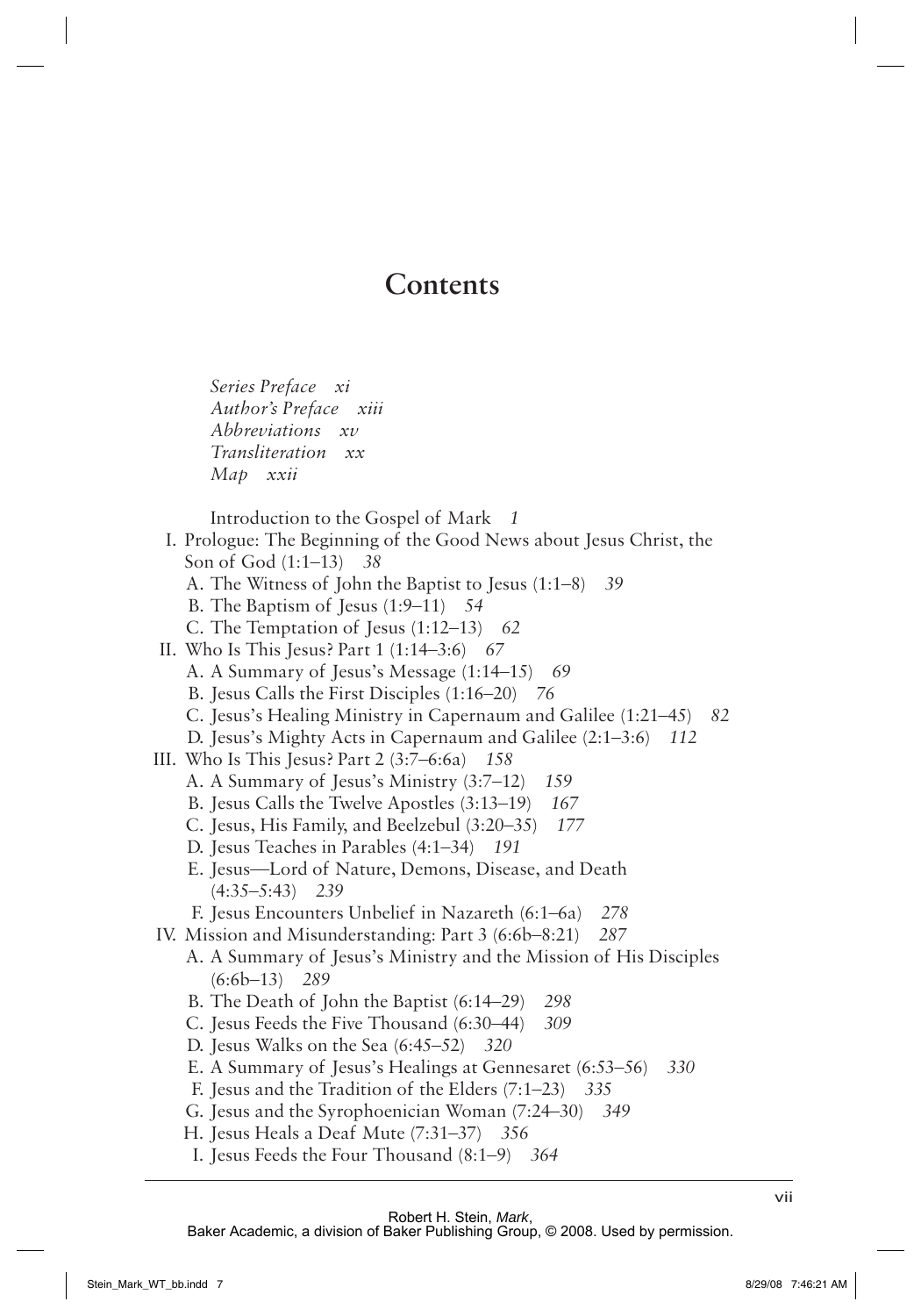- J. Jesus Is Asked for a Sign (8:10–13) *373* K. Jesus's Miracles of the Two Feedings Recalled (8:14–21) *379* V. On the Way to Jerusalem: Part 4 (8:22–10:52) *386* A. Jesus Heals the Blind Man of Bethsaida (8:22–26) *388* B. Peter's Confession and Jesus's First Passion Prediction (8:27–33) *395* C. Jesus's Invitation to Discipleship (8:34–9:1) *405* D. Jesus Is Transfigured (9:2–8) *413* E. The Son of Man and the Return of Elijah (9:9–13) *422* F. Jesus Performs a Difficult Exorcism (9:14–29) *429* G. Jesus's Second Passion Prediction (9:30–32) *438* H. Jesus's Teachings on Discipleship (9:33–50) *441* I. Jesus's Teaching concerning Divorce (10:1–12) *453* J. Jesus Blesses the Children (10:13–16) *461* K. Jesus, the Rich Man, and Eternal Life (10:17–31) *466* L. Jesus's Third Passion Prediction (10:32–34) *477* M. The Misguided Request of James and John (10:35–45) *482* N. Jesus Heals a Second Blind Man (10:46–52) *491* VI. Jesus's Entry into Jerusalem: Part 5 (11:1–13:37) *499* A. Jesus's Messianic Entry into Jerusalem (11:1–11) *501* B. Jesus's Judgment of the Fig Tree and the Temple (11:12–25) *508* C. Jesus Questioned concerning His Authority (11:27–33) *523* D. Jesus's Parable of the Vineyard (12:1–12) *530* E. The Pharisees and Herodians Seek to Trick Jesus (12:13–17) *541* F. The Sadducees Seek to Trick Jesus (12:18–27) *549* G. A Scribe Asks Jesus about the Great Commandment (12:28–34) *558* H. Jesus's Question concerning the Messiah (12:35–37) *567* I. Jesus's Denunciation of the Scribes (12:38–40) *573* J. Jesus's Teaching concerning the Widow's Great Gift (12:41–44) *577* K. Jesus's Eschatological Discourse (13:1–37) *582* VII. The Passion Narrative: Part 6 (14:1–16:8) *627* A. The Plot to Kill Jesus, and His Anointing by an Unnamed Woman (14:1–11) *629* B. The Last Supper and Jesus's Prediction of the Denial of the Disciples (14:12–31) *640* C. Jesus Prays in the Garden of Gethsemane (14:32–42) *658* D. Jesus Is Seized (14:43–52) *668* E. Jesus Is Tried by the Sanhedrin (14:53–65) *676* F. Jesus Is Denied by Peter (14:66–72) *689* G. Jesus Is Tried by Pontius Pilate (15:1–15) *695* H. Jesus Is Crucified (15:16–41) *705*
	- I. Jesus Is Buried (15:42–47) *722*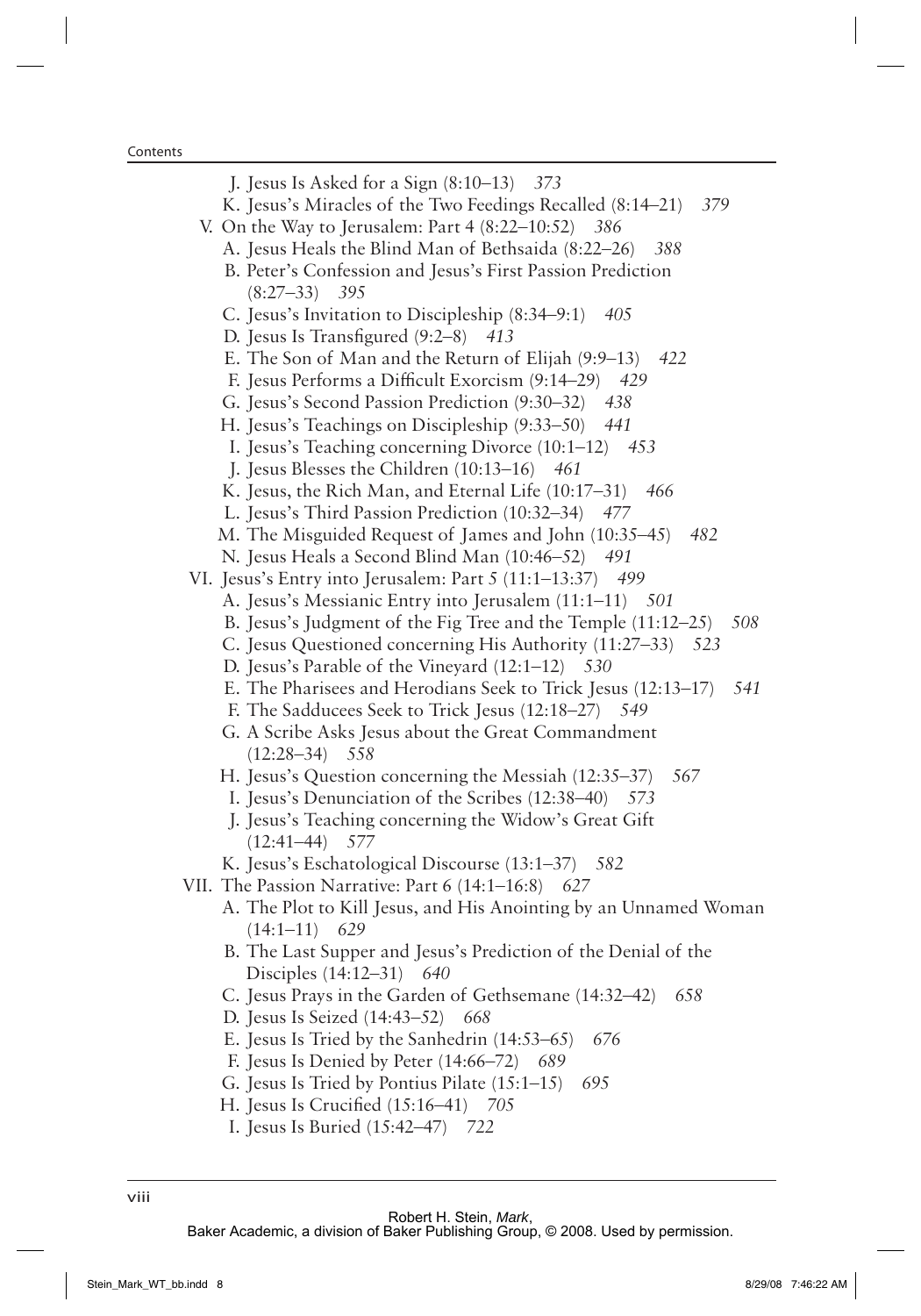J. Jesus Is Raised from the Dead (16:1–8) *727*

 *Works Cited 739 Index of Subjects 766 Index of Authors 768 Index of Greek Words 776 Index of Scripture and Other Ancient Writings 778*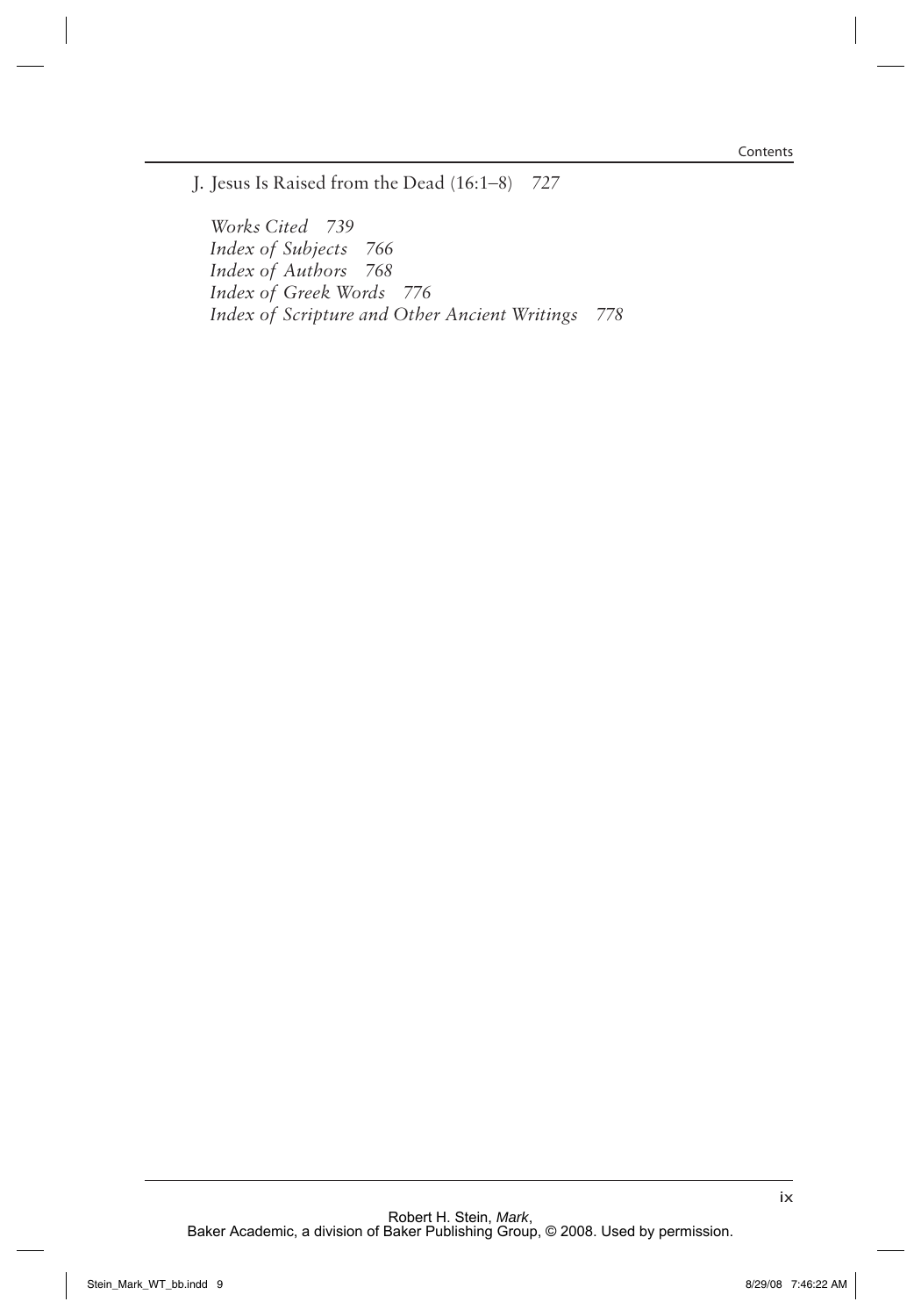Robert H. Stein, *Mark*, Baker Academic, a division of Baker Publishing Group, © 2008. Used by permission.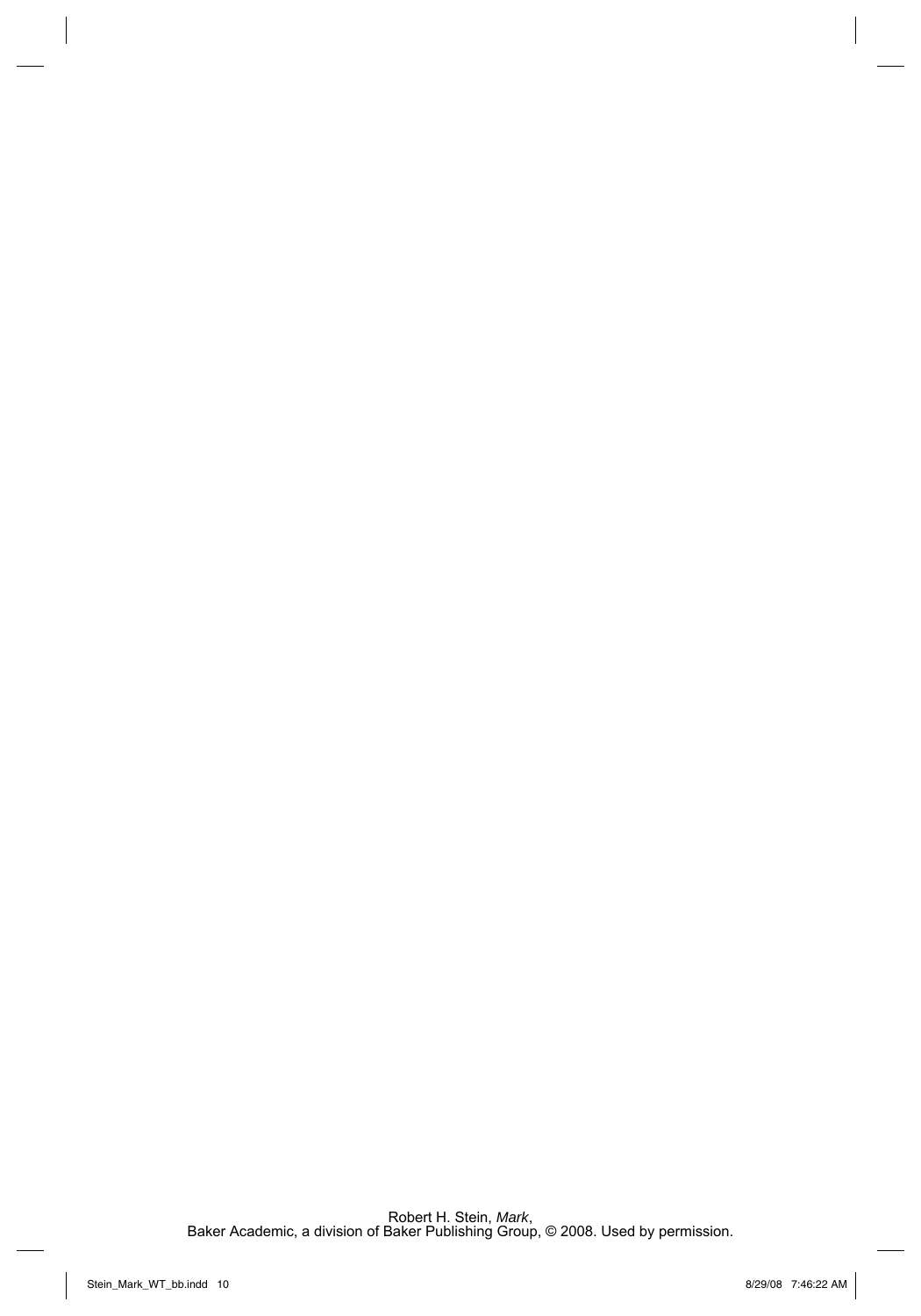## **Series Preface**

The chief concern of the Baker Exegetical Commentary on the New Testament (BECNT) is to provide, within the framework of informed evangelical thought, commentaries that blend scholarly depth with readability, exegetical detail with sensitivity to the whole, and attention to critical problems with theological awareness. We hope thereby to attract the interest of a fairly wide audience, from the scholar who is looking for a thoughtful and independent examination of the text to the motivated lay Christian who craves a solid but accessible exposition.

Nevertheless, a major purpose is to address the needs of pastors and others involved in the preaching and exposition of the Scriptures as the uniquely inspired Word of God. This consideration affects directly the parameters of the series. For example, serious biblical expositors cannot afford to depend on a superficial treatment that avoids the difficult questions, but neither are they interested in encyclopedic commentaries that seek to cover every conceivable issue that may arise. Our aim therefore is to focus on problems that have a direct bearing on the meaning of the text (although selected technical details are treated in the additional notes).

Similarly, a special effort is made to avoid treating exegetical questions for their own sake, that is, in relative isolation from the thrust of the argument as a whole. This effort may involve (at the discretion of the individual contributors) abandoning the verse-by-verse approach in favor of an exposition that focuses on the paragraph as the main unit of thought. In all cases, however, the commentaries will stress the development of the argument and explicitly relate each passage to what precedes and follows it so as to identify its function in context as clearly as possible.

We believe, moreover, that a responsible exegetical commentary must take fully into account the latest scholarly research, regardless of its source. The attempt to do this in the context of a conservative theological tradition presents certain challenges, and in the past the results have not always been commendable. In some cases, evangelicals appear to make use of critical scholarship not for the purpose of genuine interaction but only to dismiss it. In other cases, the interaction glides over into assimilation, theological distinctives are ignored or suppressed, and the end product cannot be differentiated from works that arise from a fundamentally different starting point.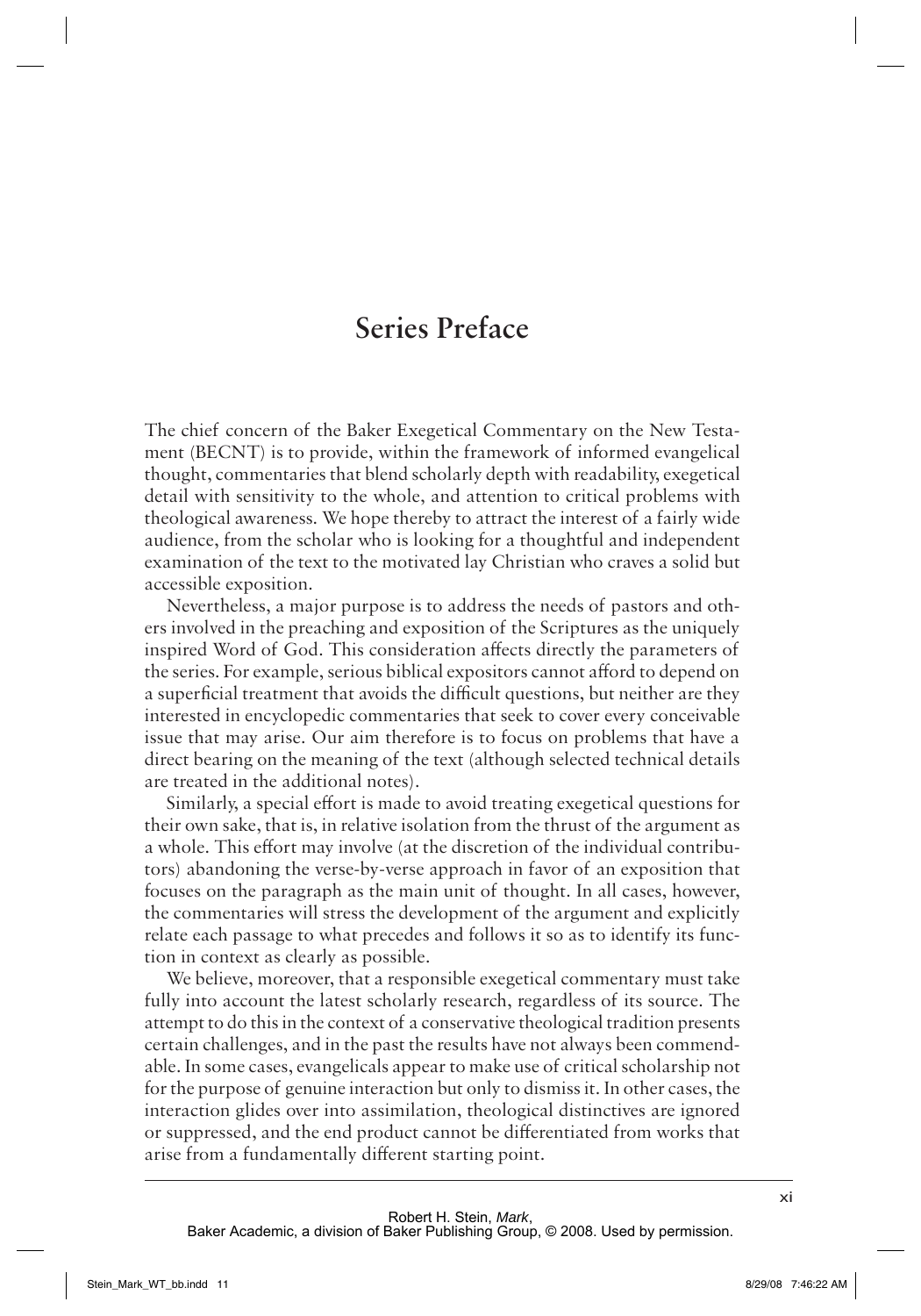The contributors to this series attempt to avoid these pitfalls. On the one hand, they do not consider traditional opinions to be sacrosanct, and they are certainly committed to do justice to the biblical text whether or not it supports such opinions. On the other hand, they will not quickly abandon a long-standing view, if there is persuasive evidence in its favor, for the sake of fashionable theories. What is more important, the contributors share a belief in the trustworthiness and essential unity of Scripture. They also consider that the historic formulations of Christian doctrine, such as the ecumenical creeds and many of the documents originating in the sixteenth-century Reformation, arose from a legitimate reading of Scripture, thus providing a proper framework for its further interpretation. No doubt, the use of such a starting point sometimes results in the imposition of a foreign construct on the text, but we deny that it must necessarily do so or that the writers who claim to approach the text without prejudices are invulnerable to the same danger.

Accordingly, we do not consider theological assumptions—from which, in any case, no commentator is free—to be obstacles to biblical interpretation. On the contrary, an exegete who hopes to understand the apostle Paul in a theological vacuum might just as easily try to interpret Aristotle without regard for the philosophical framework of his whole work or without having recourse to the subsequent philosophical categories that make possible a meaningful contextualization of his thought. It must be emphasized, however, that the contributors to the present series come from a variety of theological traditions and that they do not all have identical views with regard to the proper implementation of these general principles. In the end, all that really matters is whether the series succeeds in representing the original text accurately, clearly, and meaningfully to the contemporary reader.

Shading has been used to assist the reader in locating salient sections of the treatment of each passage: introductory comments and concluding summaries. Textual variants in the Greek text are signaled in the author's translation by means of half-brackets around the relevant word or phrase (e.g., <sup>r</sup>Gerasenes<sup>-</sup>), thereby alerting the reader to turn to the additional notes at the end of each exegetical unit for a discussion of the textual problem. The documentation uses the author-date method, in which the basic reference consists of author's surname  $+$  year  $+$  page number(s): Fitzmyer 1992: 58. The only exceptions to this system are well-known reference works (e.g., BDAG, LSJ, *TDNT*). Full publication data and a complete set of indexes can be found at the end of the volume.

> Robert Yarbrough Robert H. Stein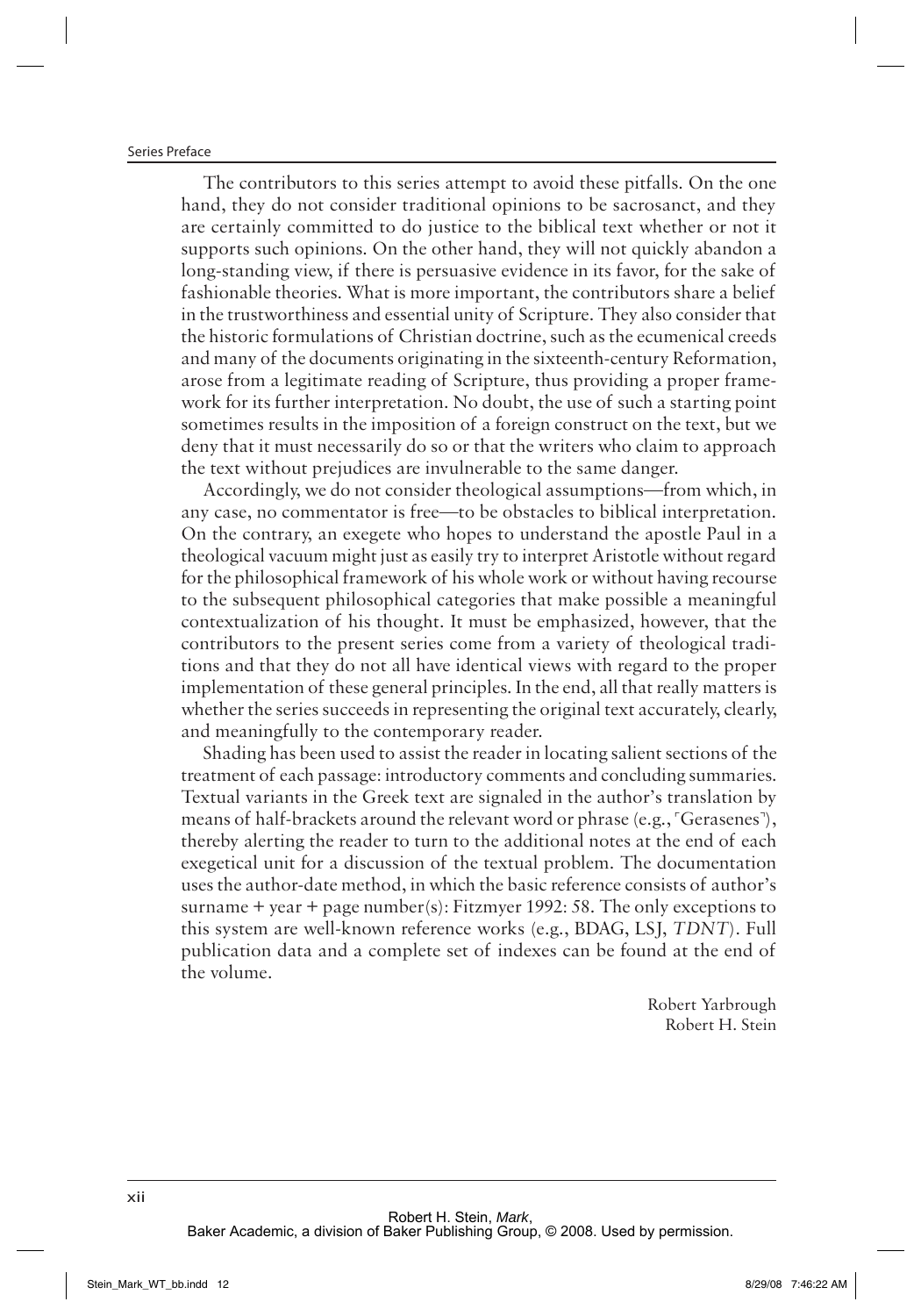## **Author's Preface**

The format followed in this commentary divides each section being discussed into four parts to assist the reader: (1) First, in gray shading, is a discussion of the context in which the section is found, both the immediate context and the extended context. This context, given by Mark, provides the means for understanding the present passage and how it fits the message of the entire Gospel. The larger sections of Mark (1:1–13; 1:14–3:6; 3:7–6:6a; 6:6b–8:21; 8:22–10:52; 11:1–13:37; and 14:1–16:8) are also discussed at the beginning of each of these sections. (2) Second, a literal translation is given, at the expense of fluidity, in order to better assist in the discussion of words and phrases in the comment section. Italics are used to indicate emphasis in the original. (3) Within the comment section, the discussion is further divided into logical subsections. Several verses are frequently included together as a subsection, but at times a subsection contains only a single verse. Here in the commentary proper are discussed the words, phrases, sentences, and information that make up the passage. Occasionally, in the comment section, an important theme of Mark is discussed at length, and later in the commentary, when this theme comes up again, the reader will be referred to the original discussion by "see" followed by the passage (for example, "see 1:45"). (4) The fourth part of the discussion of each section, titled "Summary" and also in gray shading, summarizes the Markan message. Here I delineate Mark's main emphases in the section. Here, more than anywhere else, I seek to complete the sentence "I, Mark, have told you this account/saying of Jesus because. . . ." The focus here is not on the information found in the passage (whether about Jesus, John the Baptist, the Pharisees, first-century Judaism, the geography of Judea and Galilee, etc.) but rather on what Mark is seeking to teach his readers through the information he has provided in the passage. Consequently, the primary goal of this commentary is not to construct a life of Jesus of Nazareth but to ascertain the meaning of Mark, that is, what the second evangelist sought to teach by his Gospel. In his inspired inscripturation of this meaning by the words and content he chose, Mark's original audience and readers ever since have found a word from God.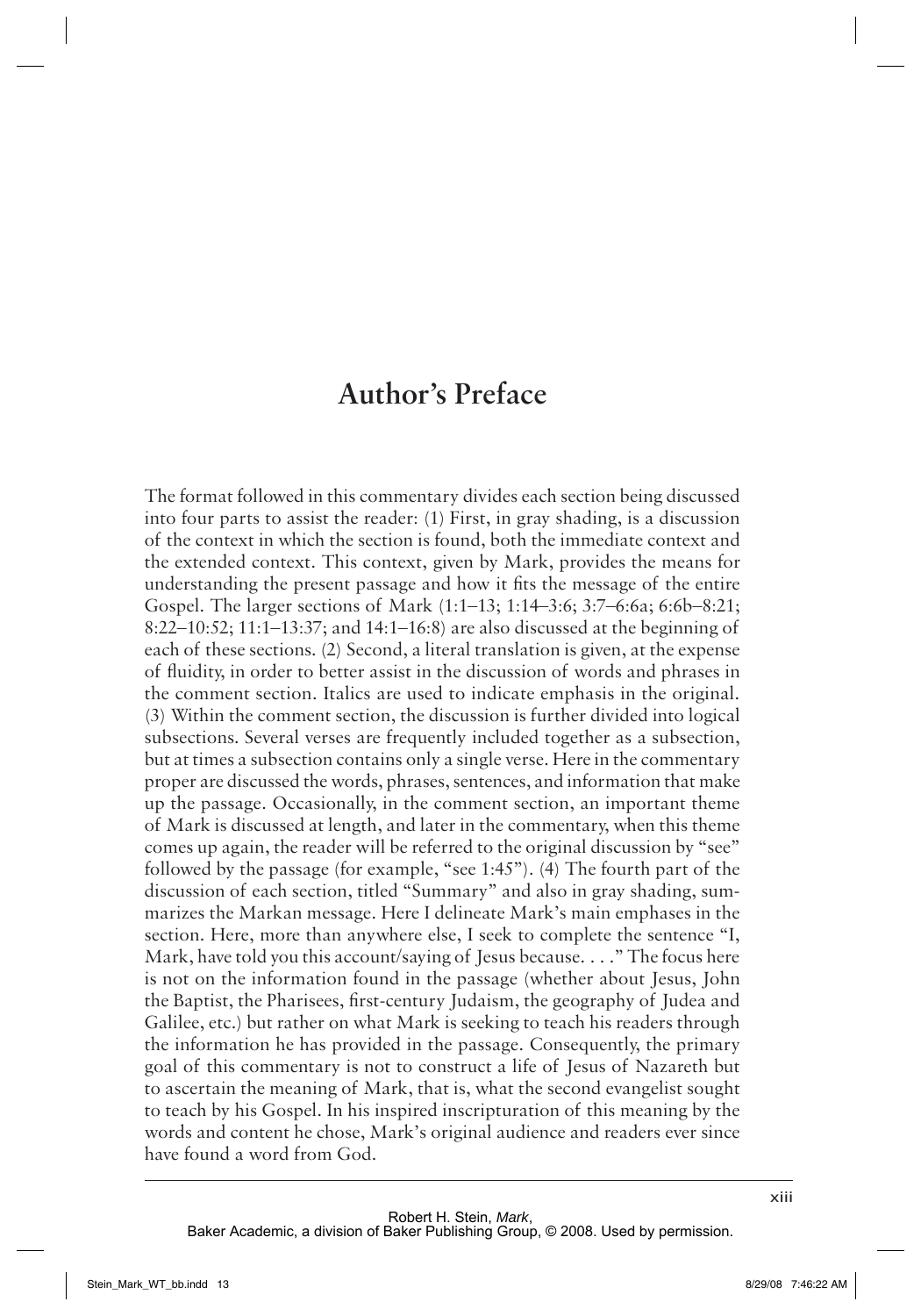This commentary was not written in a vacuum but owes a great debt to the many scholars who over the centuries have contributed to the advancement of our understanding of the Gospel according to Mark. It is hoped that the present work will serve in some way to add to this understanding. I wish to thank the many people who have assisted in the writing of this commentary. These include Gloria Metz, faculty secretary at Bethel Seminary, who for twenty years has been a God-given gift to me and has saved me from the many demons lurking within my computer; James M. Hamilton Jr., who as a graduate student carefully read various parts of the manuscript and laboriously checked their references; my students who through the years have challenged and sharpened my thinking as we worked our way through the study of Mark; Bethel University, Bethel Seminary, and The Southern Baptist Theological Seminary, where it has been my privilege to teach for over thirty-five years; Robert W. Yarbrough, my coeditor of the BECNT series, whose suggestions have made this a better work than it would have been otherwise; Baker Academic for the many years in which we have collaborated in the publishing of some nine works; and above all to my wife, Joan, who has patiently encouraged me and willingly put off various plans over the years so this work could be finished. My gratitude for her partnership in this and my other works can never be overstated. She has always been and will always be the love of my life and my partner in ministry.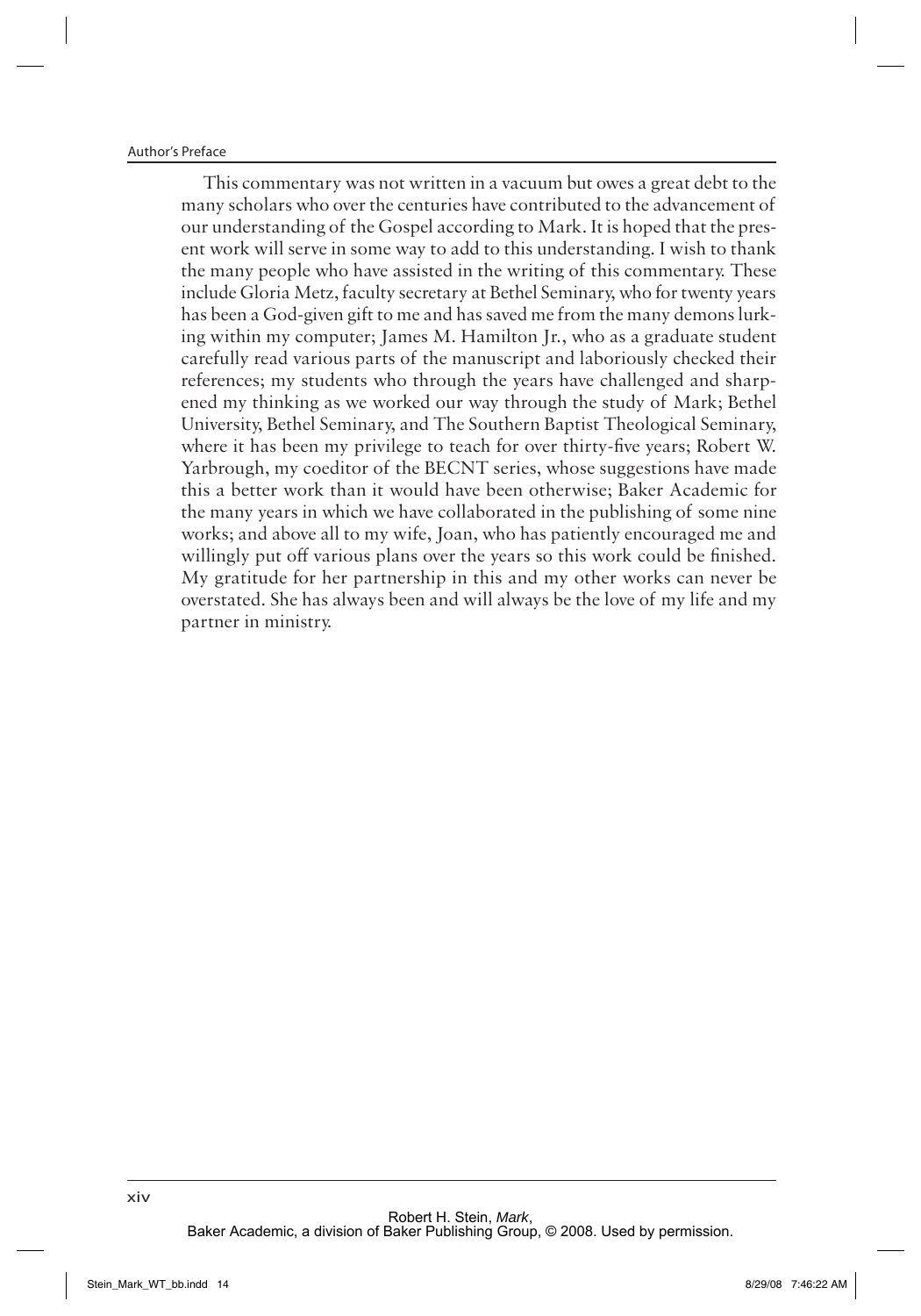## **Introduction to the Gospel of Mark**

#### **Authorship**

Like the other canonical Gospels, the author Mark does not identify himself<sup>1</sup> and makes no claim to be an eyewitness (cf. Luke 1:2; contrast John 21:24). The present titles associated with the four Gospels are not original but were added later (see below). Why the Gospels are anonymous is uncertain. Some have suggested that this may have been due to fear of persecution, but this can be neither proven nor disproven. What is reasonably certain is that this indicates there was no need for the authors to identify themselves. In the case of the second Gospel, which for the sake of convenience I will simply call "Mark," the author was well known to his original readers and part of the same Christian community (Marcus 2000: 17). The lack of identification may also be due to the fact that Mark and the other Gospel writers did not think that what they wrote was "their Gospel." Mark is not the Gospel of the "Good News of Mark" but the "Good News of Jesus Christ, the Son of God" (1:1). The later titles associated with the canonical Gospels recognize this, for they do not describe the four Gospels as "The Gospel *of* Matthew," ". . . *of* Mark," ". . . *of* Luke," and ". . . *of* John," but rather as "The Gospel *according to* Matthew," ". . . *according to* Mark," ". . . *according to* Luke," and ". . . *according to* John" (Hengel 2000: 48–53).

Evidence for the Markan authorship of the Second Gospel can be divided into two types, external evidence (tradition) and internal evidence (what we can learn about the author from the text of Mark itself). The evidence of the tradition supporting Markan authorship can be described in general as early, universal, and extensive. The earliest and most important involves the testimony of Papias found in Eusebius (*Eccl. Hist.* 3.39.1–17). Eusebius, the foremost early church historian, writing in the early fourth century, quotes from Papias's now lost *Interpretation of the Oracles of the Lord*.

Mark became Peter's interpreter [ἑρμηνευτής, *hermēneutēs*] and wrote accurately all that he remembered, not, indeed, in order, of the things said or done by the Lord. For he had not heard the Lord, nor had he followed him, but later on, as I said, followed Peter, who used to give teaching as necessity demanded but not making, as it were, an arrangement of the Lord's oracles, so that Mark did nothing wrong in thus writing down single points as he remembered them.

1. The identity of the author of the Fourth Gospel as the "beloved disciple" in John 21:20–24 is not made by the author but by his followers, as "*we* know that *his* testimony is true" (21:24c, italics added) indicates.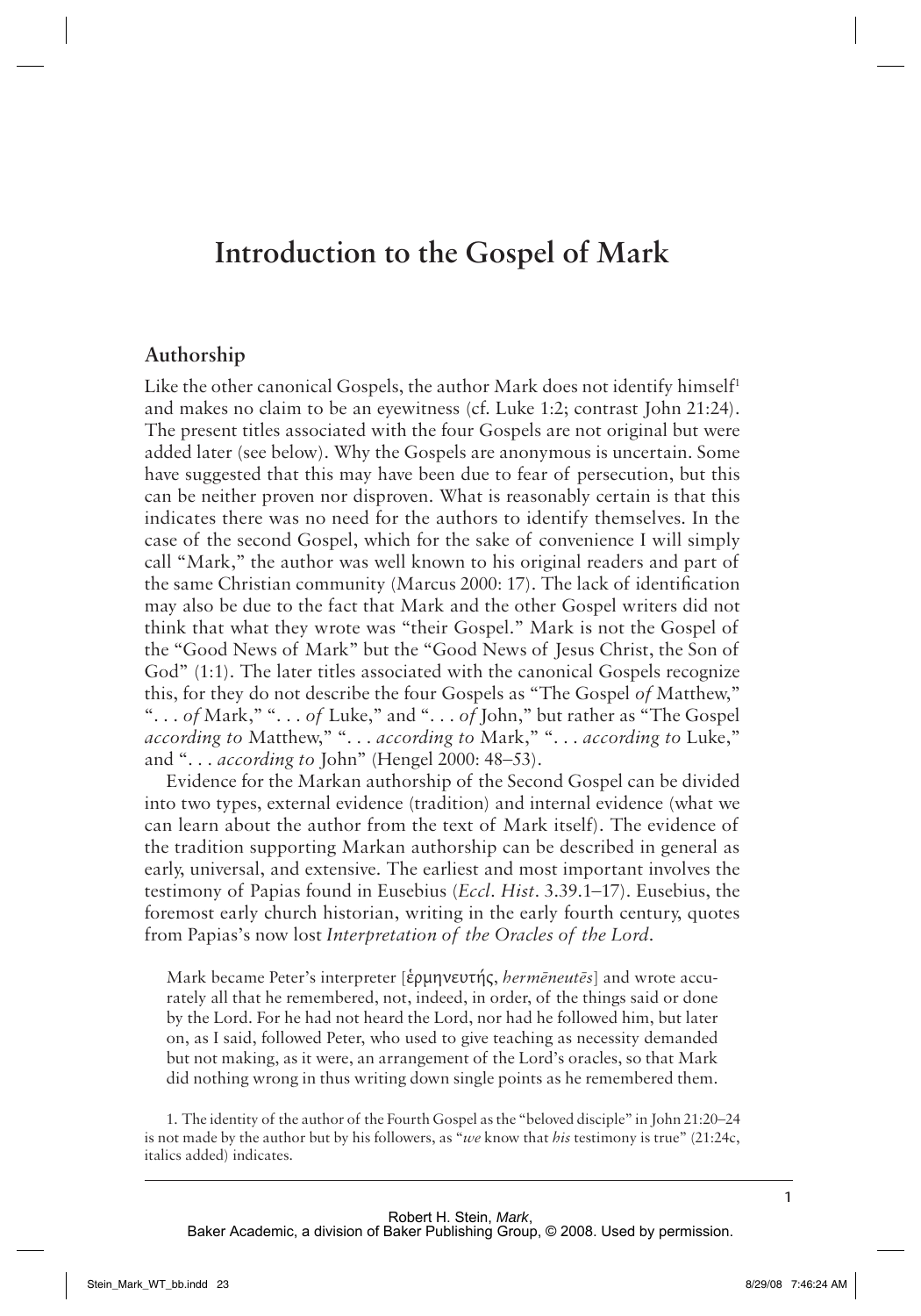For to one thing he gave attention, to leave out nothing of what he had heard and to make no false statements in them. (*Eccl. Hist.* 3.39.15)2

According to Eusebius, Papias received this information from John the Elder and Aristion (*Eccl. Hist.* 3.39.4). Since John the Elder died shortly after AD 100 (Hengel 2000: 65–66), the tradition Papias is quoting must date back to the last decades of the first century and near to the time when Mark was written (65–70).3 This is supported by Eusebius's statement that Papias became famous during the time of Polycarp (d. ca. 155) and Ignatius (d. ca. 107; *Eccl. Hist.*  3.36.1–2; cf. also 3.39.1), as well as Papias's association with Clement of Rome (d. ca. 100; *Eccl. Hist.* 3.39.1). That Eusebius's discussion of Papias comes before his discussion of the persecution under Trajan (ca. 110) in *Eccl. Hist.* 4 also supports a late-first-century date (Yarbrough 1983: 186–90; Orchard 1984: 393–403; Gundry 1993: 1027). Finally, if we acknowledge Papias's acquaintance with the daughters of "Philip the apostle" (*Eccl. Hist.* 3.39.9; cf. Acts 21:8–9), this also supports a late-first-century date. Thus the testimony of Papias is early (within thirty years of the writing of the Gospel of Mark) and at most only one generation removed from eyewitness tradition (the apostles—John the Elder and Aristion—Papias)<sup>4</sup> and was probably written down by him in the first decade of the second century.<sup>5</sup>

Other traditions concerning the authorship of Mark include the following:

*The Titles of Mark (70–100).* The titles of this Gospel found in most Greek MSS involve a longer form (The Gospel according to Mark, εὐαγγέλιον κατὰ Μᾶρκον, *euangelion kata Markon*; A D L W Θ f13) and a shorter

2. The Greek and Latin texts of Eusebius and the following quotations can be found at the back of Aland 2001. English translations of these and other early church references to Mark as the author of the Second Gospel can be found in C. Black 1994: 80–182.

3. "*There is wide scholarly agreement that Mark was written in the late 60s or just after 70*" (R. Brown 1997: 164, italics his).

4. A statement of Papias found in Eusebius suggests that he may have had direct access to eyewitness testimony: "For unlike most I did not rejoice in them who say much, but in them who teach the truth, nor in them who recount the commandments of others, but in them who repeated those given to the faith by the Lord and derived from truth itself; but if ever anyone came who had followed the presbyters [i.e., 'elders'], I inquired into the words of the presbyters, what Andrew or Peter or Philip or Thomas or James or John or Matthew, or any other of the Lord's disciples, had said, and what Aristion and the presbyter John, the Lord's disciples, were saying. For I did not suppose that information from books would help me so much as the word of a living and surviving voice" (Eusebius, *Eccl. Hist.* 3.39.3–4). It is possible to interpret the quotation of Eusebius to mean that "Papias was auditor of the apostle John, the Lord's disciple" (C. Black 1994: 87), but Eusebius himself seems to place Aristion and the presbyter John after the apostolic eyewitnesses and states that Papias did not have direct access to the apostles but received their words via Aristion and the presbyter John (*Eccl. Hist.* 3.39.2, 6). For the view that Aristion and the presbyter John were the last of the eyewitnesses, see Bauckham 2006: 15–21.

5. The only real evidence in the tradition that would date the testimony of Papias later comes from Philip of Side, who wrote a century after Eusebius (ca. 430 versus ca. 324) and was "notoriously unreliable" (Gundry 1993: 1028). Despite various attempts to read a later anti-gnostic tendenz in Papias's writings, there is no clear anti-gnostic polemic in Papias (Yarbrough 1983: 182–83; Hengel 1985: 48).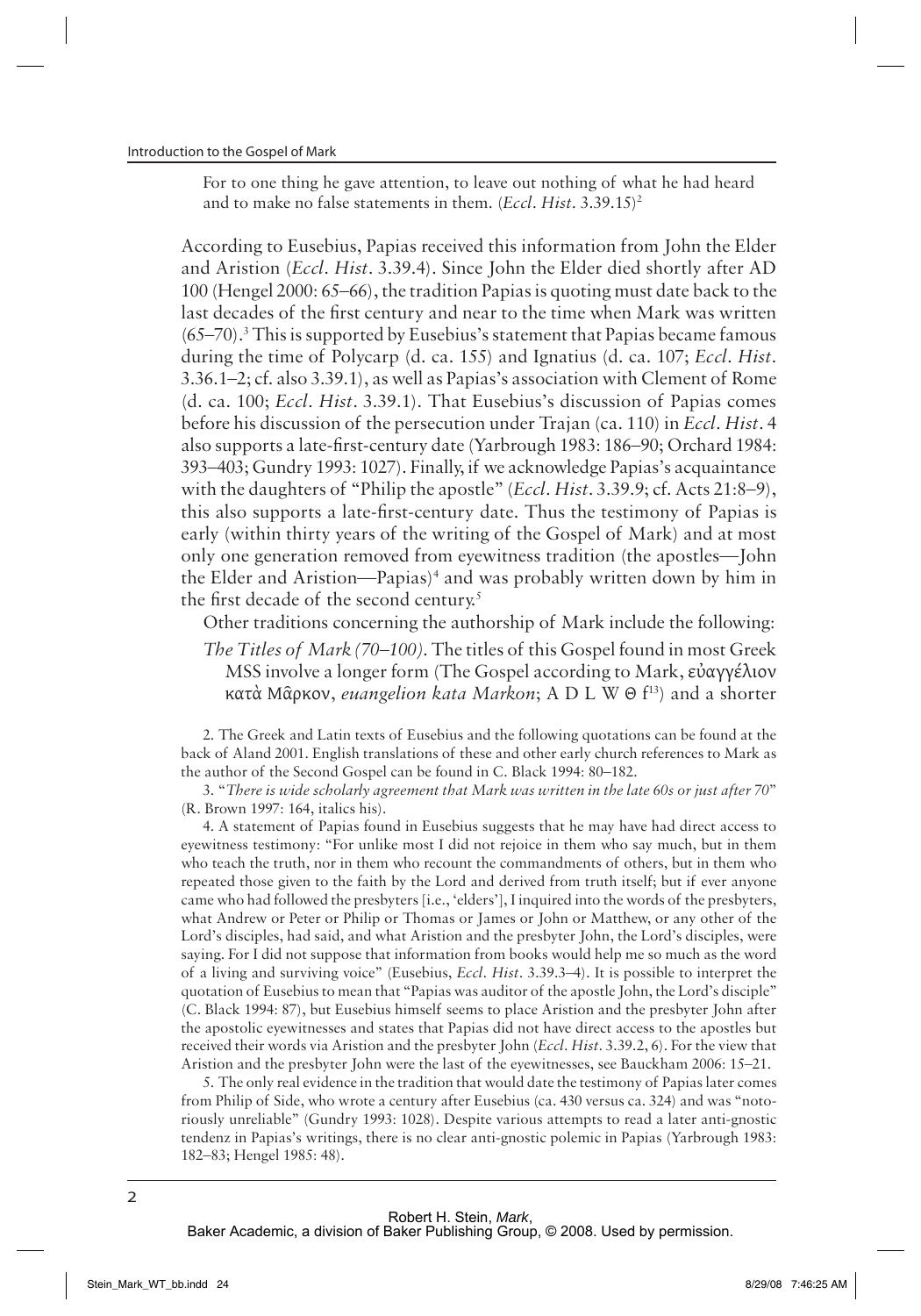form (According to Mark, κατὰ Μᾶρκον, *kata Markon*; **N** B). Both these unusual forms consciously avoid the genitive of authorship ("*of* Mark" [Μάρκου, *Markou*]) to emphasize that what follows is not the Gospel *of* Mark but the (one and only) Gospel according to Mark's account (Hengel 1985: 65–66). The unanimity of the κατὰ Μᾶρκον superscription in one form or another argues against a mid-second-century origin, and the Papias quotation (see above) seems to presuppose its existence both for Mark and for Matthew (von Campenhausen 1972: 173n123; Hengel 1985: 69), so that the association of κατὰ Μᾶρκον with the Second Gospel already existed in the late first century. The antiquity of this inscription is also confirmed by its naming a nonapostle, Mark, as its author, for, as the apocryphal Gospels indicate, by the mid-second century it was popular to ascribe apostolic authorship to Gospel-like works. It is furthermore quite unlikely that the original Gospel of Mark simply fell anonymously and unannounced into the hands of its first readers. Therefore some sort of title was probably associated with Mark from the very beginning (Hengel 1985: 74–84; 2000: 50–56; contra Marcus 2000: 17–18).6

- *The Anti-Marcionite Prologue (ca. 150–180)*. "Mark related, who was called 'Stumpfinger' because for the size of the rest of his body he had fingers that were too short. He was the interpreter of Peter. After Peter's death the same man wrote this gospel in the regions of Italy" (Grant 1946: 92). The negative comment about Mark's "stumpfingers" has every appearance of being a historically reliable tradition.<sup>7</sup> It is most unlikely that secondary tradition would demean Mark by such a description. Rather, it is more likely that it would have sought to extol the Gospel writer by adding something like "who was called 'Beautiful Hands,' for with them he would write 'the Gospel of Jesus Christ, the Son of God.'"
- *Justin Martyr (ca. 150)*. Justin quotes Mark 3:17 ("the sons of Zebedee, to that of Boanerges, which means 'sons of thunder'") and refers to this being found in the Memoirs of Peter (*Dial.* 106.3).
- *Irenaeus (ca. 170)*. "But after their departure [ἔξοδον, *exodon*] Mark, the disciple and interpreter [ἑρμηνευτής, *hermēneutēs*] of Peter, himself also handed over to us, in writing, the things preached by Peter" (*Haer.* 3.1.1; C. Black 1994: 99–100).
- *Clement of Alexandria (ca. 180).* "When Peter had publicly preached the word at Rome, and by the Spirit had proclaimed the Gospel, that those present, who were many, exhorted Mark, as one who had followed him for a long time and remembered what had been spoken, to make a record of what was said; and that he did this, and distributed the Gospel
- 6. Hengel (1985: 81) points out that as soon as a church community possessed two different Gospels in their church library, there would have been a need of titles to distinguish them.
- 7. Mark is also referred to as "Stumpfinger" in Hippolytus, *Refutation of All Heresies* 7.30.1 (C. Black 1994: 116; the reference is found in *ANF* 5:112 [7.18.1]).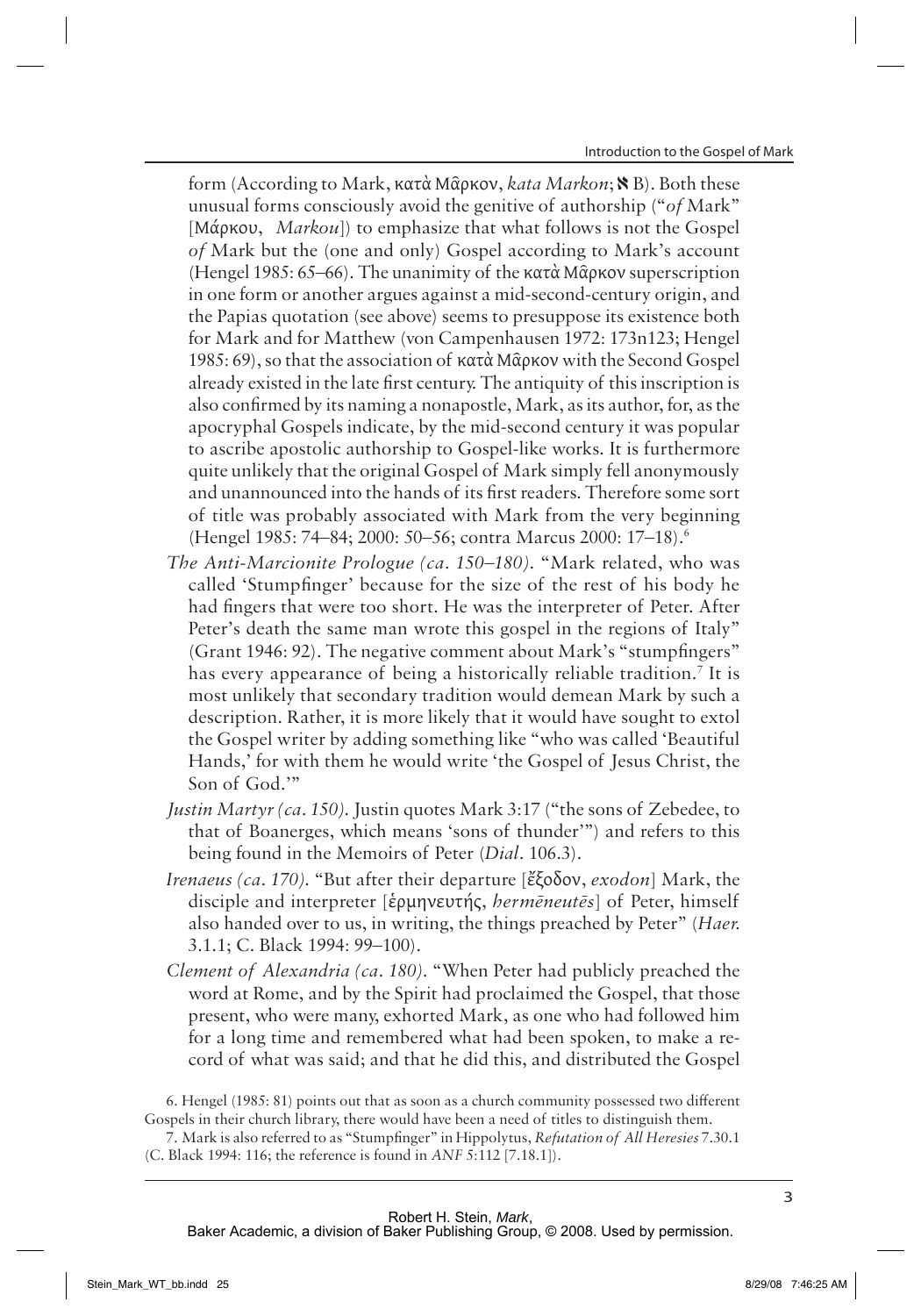among those that asked him. And that when the matter came to Peter's knowledge he neither strongly forbade it nor urged it forward" (Eusebius, Eccl. Hist. 6.14.6-7 LCL).<sup>8</sup> Although Clement of Alexandria refers to Mark writing his Gospel while Peter was still alive, the great majority of early witnesses claim that he wrote it after Peter's death.

- *Origen (ca. 200)*. "Secondly, that according to Mark, who wrote it in accordance with Peter's instructions, whom also Peter acknowledged as his son in the catholic epistle, speaking in these terms: 'She that is in Babylon, elect together with you, saluteth you; and so doth Mark my son'" (Eusebius, *Eccl. Hist.* 6.25.5 LCL).
- *Tertullian (ca. 200)*. "That gospel which Mark edited may be affirmed to be of Peter, whose interpreter Mark was" (*Against Marcion* 4.5; Barclay 1976: 121).
- *Eusebius (ca. 324)*. "They say that this Mark was the first to be sent to preach in Egypt the Gospel which he had also put into writing, and was the first to establish churches in Alexandria itself. The number of men and women who were there converted at the first attempt was so great, and their asceticism was so extraordinary philosophic, that Philo thought it right to describe their conduct and assemblies and meals and all the rest of their manner of life. Tradition says that he came to Rome in the time of Claudius to speak to Peter, who was at that time preaching to those there" (*Eccl. Hist*. 2.16–17.1 LCL).
- *Jerome (ca. 400)*. "Mark, the interpreter of the apostle Peter, and the first bishop of the church of Alexandria, who himself had not seen the Lord, the very Saviour, is the second who published a gospel; but he narrated those things he had heard his master preaching more in accordance with the trustworthiness of the things performed than in order" (*Commentary on Matthew*, prologue 6; Barclay 1976: 121).

From the above it is evident that the attribution of the authorship of the Second Gospel to John Mark is early and widespread. As for the internal evidence found in the Gospel itself, although it is not able to demonstrate that its author was John Mark, it lends indirect support to the tradition that he was its author and that it was written for the Christian community in Rome. That the author knew Greek (cf. Acts 12:25–13:13; 15:36–39) does not, of course, narrow the field of possible authors a great deal, but that he also knew Hebrew/ Aramaic (Mark 3:17, 22; 5:41; 7:11, 34; 9:43; 10:46; 14:36; 15:22, 34) fits well the John Mark of the tradition, whose home was in Jerusalem (Acts 12:12). That he knew Jewish customs and religious groups, though his audience did not (Mark 7:1–4; 14:12; 15:42), also supports the tradition, as does his explanation of all the Semitic expressions,<sup>9</sup> and his knowledge of various Jewish parties and

9. Contra Koester (1990: 289) and Schnelle (1998: 200), who argue that the author of Mark was not a Jewish Christian. Cf., however, Hengel 1985: 46, "I do not know any other work in

<sup>8.</sup> In *Eccl. Hist.* 2.15.1–2 Peter is said to have "authorized Mark's work."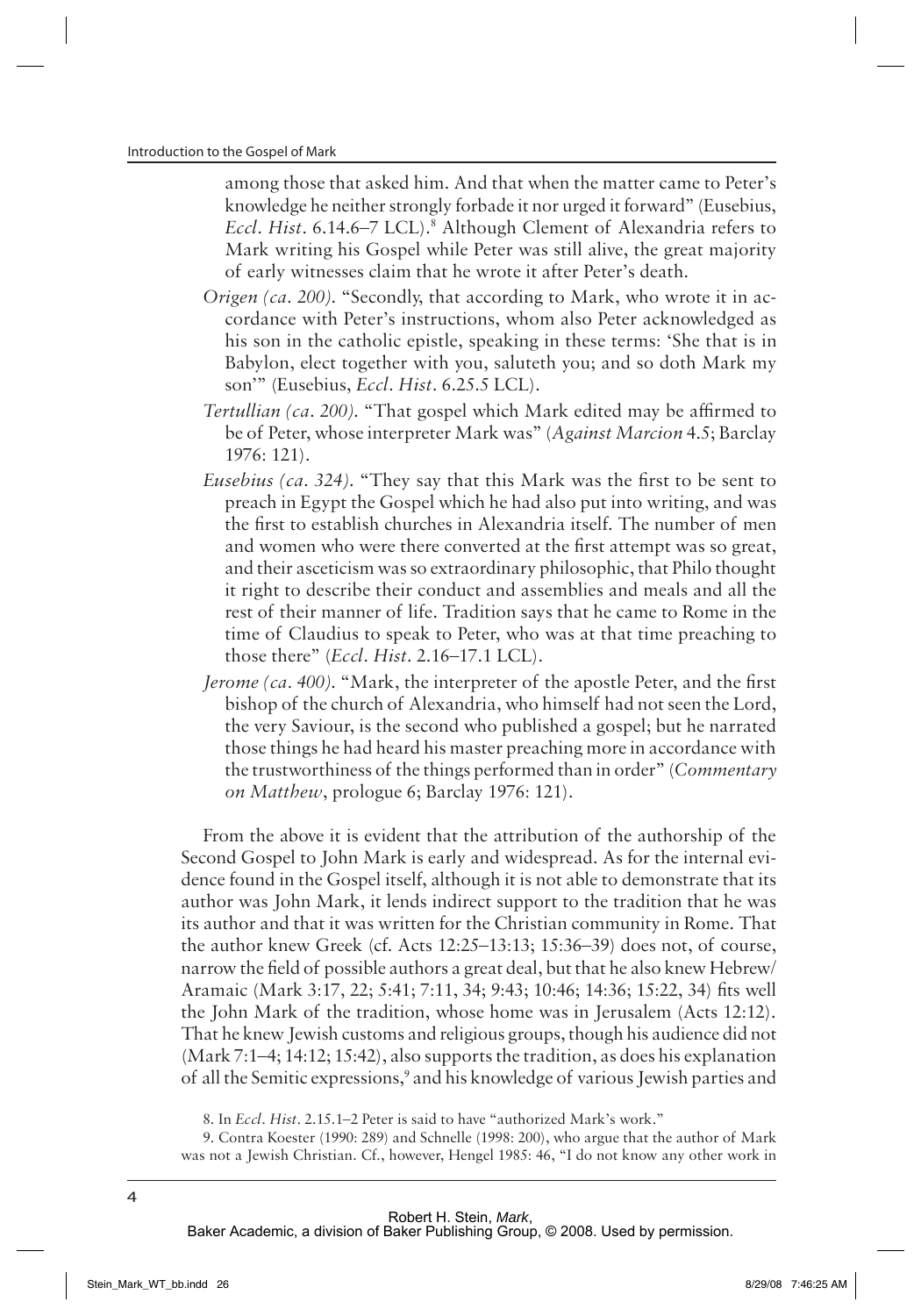groups (Pharisees, Sadducees, Herodians, scribes, priests, chief priests, high priests, etc.). The presence of various "Latinisms" (see below, "Audience") also supports the tradition that Mark was the author of the Second Gospel and that he wrote it for the Christian community in Rome (Gundry 1993: 1043–44). In summarizing the internal evidence concerning the authorship of the second Gospel, we can conclude that it fits well the tradition of the early church that it was written by John Mark to the church in Rome.<sup>10</sup>

Critical scholars have raised a number of objections to the above arguments. One involves the reliability of the Papias tradition in claiming that Mark was the "interpreter" of Peter and wrote down in his Gospel what he had heard Peter say. There is no clear evidence that Mark recorded autobiographical stories spoken by the apostle. Yet this argument, which assumes that the wellrounded form of the traditions in Mark could not come from an eyewitness, loses sight of the fact that repeated storytelling even by an eyewitness would become more polished and smooth over time. If the stories spoken by Peter in the 60s had been reported by him for over thirty years (cf. Luke 1:2; Acts 1:21–22; 2:42; 4:2, 13, 19–20; 5:29–32; 6:4; 8:25; 10:22, 33, 39–43; etc.) and he had repeated them once a month, this would mean that he had repeated the same stories over 360 times by the time Mark heard them in the 60s. If he had repeated them only once every six months, he would have repeated them over sixty times. Surely by then they would have become more "rounded" and stereotyped! In addition, if the author of the Second Gospel is the John Mark of Acts 12:12, he would have heard these traditions thirty years earlier and been involved in passing them on in his own ministry (cf. Acts 12:25–13:13; 15:36–39; Col. 4:10; 2 Tim. 4:11; Philem. 24; 1 Pet. 5:13). We should also note that Papias refers to Mark as Peter's ἑρμηνευτής, or "interpreter," not as his amanuensis or "secretary" (cf. C. Black 1994: 89–91). Thus it is incorrect to assume that if the Second Gospel stems from "personal reminiscence, we would expect more detail" (Marcus 2000: 23). On the other hand, the amount of material found in Mark concerning Peter (1:16–18, 29–31, 36; 3:16; 5:37–43; 8:29, 31–33; 9:2–8; 10:28–31; 11:21; 13:3–37; 14:27–31, 32–42, 54, 66–72; 16:7) fits well with a tie between the author of the Second Gospel and Petrine testimony.

Another argument raised against Markan authorship involves supposed errors in geography found in the Gospel (Niederwimmer 1967: 178–83; P. Parker 1983: 68–70). The most frequently cited is 7:31, "And having departed from

Greek which has as many Aramaic or Hebrew words and formulae in so narrow a space as does the second Gospel."

<sup>10.</sup> The most vigorous attempt to associate Peter with the Gospel of Mark involving internal evidence from the Gospel itself is that of C. Turner (1925; 1926; 1928). He argues that "in all these passages [1:21, 29; 5:1, 38; 6:53, 54; 8:22; 9:14, 30, 33; 10:32, 46; 11:1, 12, 15, 20, 27; 14:18, 22, 26, 32] Mark's third person plural may be reasonably understood as representing a first person plural of Peter's discourses" (C. Turner 1928: 54). Cf. Manson (1962: 42), who, following C. Turner, sees Peter as the source for 1:16–39; 2:1–14; 3:13–19; 4:35–5:43; 6:7–13, 30–56; 8:14–9:48; 10:32–35; 11:1–33; 13:3–4, 32–37; 14:17–50, 53–54, 66–72. Cf. also Bauckham 2006: 155–82.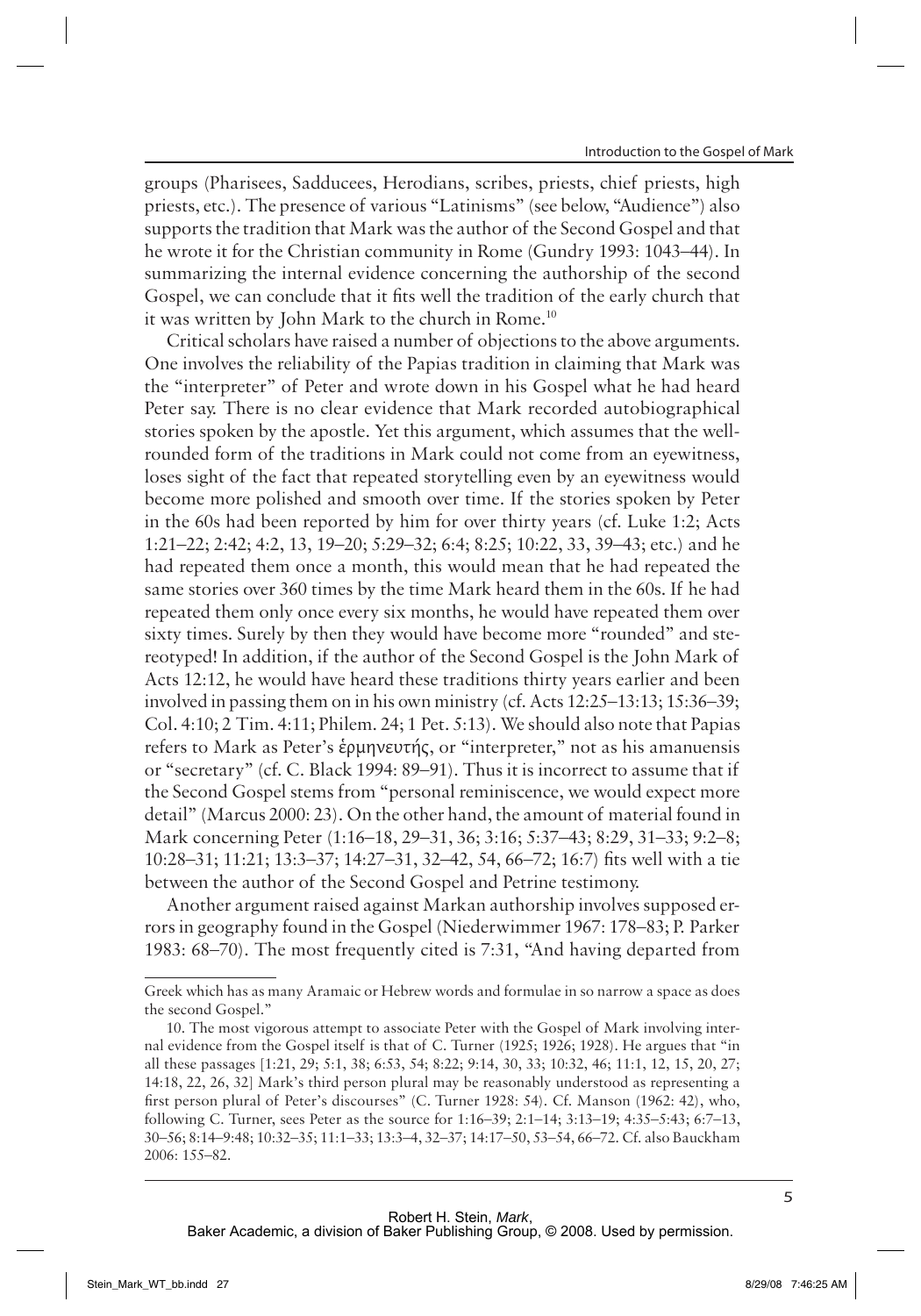the regions of Tyre, he again came to the Sea of Galilee by way of Sidon and through the middle of the Decapolis." If one draws a line from Tyre to Sidon to the Sea of Galilee to the Decapolis, this involves a strange journey indeed. A comparable trip (in direction, not distance) would be to travel from Portland to Denver via Seattle and the Great Plains (Marcus 2000: 472). Such a trip envisions leaving Tyre and proceeding 22 miles north to Sidon, then southeast from Sidon to the Decapolis, and then northwest to the Sea of Galilee. This supposedly reveals that the author of Mark was ignorant of Palestinian geography and could not have been the John Mark of Acts 12:12, whose home was Jerusalem and who journeyed with Paul and Barnabas from Jerusalem to Antioch (Acts 12:25–13:4). A similar alleged error in geography is found in Mark 11:1. Here the journey from Jericho (10:46–52) to Jerusalem, Bethphage, and Bethany, if understood as occurring in that order, would be strange indeed, for if one proceeds from Jericho, the order of progression is Bethany (the eastern side of the Mount of Olives), Bethphage (the summit of the Mount of Olives), and Jerusalem (west of the Mount of Olives). The order in both these instances, however, reflects not an ignorance of Palestinian or Judean geography, as some suggest, but rather Mark's desire to list the ultimate goal of the journey from Tyre (i.e., the Sea of Galilee) and Jericho (i.e., Jerusalem) first and the intervening places next (Sidon and the Decapolis; Bethpage<sup>11</sup> and Bethany; see 7:31 and  $11:1$ ).<sup>12</sup> Consequently, these alleged geographical errors found in the Second Gospel are not evidence of Mark's ignorance of Palestinian geography but rather reflect various critics' misunderstanding of the Markan style used to describe such journeys.

Still another alleged error on the part of the author of Mark that supposedly prevents him from being the John Mark of Acts 12:12 is his ignorance of Jewish laws and customs (P. Parker 1983: 73–75).13 In 7:3–4 Mark comments parenthetically, "(For the Pharisees and all the Jews, unless they wash their hands with the fist, do not eat because of holding to the tradition of the elders, and [when they come] from the marketplace unless they wash themselves, they do not eat, and there are many other traditions they have received and observe [lit. 'received to hold'] [such as] the washings of cups and pitchers and bronze vessels)." This is not literally true, for such washing rites were not universally practiced by all Jews. Consequently, 7:3–4 is not technically correct

11. Bethphage is probably mentioned before Bethany because it is closer to Jerusalem and may reflect the order of the journey from Jerusalem through Bethphage to Bethany in 11:11. Cf., however, J. Edwards (2002: 334), who argues that the ancient road from Jericho to Jerusalem passed through Bethphage before Bethany.

12. Another supposed geographical error in Mark is found in 10:1. Here again, however, we have the place of departure mentioned first ("there," i.e., Capernaum [9:33]), the ultimate goal second ("the regions of Judea"), and the intervening route last ("across the Jordan"). See  $10:1.$ 

13. Contrast Hengel (1985: 9), who states that Mark knows "the 'historical contours' of Palestinian Judaism before the destruction of the second temple more accurately than the later Evangelists" and uses as an example his distinguishing among the scribes, Pharisees, and Sadducees.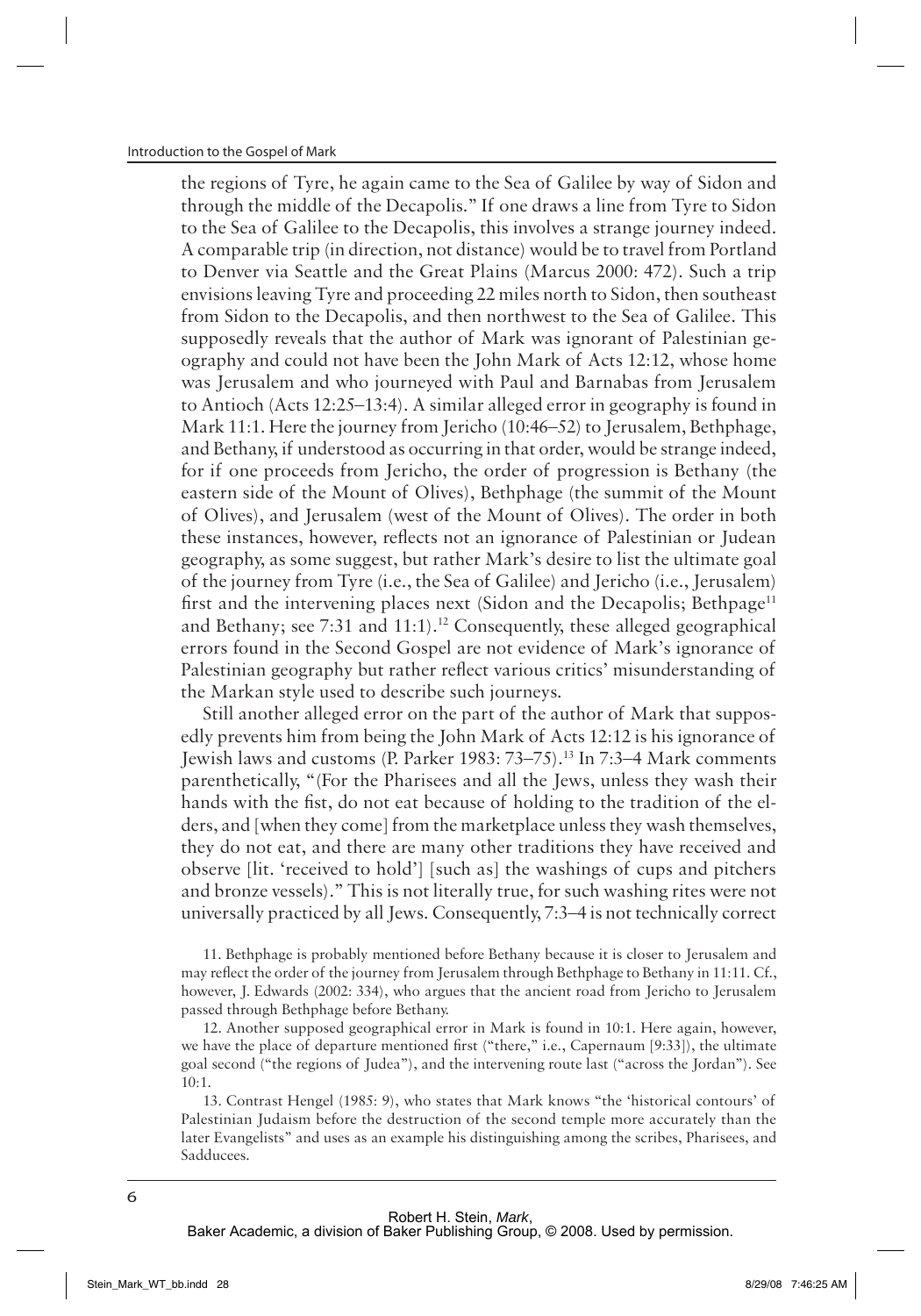(Niederwimmer 1967: 183–85). The term "all," however, is frequently used as an exaggerated adjective for emphasis (Stein 1994a: 134). For the gentile readers of Mark, one of the most distinctive features of the Jewish people was the kosher regulations that pervaded their lives, and no clear distinction would have been made by them between OT regulations and Pharisaic oral traditions (cf. Let. Aris. 305). As a broad generalization, what Mark states in 7:3–4 is correct, and one should not expect from him a statistical analysis of the percentage of Jews who followed the Pharisaic rules of washing. See 7:3–4.14

The debate about the authorship of the Second Gospel does not involve the "meaning" of the Gospel (Guelich 1989: xxix). The meaning of the Gospel of Mark involves what its author meant by the words that make up the Gospel. This is true regardless of whether the author's name was John Mark. The reason why there is vigorous debate about Markan authorship lies elsewhere, and it does not involve a simple, objective pursuit of knowledge. Various presuppositions are often involved that are seldom discussed and at times may not even be consciously recognized but predispose scholars to a particular viewpoint. What is involved in the issue of authorship concerns primarily the "significance" that a person attributes to Mark (Stein 1994a: 43–46). If one brings to the study of Mark naturalistic presuppositions and denies the historicity of much or all of the miracles recorded in Mark, then how can one attribute the authorship of Mark to the John Mark of Acts 12:12 and 1 Pet. 5:13, whose main source for this information was the apostle Peter, an eyewitness of the events? One must conclude either that the author was not John Mark but an anonymous author who believed the fictional accounts created by the anonymous community and incorporated them into his Gospel or that John Mark was an unabashed deceiver who created fictional accounts to deceive or to edify the church. The latter "accommodationist" view had a brief period of popularity during the late eighteenth and early nineteenth centuries but is generally discredited because it is clear that the Gospel writers believed what they were writing (cf. Luke 1:3–4; John 21:24).

On the other hand, those who believe in the historicity of the miracle accounts in the Second Gospel and/or believe that it was in some way divinely inspired see support for this in the view that the Gospel was written by Mark and that he obtained his information from an eyewitness, the apostle Peter. Thus, just as the former view seeks to discredit the arguments in favor of Markan authorship and supports the various objections raised against it, this view seeks to support the arguments in favor of Markan authorship and attempts to refute the objections raised against it. As a result, although the meaning of the Second Gospel is unaffected by the issue of who wrote it, the issue of authorship is a critical one with respect to the significance or value

14. Technically, Mark's statement "on the first day of [the Feast of] Unleavened Bread, when they were sacrificing the Passover lamb" (14:12) is also incorrect, for the sacrificing of the Passover lamb took place on the fourteenth of Nisan, and the first day of the Feast of Unleavened Bread was the fifteenth of Nisan. But it was common to describe the sacrificing of the Passover lamb as taking place on the fifteenth of Nisan (see 14:12).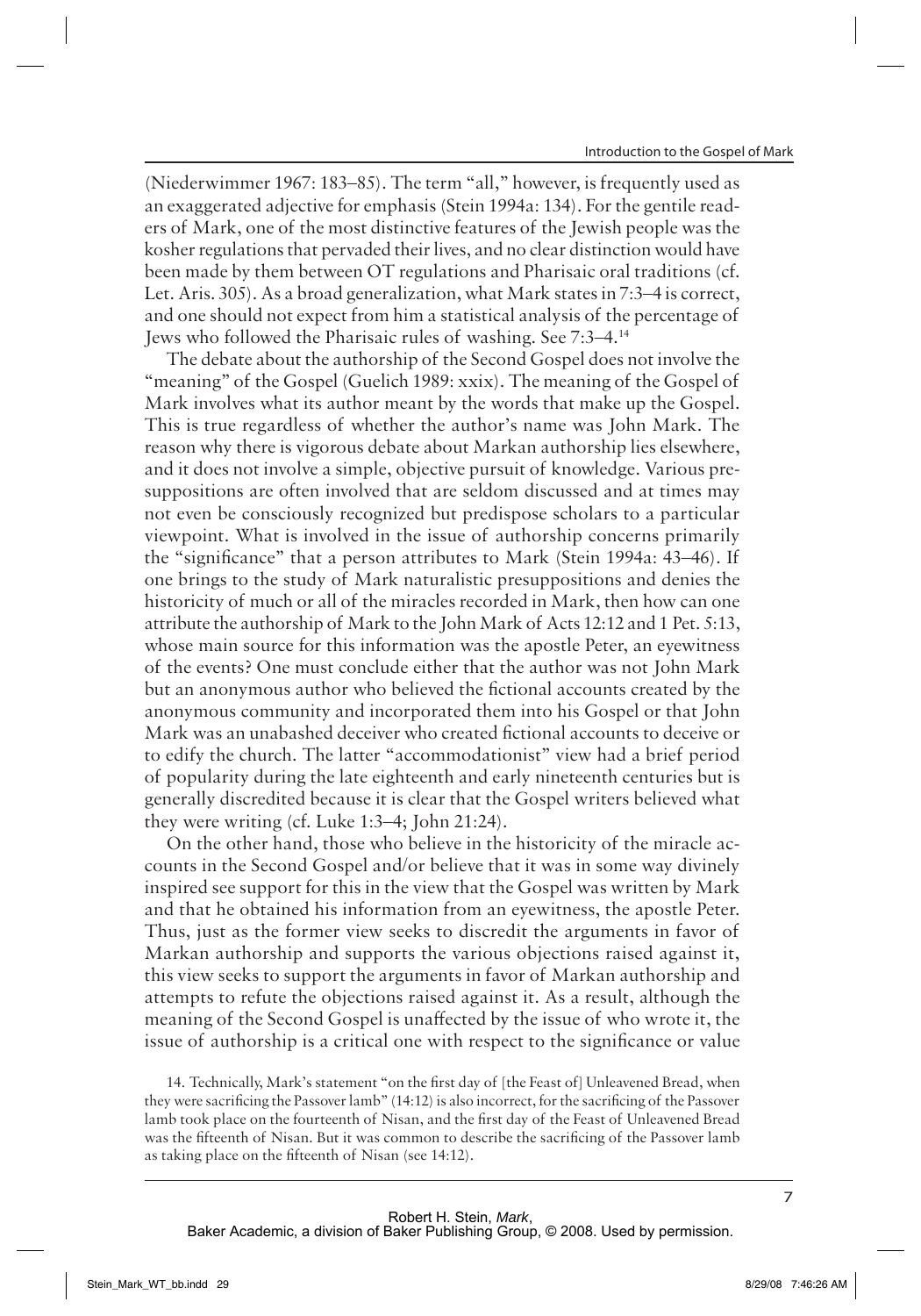one attributes to the Gospel. It would seem, however, that the presuppositions of critical scholarship play a more dominant and decisive role with respect to the question of authorship than those of evangelical scholarship. For critical scholarship, the antisupernaturalist presupposition usually associated with this position requires a non–John Mark authorship and a denial that behind the accounts found in Mark stands the eyewitness testimony of the apostle Peter. For evangelical scholarship, Markan authorship in association with the eyewitness testimony of Peter would be nice but is not necessary, for the truthfulness of the miracle accounts in Mark does not require Markan authorship.

For me, the case for Markan<sup>15</sup> authorship is strong and involves the following:

- 1. The universal and early tradition ascribing Markan authorship to the Second Gospel. It is highly unlikely that a purely fictional ascription would have named a nonapostle as the author, and especially one with a less-than-exemplary history (Acts 13:13; 15:36–41). One need only compare the attribution of apostolic authorship to the apocryphal Gospels (the Gospels of Philip, Thomas, Bartholomew, Peter, etc.) to see that a fictional attribution of the Second Gospel to a nonapostle is contrary to what one would expect. Furthermore, if we assume that the tie to the apostle Peter was intended to give apostolic sanction to a nonapostolic work, then the tradition from the beginning associated the Second Gospel with Mark.
- 2. The negative comment in the Anti-Marcionite Prologue and Hippolytus that attributes authorship of the Second Gospel to John Mark, who is called "Stumpfinger," has every appearance of being reliable tradition. Why would a completely fictional tradition attribute such a negative comment to the author of one of the sacred Gospels?
- 3. It is quite unlikely that the Second Gospel simply fell anonymously, without any knowledge of its origin, into the hands of its first readers. The comment in Mark 15:21 that Simon of Cyrene was "the father of Alexander and Rufus" indicates that the Gospel was written to a church that the author knew and that no doubt knew him. Thus the authorship of the Second Gospel was never unknown to its first hearers.
- 4. While internal evidence cannot prove Markan authorship, various aspects of the Gospel support Markan authorship (knowledge of Aramaic; the presence of numerous Latinisms; knowledge of Jewish customs; a more accurate knowledge of "the 'historical contours' of Palestinian Judaism before the destruction of the second temple . . . than the later evangelists"

15. Since the only "Mark" referred to in the NT is the John Mark of Acts 12:12; 13:5, 13; 15:36–40; Philem. 24; Col. 4:10; 2 Tim. 4:11; and 1 Pet. 5:13, the tradition concerning the Markan authorship of the Second Gospel assumes that "Mark" is the John Mark of the NT (contra Marcus 2000: 24). If the tradition were referring to a different "Mark," it would have had to make a clear distinction between the two.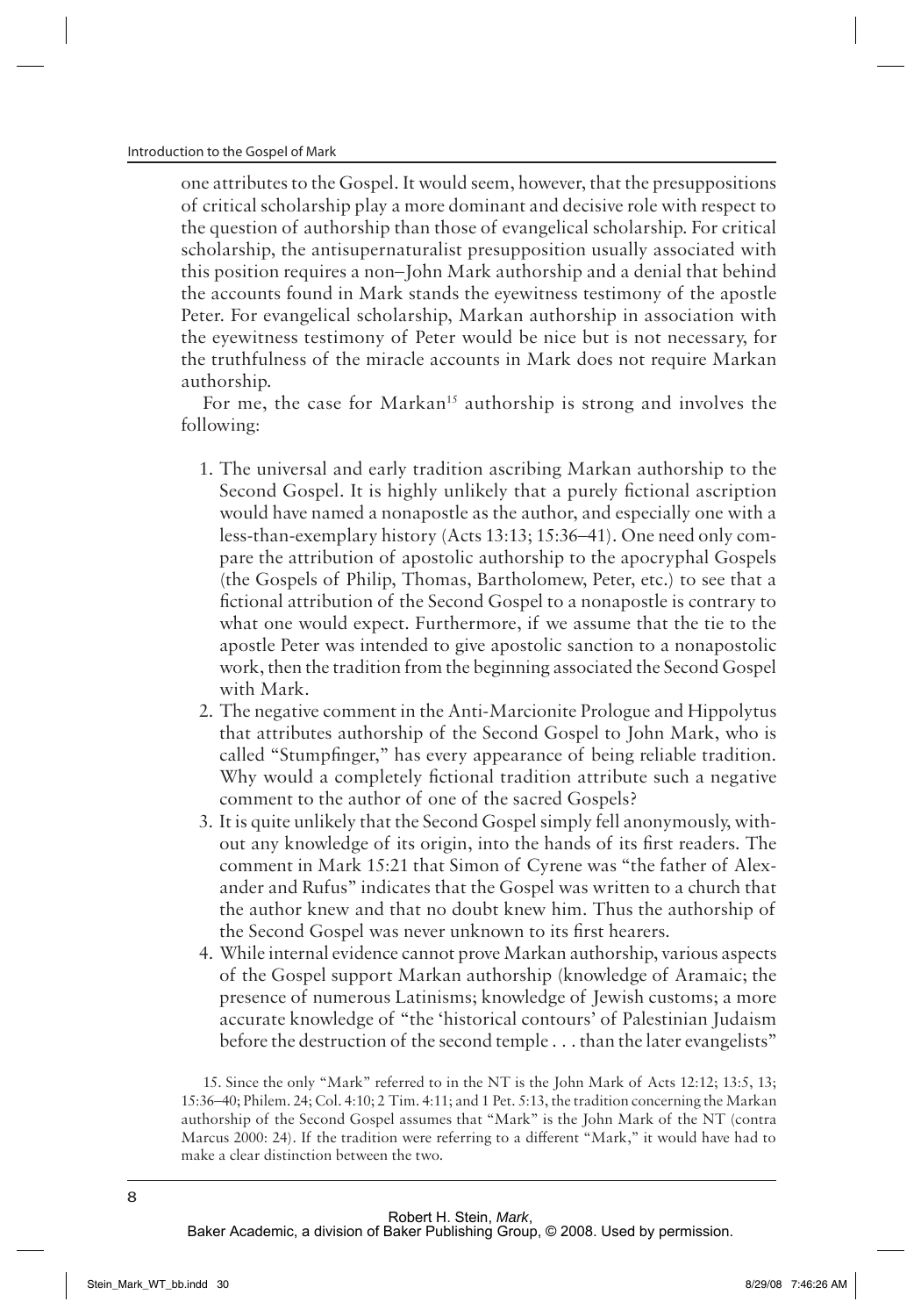[Hengel 1985: 9]; the distinguishing of various Jewish groups such as the scribes, Pharisees, and Sadducees; etc.).

5. The negative arguments raised against Markan authorship (lack of knowledge of Palestinian geography and Jewish customs) misunderstand Mark's style in describing the geography of Jesus's journeys and his general way of describing Jewish customs for his gentile readers.

## **Audience**

From within Mark we learn a great deal about the audience for whom it was written. We know it was a Greek-speaking audience that did not know Aramaic, as Mark's explanations of Aramaic expressions indicate (3:17–22; 5:41; 7:11, 34; 9:43; 10:46; 14:36; 15:22, 34). We also know that it was a Christian audience familiar with the gospel traditions. Evidence for this is as follows:

- 1. The various titles used to describe Jesus (Christ, Son of God, Son of David, Lord, and especially the enigmatic title "Son of Man") are not explained; it is assumed that the readers understand them.
- 2. The expression "the word" (1:45; 2:2; 4:33; 8:32; cf. Acts 2:41; 4:4, 29, 31; etc.) is not defined but understood as a synonym for "the gospel."
- 3. The expression "his disciples" is never explained but assumed to be understood.
- 4. The meaning of John the Baptist's "*I* baptized you with water, but *he* will baptize you with the Holy Spirit" (1:8) is nowhere explained but assumes that what it refers to (the coming of the Spirit into the life of the believer at conversion) is understood by the readers.
- 5. It is a church in whose membership were apparently two sons of a Gospel eyewitness, Simon of Cyrene (15:21).
- 6. The readers knew the main characters and places of the Gospel story, so that when they are mentioned, no explanation is needed. The former include John the Baptist, simply introduced as "John" (1:4), whose unique clothing is described and not explained but whose significance the readers are expected to understand (cf. 1:6 and 9:11–13 with 2 Kings 1:8) and whose martyrdom by King Herod was apparently known to the readers (Mark 6:14–29). Pilate is simply introduced to the readers as "Pilate" without any explanatory title (contrast Matt. 27:2, "Pilate, the governor"; and Luke 3:1, "Pontius Pilate, being governor of Judea"). The area ruled by King Herod (Mark 5:14, 29; 8:15) is not delineated, and "James the younger and Joses" (15:40; 16:1) were apparently known to the readers, as was Jesus's hometown, whose name "Nazareth" is not mentioned.16
- 7. Mark assumes that various cities (Capernaum: 1:21; 2:1; 9:3; Tyre: 3:8; 7:24, 31; Sidon: 3:8; 7:31; Jerusalem: 3:8, 22; 7:1; 10:32–33; Bethsaida: 6:45; 8:22; Caesarea Philippi: 8:27; Jericho: 10:46; Bethany: 11:1, 11–12;

16. It is possible that Mark assumed that his readers would arrive at this conclusion due to such references as 1:9, 24 (cf. also 14:67).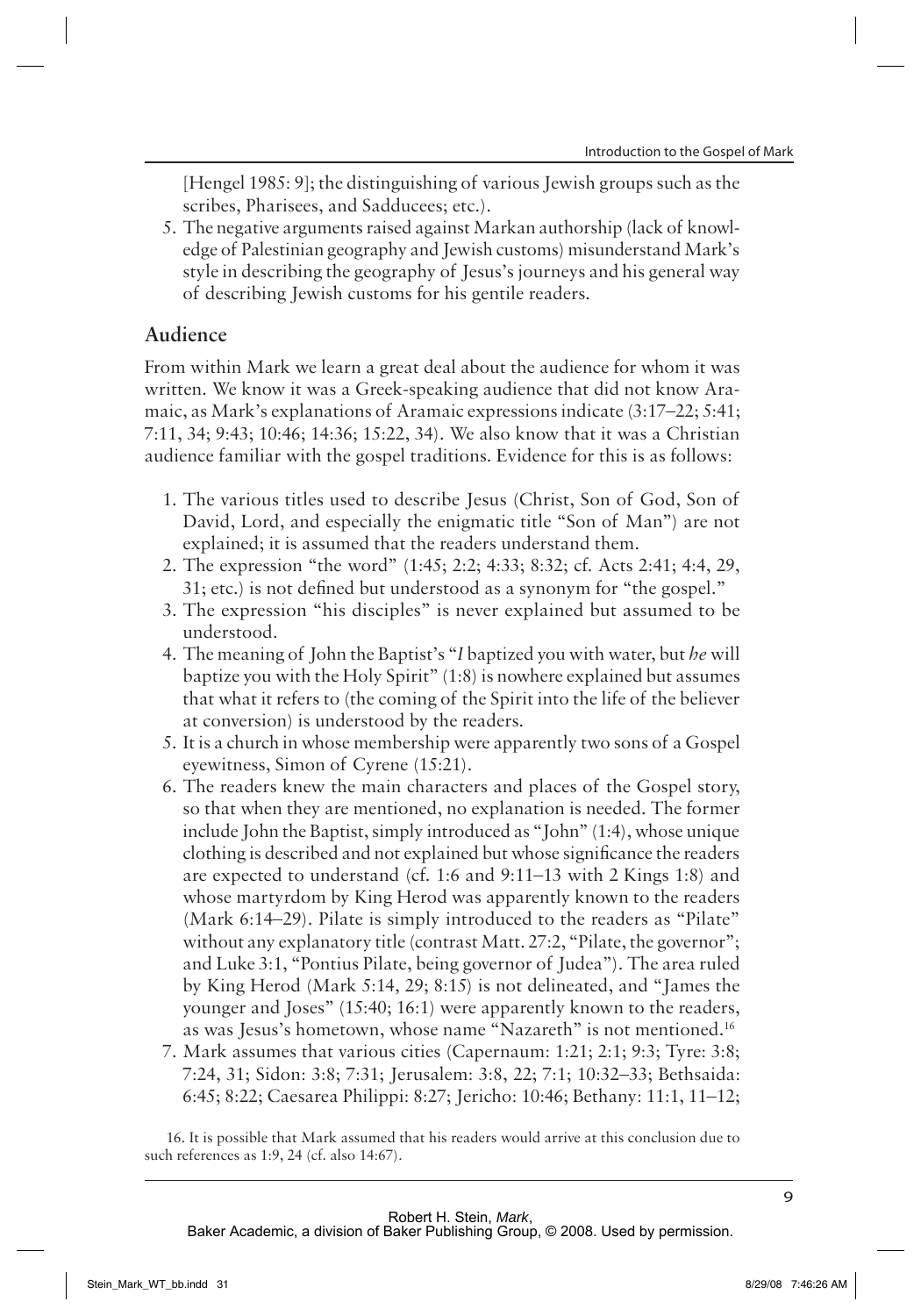14:3; and Bethphage: 11:1) do not have to be explained to his readers. Similarly, various places are not explained (the Jordan River: 1:5, 9; 3:8; 10:1; Judea: 1:5; 3:7; 10:1; 13:14; Galilee: 1:9, 14, 28, 39; 3:7; 6:21; 9:30; 14:28; 15:41; 16:7; the Sea of Galilee: 1:16; 7:31 [cf. also 2:13; 3:7; 4:1, 39, 41; 5:1, 13, 21; 6:47–49]; 11:1, 11, 15, 27; 15:41; the Decapolis: 5:20; 7:31; Gennesaret: 6:53; the Mount of Olives: 11:1; 13:3; 14:26; etc.). Though one can grant that a non-Christian could know a number of these places, some were insignificant to the Roman world of the first century. For Christians, however, they were known because they were part of "the greatest story ever told."

It is also apparent Mark's readers were familiar with various OT characters and possessed considerable knowledge of the Jewish religion. This is seen in references to Isaiah, mentioned without explanation in 1:2; 7:6–7; Moses, 1:44; 7:10; 9:4–5; 10:3–4; 12:19, 26; David, 2:25; 10:47–48; 11:10; 12:35–37; Elijah, 6:15; 8:28; 9:11–13 (cf. 1:6); 15:35–36; Elijah and Moses, 9:4–5; and Abraham, Isaac, and Jacob, 12:26. There is frequent mention of the OT "Scriptures" (12:10, 24; 14:49; cf. also 1:2; 7:6; 9:12–13; 10:4–5; 11:17; 12:19; 14:21, 27). They knew that the ruling body of Israel was called the Sanhedrin (14:55; 15:21). They were expected to understand the symbolism, and probably the significance, of Jesus's choosing "twelve" disciples (see 3:14–15). They were furthermore familiar with certain Jewish festivals (14:1, 12a; 15:42), the importance of the Sabbath in the life of Israel (1:21; 2:23–28; 3:2, 4; 6:2; 16:1–2), various Jewish groups that are introduced without explanation (the Pharisees and scribes, 2:16, 18, 24), and various Jewish traditions and their importance to the people of Israel (7:6–7, 9–13). Certain oral traditions on ritual purity nevertheless needed to be explained (7:3–5). All this suggests that the original audience of Mark consisted primarily of gentile Christians, familiar with both the gospel traditions and the Judaism of the first century. It is possible that many of them were originally "God-fearers" (Acts 10:2, 22; 13:16, 26), but this cannot be proven.

With respect to the geographical location of Mark's intended readers, the tradition states that Mark wrote his Gospel for the church at Rome.17 This was the general consensus until the second half of the twentieth century. Since then several other locations have been suggested as the Gospel's intended audience. Some of them, such as Galilee (Marxsen 1968: 143; 1969: 54–95) and the Decapolis (the alleged flight of the Judean church to Pella), have received little

17. See the Anti-Marcionite Prologue, Clement of Alexandria, and Eusebius quotations in the discussion of authorship above and the association of Mark with Peter and Rome in 1 Pet. 5:13. The much debated and previously unknown Epistle of Clement discovered by Morton Smith in 1958 in the monastery library of Mar Saba states that whereas Mark wrote his Gospel in Rome, after Peter's death he went to Alexandria and wrote a revised and more spiritual Gospel. This more spiritual Gospel had been called Mark's Secret Gospel (C. Black 1994: 139–45). Cf. John Chrysostom (*Homily on Matthew* 1.7), who states that Mark wrote his Gospel in Alexandria.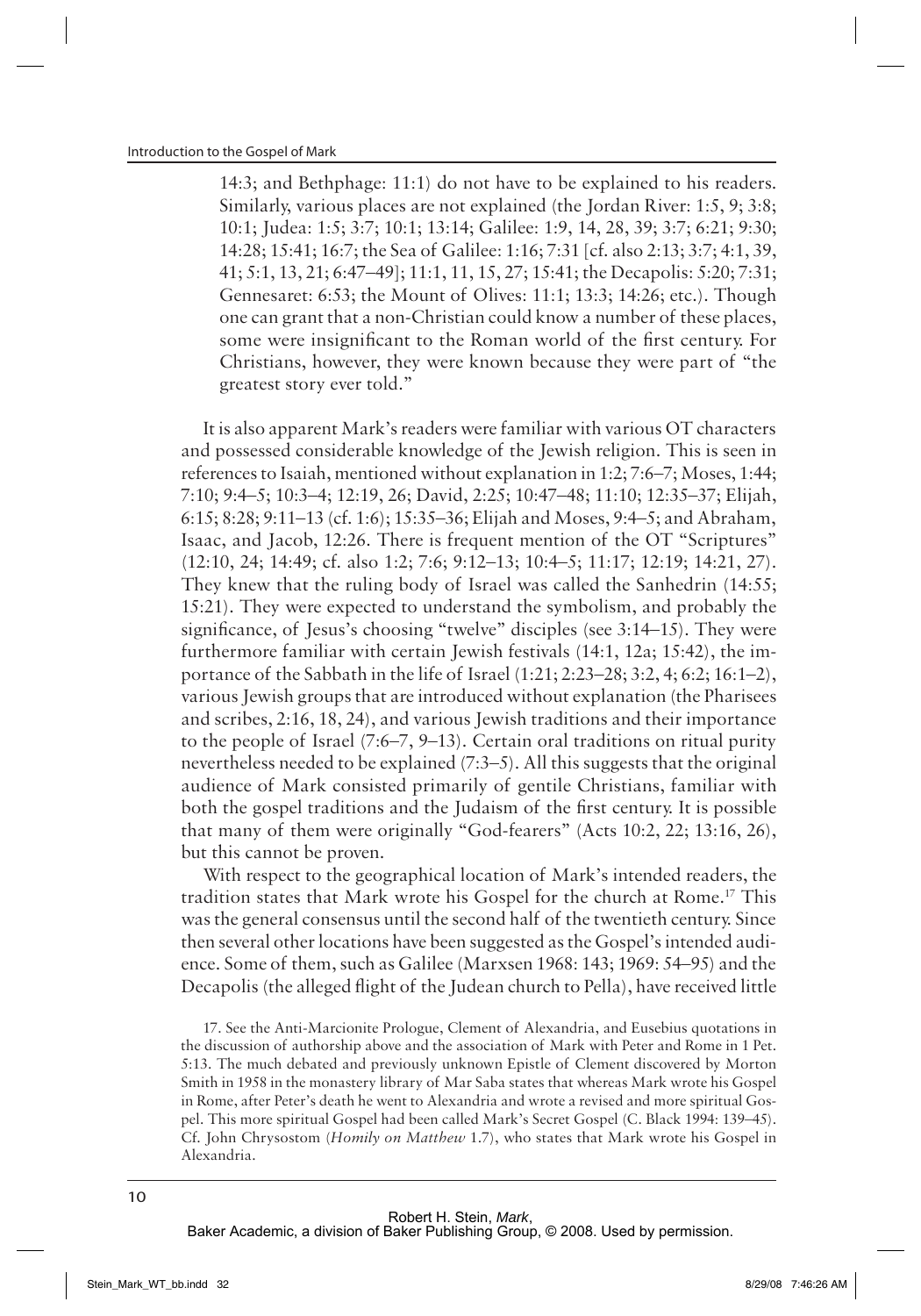endorsement. The only other suggested audience that has received substantial support is the Christian community in Syria (Kümmel 1975: 98; Theissen 1991: 236–58; Marcus 2000: 33–37). Several reasons are given for this. One is the close agreement between the descriptions found in Mark 13 and the general course of events of the Jewish War in AD 66–70. This is supposedly better explained and understood in a Syrian context than a Roman one. Second, if the "abomination of desolation" of 13:14 is understood as an event associated with the Jewish War and the need to flee Jerusalem before its encirclement by the Roman army, one can argue that this would be more applicable in a Syrian context than a Roman one (Marcus 2000: 34). There is no evidence, however, of Christians being persecuted by the Romans during the Jewish War. Some also argue that the depiction of agriculture (4:2–8, 26ff.), housing  $(2.4; 4.21)$ , employment, landownership, taxation  $(12.1-9, 13-17)$ , and land (Kee 1977: 102) accurately reflects and favors a Syrian-Palestinian provenance and audience for the Gospel. But much of this material in Mark is also found in Matthew and Luke, and it is far more likely that its presence is due not to Mark having reworked the gospel materials for a Syrian-Palestinian audience but rather to the fact that this material reflects its origin in the Palestinian environment of the historical Jesus.

The association of the Gospel of Mark with Rome found in the early church tradition is quite weighty and receives support from several quarters. If the warnings of Mark 13:9–13 and elsewhere are directed to the readers of the Gospel and meant to prepare them for persecution from both the synagogue (13:9a–b) and the state (13:9c), the latter fits the time of Nero far better than the supposed persecution of the Palestinian church during the Jewish War (see, however, the discussion of 13:9–13 below). We know of no clear example of Roman persecution of the Christian church in the first century other than that experienced by the Roman church during the time of Nero in the mid-60s (Hengel 2000: 79). In addition, the description of the Greek woman in 7:26 as "Syrophoenician by birth" makes far better sense if addressed to a Roman audience than a Syrian one. For the latter, "Phoenician" would have been sufficient, whereas "Syrophoenician" would seem "nonsensical" (Hengel 1985: 29). The application of Jesus's teaching on divorce to women divorcing their husbands in 10:12 would be especially meaningful for a gentile and Roman audience.

An additional argument in support of the traditional view that Rome was the Gospel's intended audience is the presence of numerous "Latinisms" in Mark. These include the following:

to make their way (ὁδὸν ποιεῖν, *hodon poiein*; Lat. *iter facere*)—2:23 mat (κράβαττος, *krabattos*; Lat. *grabatus*)—2:4, 9, 11, 12; 6:55 basket (μόδιος*, modios*; Lat. *modius*)—4:21 legion (λεγιών, *legiōn*; Lat. *legio*)—5:9, 15 soldier of the guard (σπεκουλάτωρ, *spekoulatōr*; Lat. *speculator*)—6:27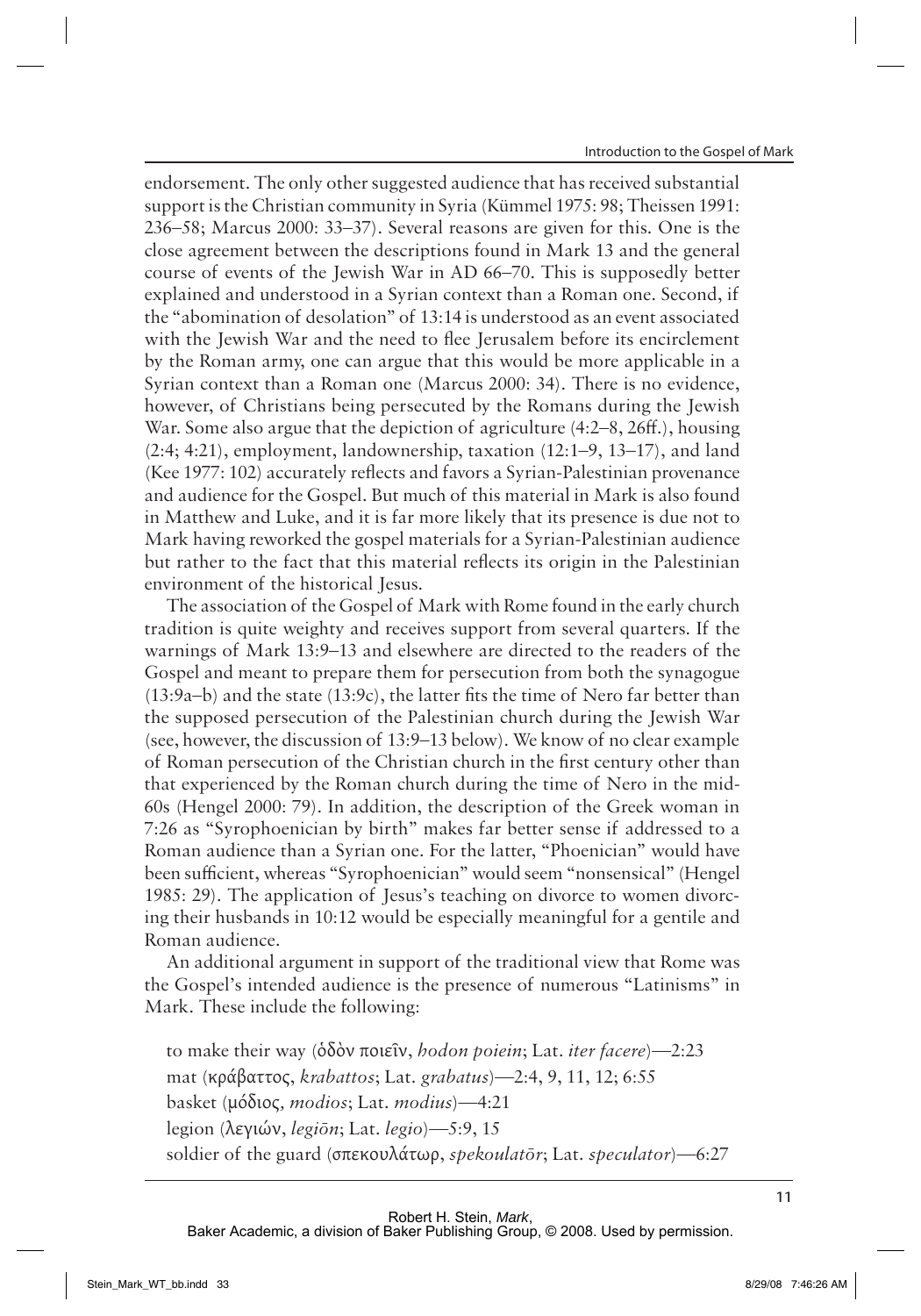denarius (δηνάριον, *dēnarion*; Lat. *denarius*)—6:37; 12:15; 14:5 fist (πυγμή, *pygmē*; Lat. *pugnus*)—7:3 pitcher (ξέστης, *xestēs*; Lat. *sextarius*)—7:4 tax (κῆνσος, *kēnsos*; Lat. *census*)—12:14 penny (κοδράντης, *kodrantēs*; Lat. *quadrans*)—12:42 centurion (κεντυρίων, *kentyriōn*; Lat. *centurio*)—15:39, 44, 45 to satisfy (τὸ ἱκανὸν ποιῆσαι, *to hikanon poiēsai*; Lat. *satis facere*)—15:15 scourge (φραγελλόω, *phragelloō*; Lat. *flagello*)—15:15 praetorium (πραιτώριον, *praitōrion*; Lat. *praetorium*)—15:1618

Although the presence of these Latinisms does not prove a Roman provenance for the Gospel of Mark (some of these same Latinisms are also found in the Gospels of Matthew and Luke, although "soldier of the guard," "fist," "pitcher," and "centurion" are found only in Mark, and "penny" is a Roman coin that fits a Roman audience extremely well),<sup>19</sup> the number of them in Mark is significant and suggests a Roman audience. V. Taylor's comment (1952: 45) seems judicious, "The presence of almost all these words in the papyri shows that they belonged to the Koine, but their frequency in Mark suggests that the Evangelist wrote in a Roman environment."20

#### **Date**

Although there is a wide consensus that Mark was written around AD 70, there have been several attempts to date Mark earlier. One involves the generally accepted assumption that Luke made use of Mark in writing his Gospel (Stein 2001: 29–169) and the ending of Acts. If Luke ended Acts with the most recent information available concerning the situation of Paul (in Rome awaiting trial), then Luke–Acts could not have been written after AD 62. Consequently, Mark must date earlier, and this would suggest a date in the late 50s (Carson and Moo 2005: 179–82). Yet did Luke write all that he knew about Paul and his fate in Rome? His reporting of Peter's activities in Acts provides insight for answering this question. We read of Peter in Acts 1–15 but not at all in 16–28. This reveals that Acts is not a biography of the life of Peter and/or Paul. Luke refers to Peter in Acts only to the extent that Peter assists in the fulfillment of the theme of Acts—"But you will receive power when the Holy Spirit has come upon you; and you will be my witnesses in Jerusalem, in all Judea and Samaria, and to the end of the earth" (1:8). Thus Peter is on

18. Cf. also "fourth watch" (τετάρτη φυλακή, *tetartē phylakē*)—6:48, which reflects a Roman reckoning of time. According to the Jewish reckoning of time, there were three watches of the night, but according to the Roman reckoning, there were four (cf. 13:35). See BDAG 1067–68.

19. Cf. how the explanation of an American sum of money in dollars by "pounds," "lira," "yen," "pesos," "rubles," "francs," and so on suggests a specific audience.

20. For additional discussion of the Latinisms found in Mark, see BDF §§4–6; Dschulnigg 1986: 276–78; and Gundry 1993: 1043–44.

#### Robert H. Stein, *Mark*,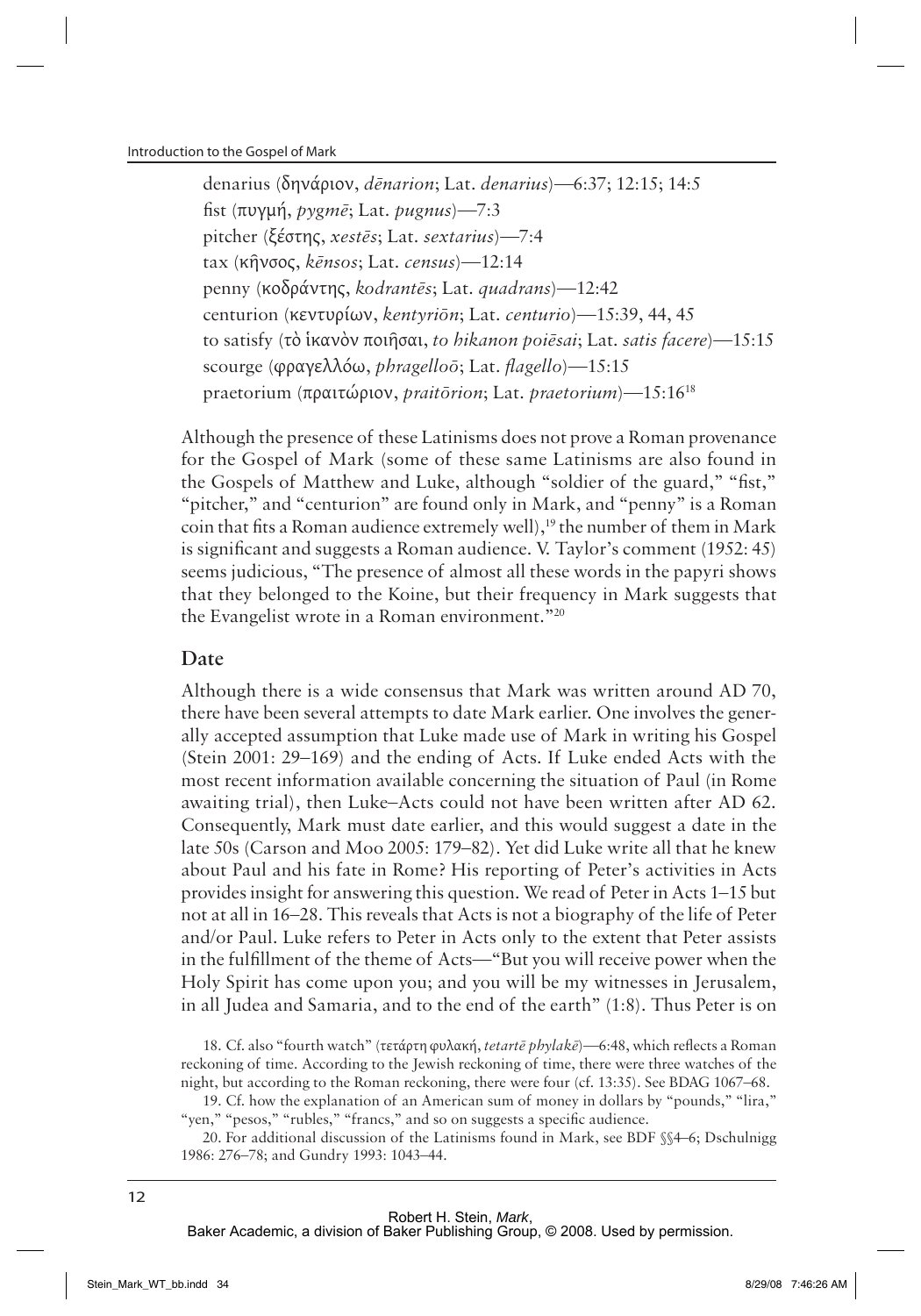center stage in the spread of the gospel in Jerusalem (2:1–8:1b), Judea and Samaria (9:1c–12:19), and to both Jews (2:1–9:43) and gentiles (10:1–15:11). After this, Luke has no further interest in Peter. This is not because Luke has brought his readers up-to-date on the life of Peter or because he possessed no further information about him (cf. the "we" sections in Acts that take place in Jerusalem and Judea, where all sorts of information about Peter would have been available for Luke—21:3–18; 27:1). It is rather because Peter's role in the spread of the gospel to Jerusalem-Judea-Samaria in fulfillment of Acts 1:8 has been completed. Similarly, Acts is not a biography about the life of Paul, and when Paul has fulfilled his mission in bringing the gospel to the end of the earth (9:1–28:31) by preaching it in Rome to Caesar himself, Luke ends Acts. Acts 1:8 is fulfilled! Thus Acts 28:31 may be an unsatisfying ending to a biography of Paul, but it is a quite satisfying ending for Acts. The gospel has spread from Jerusalem to Judea to Samaria and to the end of the earth (1:8), and the emperor of the whole Roman Empire is hearing it. If this is true, then the ending of Acts does not necessarily serve as a *terminus ad quem*, or the latest possible date, at which Mark could have been written. It could have been written after AD 62.

Another attempt to ascribe an early date to Mark that received a spectacular amount of publicity came in 1972 when José O'Callaghan argued that two Greek papyrus scraps found at Qumran (7Q5 and 7Q6) were fragments of Mark 6:52–53 and 4:28. If correct, this would require a date for Mark before AD 68–69, when Qumran was destroyed by the Romans. Paleographically 7Q5 and 7Q6 date around AD 50 (plus or minus twenty-five years). The larger fragment (7Q5) consists of twenty letters found in five lines. O'Callaghan's delineation of the letters required for his identification of this as part of Mark 6:52–53 involves several emendations (only ten letters are really clear) and is highly dubious (Gundry 1999). Furthermore, his reconstruction of the lines is unlikely as well (W. Lane 1974: 18–21). Now that the excitement created by the original claim has died down, scholars agree that these two scraps are not fragments from the Gospel of Mark. In reality 7Q5 is more likely a part of the Greek text of 1 Enoch.

The strongest external evidence for dating Mark comes from tradition, and this associates the origin of the Gospel with the death of Peter. The Anti-Marcionite Prologue and Irenaeus (*Haer.* 3.1.1) make the connection quite explicit (cf. also Papias [Eusebius, *Eccl. Hist.* 3.39.15] and Justin Martyr [*Dial.* 106.3], who seem to presume this). Since Peter is assumed to have died during the latter part of Nero's reign in AD 64/65 (cf. 1 Clem. 5.2–4), this suggests that Mark was written in the late 60s. This scenario appears far more likely than that suggested by Clement of Alexandria (Eusebius, *Eccl. Hist.* 6.14.6–7) and Origen (ibid., 6.25.5), who state that Mark was written before Peter's death. The dating of Mark before Peter's death would have been more advantageous for apologetic purposes, so that the dating of Mark after Peter's death appears to be a more reliable tradition. The tie between Mark, Peter, and Rome found in 1 Pet. 5:13 ("She who is at Babylon, who is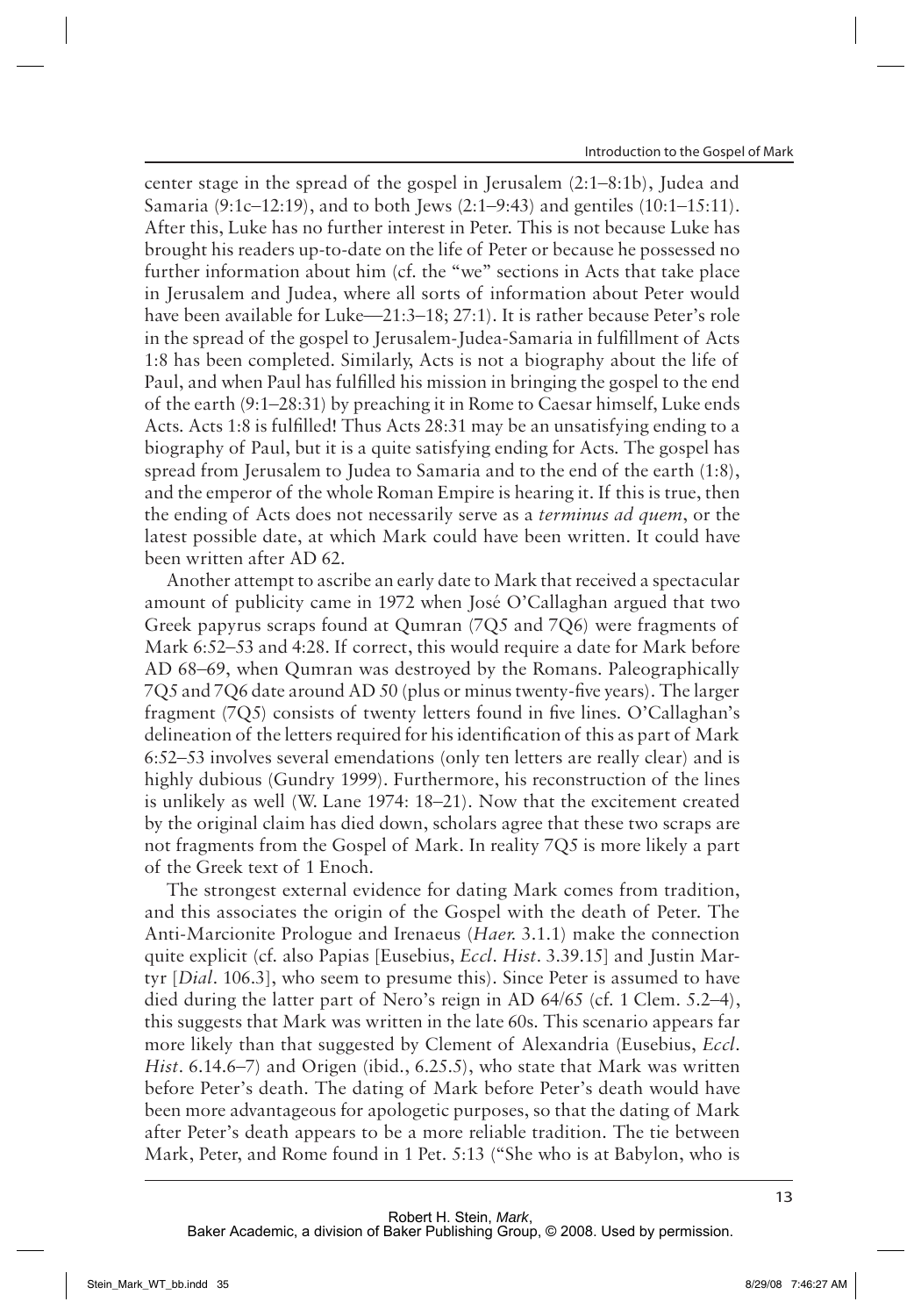likewise chosen, sends you greetings, and so does Mark, my son") also supports a dating in the late 60s.

Numerous scholars have sought by means of internal evidence to date the Gospel. Some see the emphasis on the suffering of Jesus (8:31–10:45; 14:1ff.) and the warning to the church to prepare for persecution (8:31–38; 13:3–13) as indicating that Mark was seeking to encourage his readers during their time of persecution and that this reflects the Neronian persecution of Christians in Rome in the mid-60s. Yet Acts reveals that from the beginning the church experienced persecution, and most of Paul's warnings concerning Christian persecution were written before AD 64/65 (2 Thess. 1:4–7; Rom. 8:35; 12:14; 1 Cor. 4:12; Phil. 1:29–30; etc.). Thus a mirror reading of the passages in Mark to reflect the persecution under Nero is questionable. The origin of most of these warnings to prepare for persecution and suffering almost certainly goes back to the ministry and teachings of Jesus himself.

The second main area of internal evidence scholars tend to use for dating Mark involves supposed allusions to the Jewish War in Mark 13. These include the reference to the "abomination of desolation" in 13:14. The editorial aside in 13:14b calling upon the readers to note this reference is seen as being especially relevant for the dating of Mark. The event is associated with the forthcoming destruction of Jerusalem and serves as a warning for people in Judea and Jerusalem to flee from the city before its encirclement by the Romans (13:14c). The value of this passage for dating Mark must be questioned, however. The exhortation to flee Jerusalem is not addressed to Mark's readers, who probably reside in either Rome or Syria but certainly not Judea(!), as his explanation of Aramaic terms (5:41; 7:34; 14:36; 15:34; etc.) and Jewish traditions (7:3–5) clearly indicates. Thus the warning of the historical Jesus, which would have benefited Jewish believers in Judea and Jerusalem in the late 60s and led them to flee from (not into!) Jerusalem, had great relevance for believers living in Judea, but it is not addressed to Mark's audience as an exhortation that serves to date the Gospel. See 13:14.<sup>21</sup>

Another allusion in Mark 13 that some see as evidence for dating Mark is found in 13:7, which refers to "wars and reports of wars." It is argued that this refers to a specific time, AD 68–69, when after Nero's death the Roman Empire experienced a unique period of war and turmoil. This involved not only the Jewish War but also the bloody civil wars involving the emperors Galba, Otho, and Vitellius, who all died within one year, and rebellions in Germany, Gaul, Britain, Africa, the lower Danube, and Pontus (Hengel 1985: 22; cf. Tacitus, *Hist.* 1.2.1). Yet "wars and reports of wars" is a common apocalyptic idea found in judgment prophecies and descriptions of the end times and the "birth pangs" of the messianic age (Isa.  $19:2$ ; Jer.  $51:46$ ; Ezek.  $5:12$ ; Rev.  $6:8$ ;

21. Crossley (2004) has argued that the portrayal of Jesus as a Torah-observing Jew in Mark betrays a period before the mid-40s when both Jewish and gentile Christians no longer felt bound to observe certain parts of the Torah. It is far more likely, however, that the Torah-observing Jesus in Mark reflects the practice of the historical Jesus and that Mark (and Matthew, who clearly writes after the mid-40s) did not feel compelled to re-create Jesus to fit their own situations.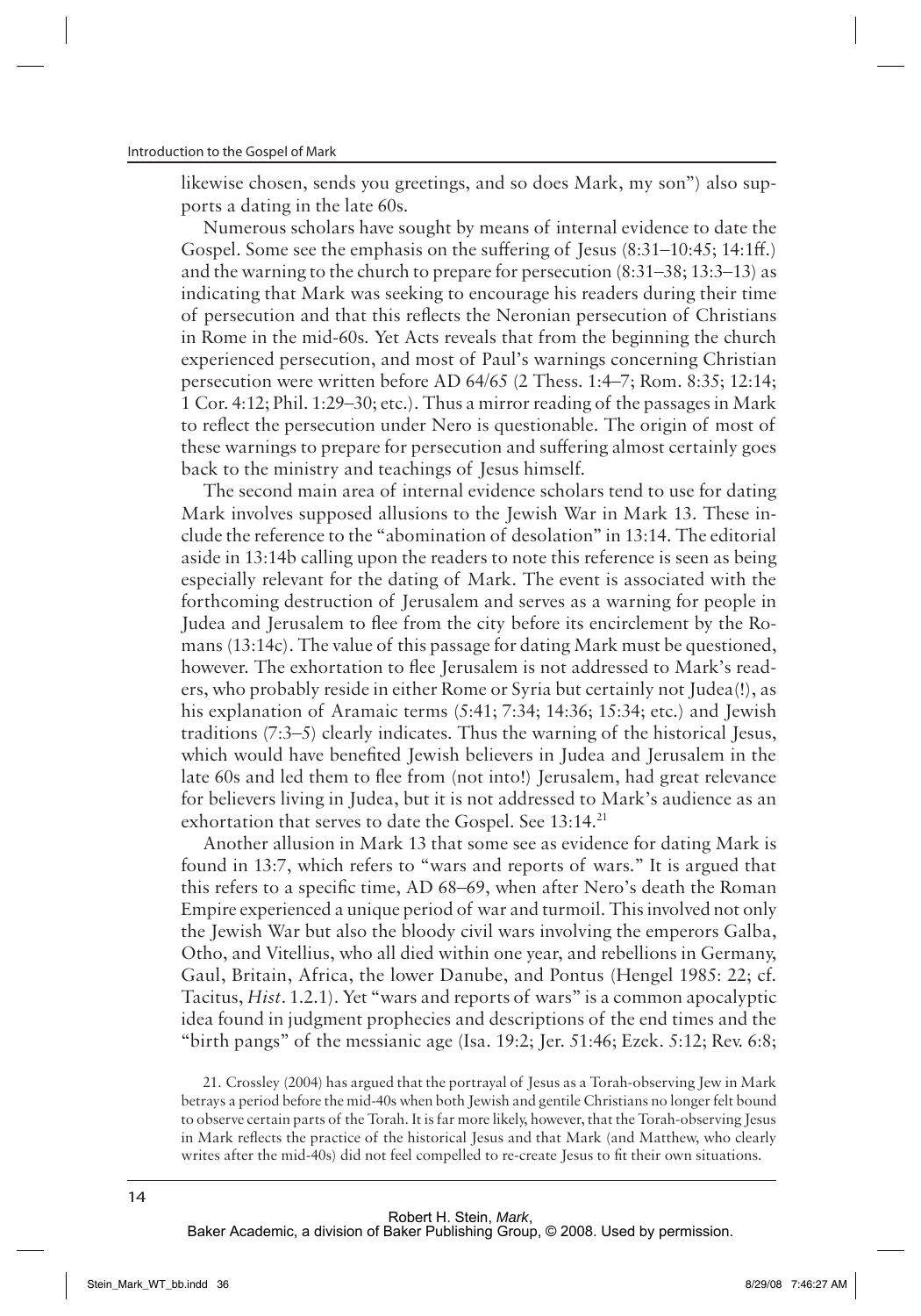2 Esd. 13:31; 1 En. 99.4–6; Sib. Or. 3.635–36; 2 Bar. 27.3–9; 70.3–8; Josephus, *J.W.* 2.10.1 §187; etc.). In actuality nothing in the description of the destruction of Jerusalem in Mark 13 is not already found in the imagery of various prophecies of judgment found in the OT and the apocryphal literature of the intertestamental period. Thus the reference to "wars and reports of wars" cannot be used to determine the date of Mark any more than the exact same phrase in Matt. 24:6 and the parallel expression in Luke 21:9, written after Mark wrote his Gospel, can date the origin of their Gospels to AD 68–69. The use of Mark 13 to date Mark is highly questionable. There is no doubt that Jesus prophesied the destruction of the temple (see 14:55–59), and the imagery found in Mark 13 could very well have been spoken by Jesus himself and written down anytime between the mid-30s and the early 70s.

Some scholars have attempted to date Mark after AD 70 and the fall of Jerusalem by claiming that the description of the destruction of Jerusalem in Mark 13 is so precise that it requires a post–AD 70 date for the composition of the Gospel. However, whereas this may be valid with respect to the Lukan material (cf. Luke 19:41–44; 21:20–21, 24), the very opposite appears to be true with respect to Mark. If Mark were written after the destruction of Jerusalem and reflects the events surrounding this horrific event, it is difficult to understand why no reference is made to the catastrophic fire that destroyed the temple (Josephus, *J.W.* 6.2.9–6.9.4 §§164–434). Matthew and Luke also do not mention the great fire, and this may suggest that the Gospel writers were quite faithful to what Jesus said on the subject and were far less creative and free in describing Jesus's teaching on this subject than is often thought. "The lack of precision in the prophetic description of the fate of Jerusalem in Mark 13 . . . points to its having been written prior to the events which it depicts" (Kee 1977: 100–101).

#### **The Emergence of Mark in Gospel Studies**

During the first seventeen centuries of church history the Gospel of Mark was for the most part the forgotten Gospel. Matthew proved far more useful for catechetical purposes than Mark (or Luke) because of its careful arrangement of Jesus's teachings into five sections (chs. 5–7, 10, 13, 18, 23–25) that all end similarly ("And when Jesus finished these sayings" [7:28]; "And when Jesus had finished instructing his twelve disciples" [11:1]; "And when Jesus had finished these parables" [13:53]; "Now when Jesus had finished these sayings" [19:1]; and "When Jesus had finished *all* these sayings" [26:1 italics added]) and are placed alternately between six sections of narrative (chs. 1–4, 8–9, 11–12, 14–17, 19–22, and 26–28). Consequently, Mark received little attention during this period.<sup>22</sup> That almost all the material in Mark, except

22. Hengel (1985: 67) points out that among the twenty papyri of the Gospels found in Egypt dating before Constantine, eleven contain John, nine contain Matthew, four contain Luke, but only one contains Mark. The earliest known commentary on Mark, once thought to have been written by Jerome but now recognized as having been written by an unknown author, did not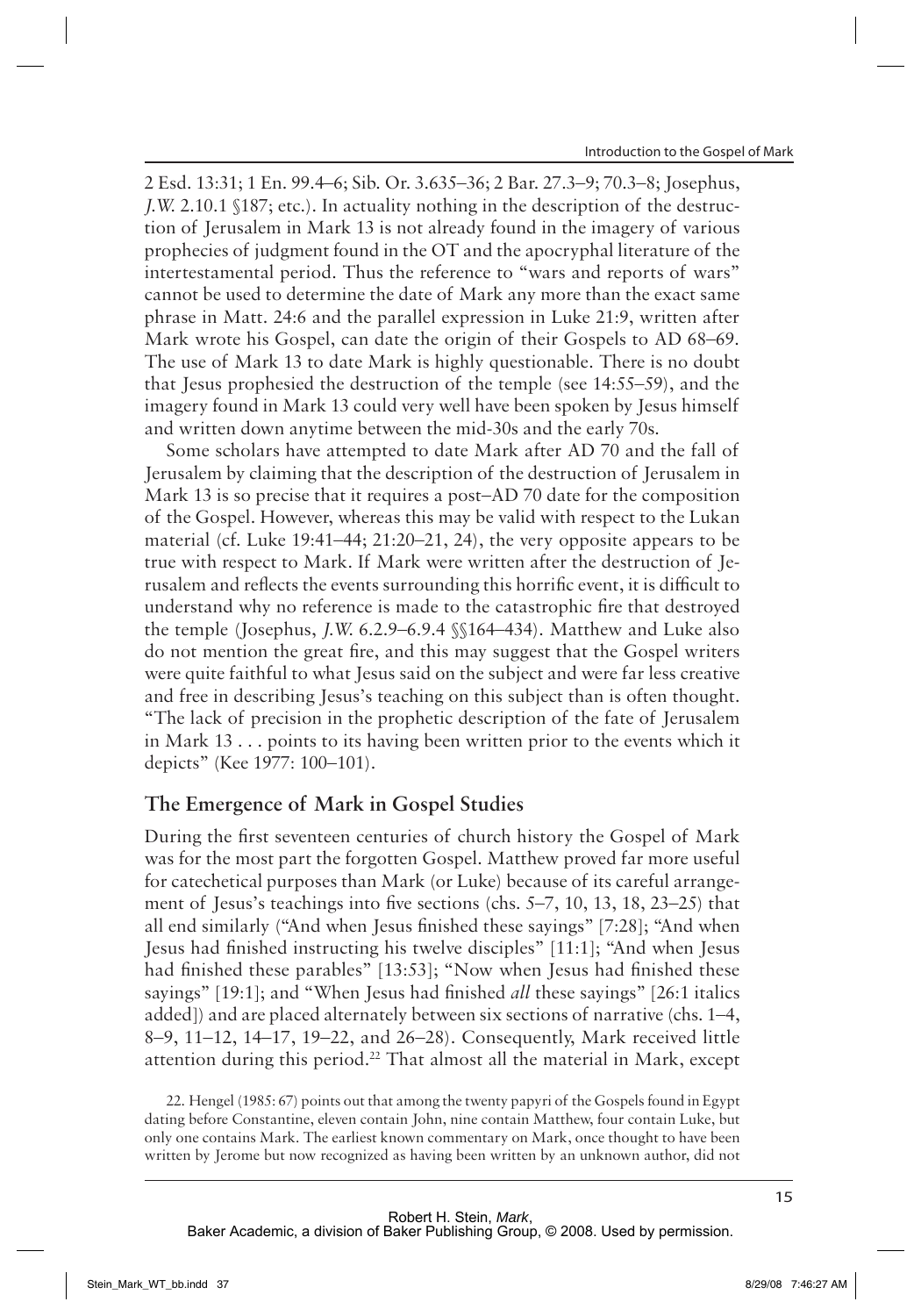1:1; 3:20–21; 4:21–25; 6:30–31; 8:22–26; 9:38–40; 12:32–34; and 14:51–52 (23 of the 666 verses in Mark), is contained in some form in Matthew,<sup>23</sup> along with much additional material (the "Q" material [common material found in Matthew and Luke but not in Mark] and "M" material [material found only in Matthew]), gave additional importance and prominence to Matthew. In addition, Augustine's statement also contributed to the relative insignificance of Mark during this period:

Mark follows him [Matthew] closely, and looks like his attendant and epitomizer. For in his narrative he gives nothing in concert with John apart from the others; by himself separately, he has little to record; in conjunction with Luke, as distinguished from the rest, he has still less; but in concord with Matthew, he has a very large number of passages. Much, too, he narrates in words almost numerically and identically the same as those used by Matthew, where the agreement is either with that evangelist alone, or with him in connection with the rest. (*De consensu evangelistarum* 1.2.4)

This changed radically in the eighteenth century, when the search for the earliest sources available for "the quest of the historical Jesus" came to recognize that Mark was not the abbreviator of Matthew but rather his predecessor and source. The view that Mark was the first canonical Gospel written and served as a source for both Matthew and Luke came to be the prevailing view of nineteenth-century NT scholarship and continues to be the dominant view today.<sup>24</sup> The impetus to discover the Jesus of history led to an intense study of the oldest written source available for such an investigation—the Gospel of Mark. From its place of obscurity in Gospel studies for over seventeen hundred years, Mark now gained the place of prominence, and its arrangement of the Jesus traditions was seen as providing a chronological framework for understanding the life of Jesus.

24. Some of the main reasons for the priority of Mark (i.e., that Mark was the first Gospel written) are that it is easier to understand (1) Matthew and Luke adding material to their Gospels (the Lord's Prayer, the Beatitudes, the birth narratives, etc.) than Mark omitting this material from Matthew and/or Luke, and at the same time often making the accounts he shares with Matthew and Luke longer; (2) Matthew and Luke improving on Mark's grammar and style than Mark choosing to "worsen" the better grammar and style that he found in Matthew and/ or Luke; (3) Matthew and Luke seeking to eliminate some of the harder readings in Mark that cause theological difficulties and problems than Mark choosing to add them to Matthew and/or Luke; (4) Matthew and Luke wanting to omit various Aramaic expressions found in Mark (3:17; 5:41; 7:11, 34; 14:36; 15:22, 34) than Mark choosing to add them to Matthew and/or Luke and then explain them to his readers; and (5) Matthew and Luke adding to Mark their theological emphases (the "fulfillment quotations" and the emphasis on Jesus as the Son of David in Matthew; the role of the Holy Spirit and the importance of prayer in Luke) than Mark choosing to eliminate them. See Stein 2001: 49–96.

appear until the early seventh century, and its author was aware that he was doing something fresh and new in producing this commentary (Cahill 1998: 4–6).

<sup>23.</sup> From this, Hengel (1985: 52) argues, "The best explanation of the fact that the Second Gospel lived on in the church, although Matthew had taken over about ninety per cent of the material in it, is that the work of Mark was from the beginning bound up with the authority of the name of Peter." See, however, Yarbrough 1998: 158–84, esp. 177–79.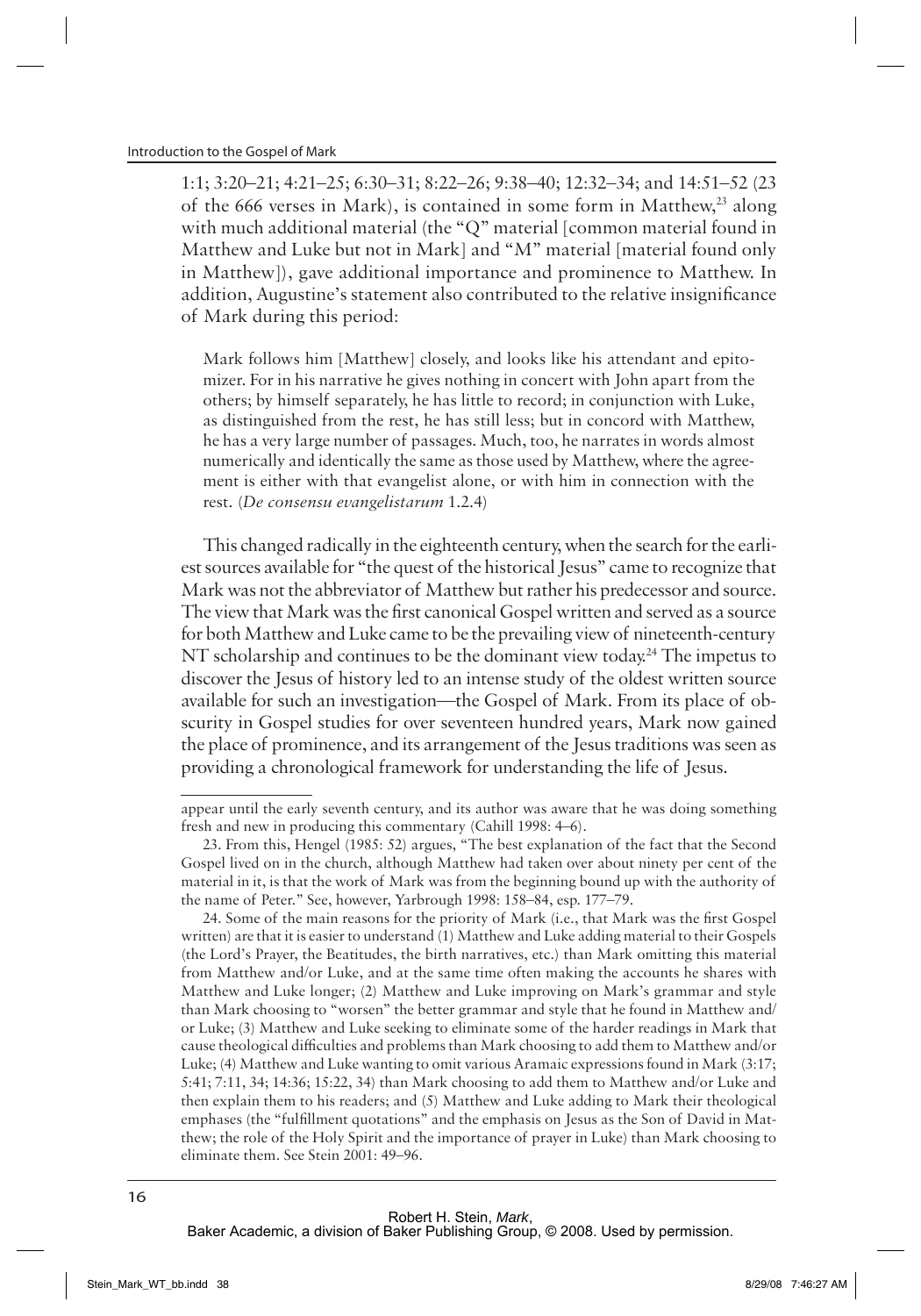By the end of the nineteenth century and early in the twentieth century, NT scholars saw in Mark the earliest written account of the life of Jesus dating in the late 60s,<sup>25</sup> but a new question came to the forefront: "What was the shape of the gospel traditions found in Mark (and also Matthew and Luke) before being written down?" After World War I, the discipline of form criticism, led by a triumvirate of German scholars (K. L. Schmidt, 1919; M. Dibelius, 1919; and R. Bultmann, 1921) and already applied to the study of the OT, now began to dominate Gospel studies. The focus now shifted from the study of the Gospels as wholes to the study of the individual units and building blocks that make up the Gospels (Stein 2001: 173–233). These blocks were investigated to learn about the Christian community during the "oral period" between the resurrection of Jesus and the writing of the Gospels. For some, this new discipline also served as a tool for studying the life and teachings of Jesus.<sup>26</sup> The form critics lost interest in a holistic approach to the Gospels and now considered the Gospel writers as simply collectors of tradition and editors who patched together tradition collections using scissors and paste.

It was not until the second half of the twentieth century that interest in the Gospel writers surfaced again in the rise of a new discipline—redaction criticism. Most responsible for this was again a triumvirate of German scholars (Bornkamm, 1948; Conzelmann, 1954; and W. Marxsen, 1956). This new discipline demonstrated that the Gospel writers were not bland, disinterested editors who simply collected various gospel traditions and pasted them together. They were rather evangelists who collected, arranged, edited, and shaped these traditions with specific theological purposes in mind. As a result, a great interest arose in the study of the specific theological contributions given to the gospel traditions by the individual evangelists. This was most

25. The evaluation of the historicity of the Gospel of Mark during this period depended essentially on one's presupposition as to whether history was "open" or "closed": Is history a closed continuum of time and space in which God cannot, or chooses not to, intervene and thus is closed to the supernatural? Or is God sovereign over history and not bound by the "laws of nature"?

26. In general the quest for the historical Jesus had by then been dealt several deadly blows that caused almost as much disinterest in the study of the life of Jesus in the first half of the twentieth century as there was interest in the nineteenth. There were several reasons for this: (1) A. Schweitzer's *Quest of the Historical Jesus* (1910; original German, 1906) demonstrated that the liberal Jesus of the "old quest" was a creation by liberal scholars of a Jesus made in their own image and that the real Jesus was an enigma and offense for them; (2) W. Wrede's *Messianic Secret* (1971; original German, 1901) indicated that Mark was not a simple objective, historical biography of the life of Jesus that could be used simplistically as a historical source; (3) M. Kähler's *So-Called Historical Jesus and the Historic, Biblical Christ* (1964; original German, 1892) showed that the Jesus who evoked faith and commitment over the nineteen centuries of church history was not the liberal Jesus of the "quest" but rather the Christ of faith described and proclaimed in the Gospel accounts. Additional influences that helped bring about the end of the "old quest" included W. Dilthey (1957: 5.317–38), who revealed that there was no such thing as objective, presuppositionless historiography and form criticism, which demonstrated that the gospel traditions circulated during the oral period as independent units shaped by the faith of the church did not allow the reconstruction of a chronological biography of the life of Jesus.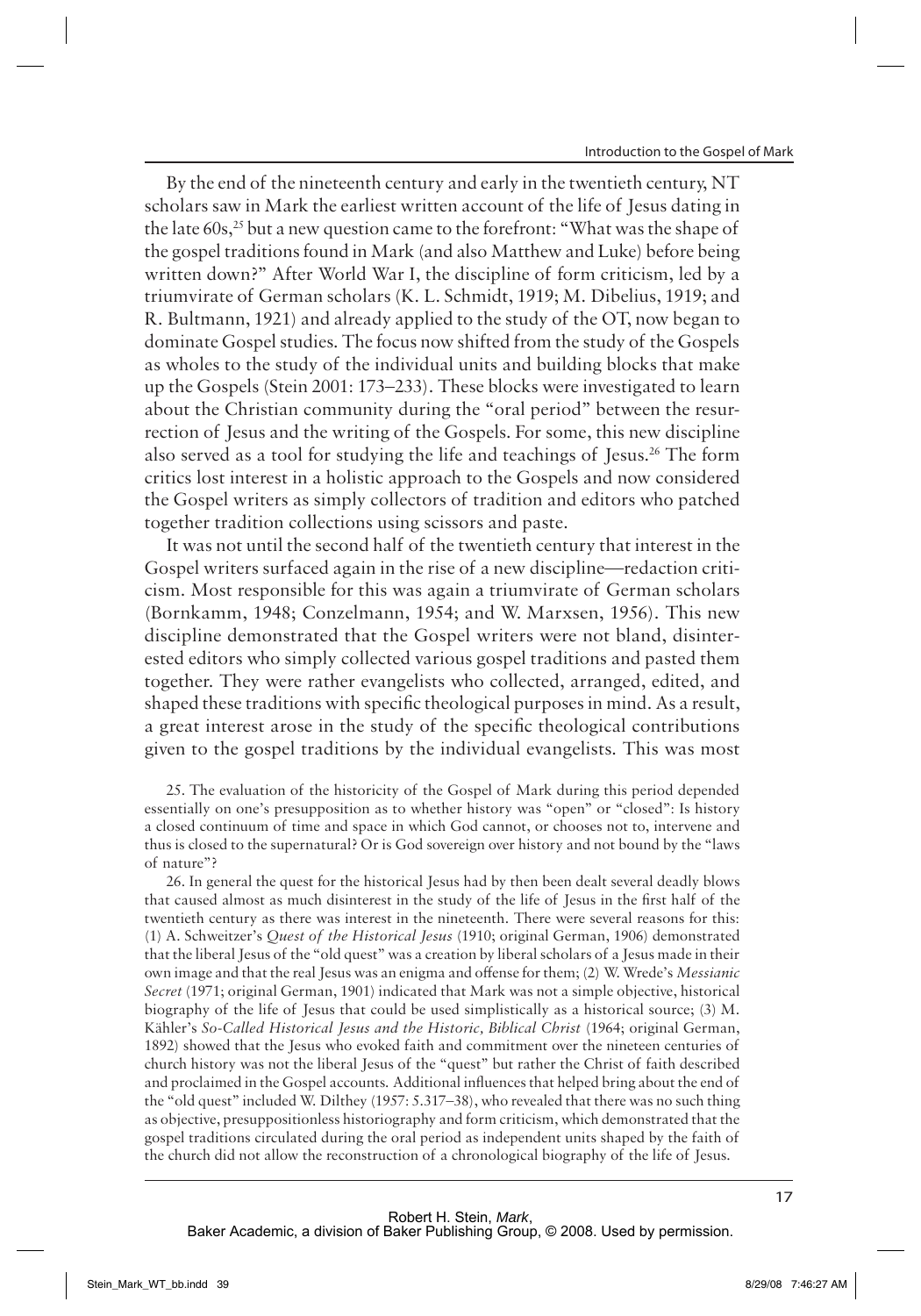easily carried out with Matthew and Luke by comparing how they used their Markan source and by comparing their use of the Q material. By comparing them to Mark in a synopsis, various emphases of Matthew and Luke became quite clear, and their individual editorial contributions were then investigated throughout each Gospel. Thus a more holistic approach to Gospel studies developed that viewed the Gospels not as collections of isolated fragments of gospel traditions but rather as "the Gospel *according to* Matthew" and "the Gospel *according to* Luke."

The application of redaction criticism to the study of Mark, however, is far more complicated, for whereas we possess the main source of Matthew and Luke (the Gospel of Mark) and can reconstruct to a reasonable extent the content of their Q source, we do not possess the source(s) of Mark, and the reconstruction of their shape and form is much more hypothetical (Stein 1970; 1971; 2001: 262–72). Nevertheless, a cautious use of redaction criticism in Mark is both possible and profitable, and throughout this commentary examples of this can be found in the introductory and summary sections. Traditional redaction criticism is nevertheless not as holistic a discipline as it first seems, for it is primarily concerned not with the evangelist's theology as a whole but rather with his unique theological contribution (Stein 1969: 54). Thus the main emphases shared by Matthew, Mark, and Luke are essentially ignored.

A recent attempt to address this is found in literary and narrative criticism, where the total Gospel narrative is the focus of attention. Here great attention is given to the plot of the entire narrative, and we are introduced to such concepts as characterization, point of view, plot, setting, viewpoint, narrator, real author, implied author, real reader, implied reader, and so on. Whereas the holistic approach taken by narrative criticism to the entire narrative is commendable, its practice is often associated with assumptions that when applied to the Gospels are highly questionable. One involves the fact that the principles of narrative criticism have been obtained primarily from the study of fictional literature. Consequently, the approach often assumes that "Mark is a self-consciously crafted narrative, a fiction, resulting from literary imagination, not photographic recall" (Tolbert 1989: 30). It emphasizes far more the freedom of the author in composing the narrative than the restrictions placed upon him by history and tradition. In fiction such questions as the following are legitimate: Why does the author choose to have the main character crucified? Why does the main character rise from the dead? Why does the story choose to have a particular character (King Herod, Pilate, Caiaphas, etc.) act in a particular way? Why is a particular group portrayed in this manner? Yet in the study of Mark such questions are often out of place. It makes no sense to ask: Why does Mark have Jesus crucified at the end? Why does he have the high priests and chief priest involved in the death of Jesus? Why does he have a disciple, Judas Iscariot, betray Jesus? Why does he have Jesus rise from the dead? Such questions are illegitimate in that Mark is a "historical narrative," and Mark did not have the freedom to construct his plot and characterizations

Robert H. Stein, *Mark*,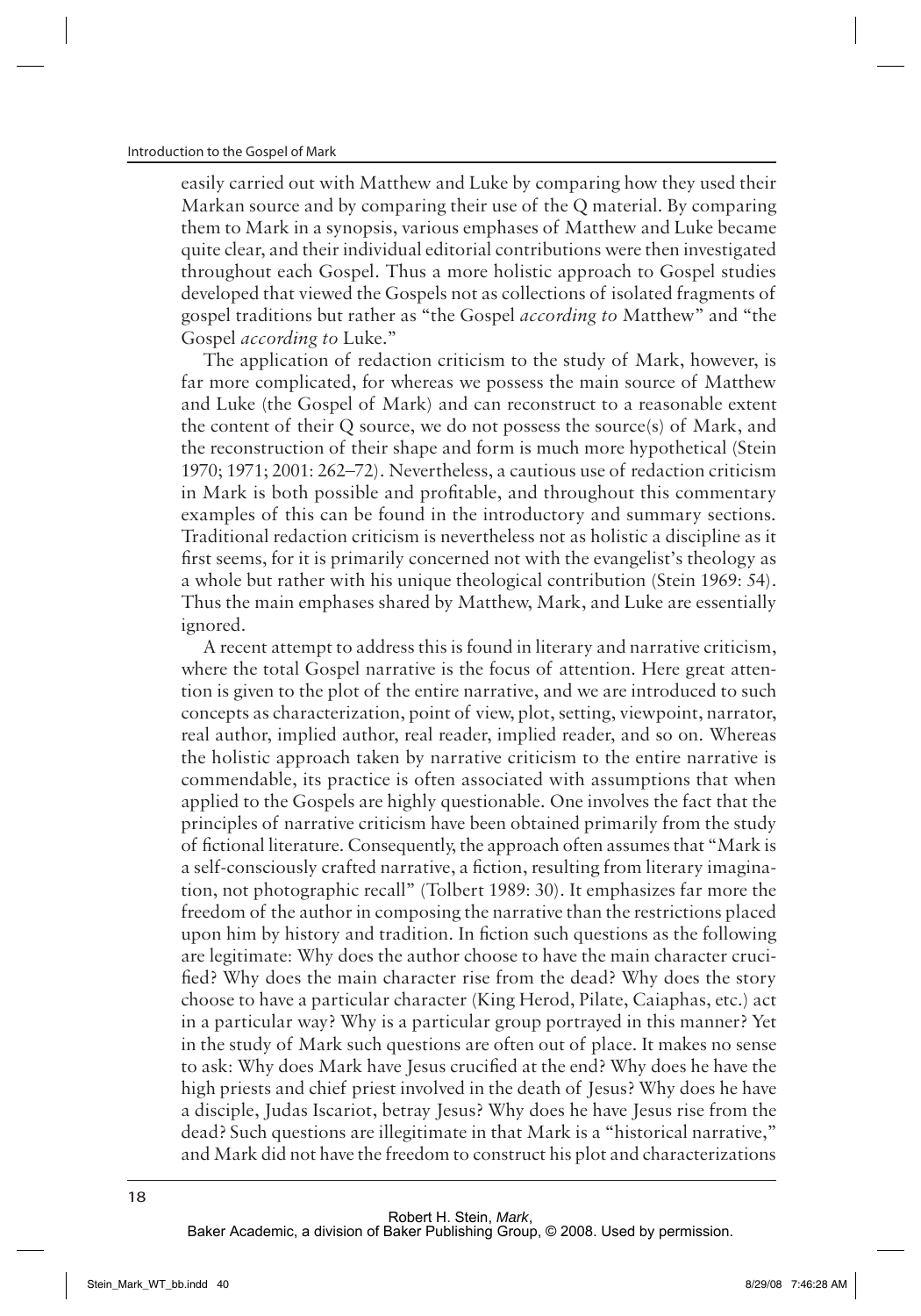in the same way that a writer of fiction does. The historical events surrounding the life of Jesus controlled what Mark could or could not do. Even if one denies the historicity of much or all of the Gospel accounts, the fact remains that Mark was constrained by the gospel traditions he inherited and with which his readers were familiar. Thus some of the questions that one can ask about the narrative of a fictional account created by an author de novo are inappropriate when asked concerning historical narrative (Horsley 2001: 7).

A second weakness of much narrative criticism is its close association with reader-response criticism. The lasting quality of a good commentary on Mark (or on any biblical book) lies not in the meaning that a commentator chooses to read into it but in how well it enables the reader to understand the meaning of the evangelist contained in the written text he has provided. The great majority of readers seek help in a commentary on Mark for understanding the word from God that he has spoken through his servant Mark. Consequently, the present commentary is not a "reader-response" commentary revealing how I choose to read Mark. Such an approach (in the past often called "eisegesis") is rejected in favor of seeking to describe for the reader what Mark sought to convey by the words of the text he has written. The purpose of this commentary is also not primarily to investigate the life of Jesus of Nazareth, although historical issues relevant to this topic are frequently discussed in the introduction to the exegetical unit and in the comments on specific verses. The dominating purpose in each section of the Gospel is to answer the following: *I, Mark, have told you* [the unit under discussion] *because*. . . . Thus the primary purpose of this commentary is to explain not what happened in the life of Jesus or exactly what he said, but rather what Mark is seeking to teach by this event/saying that he shares with his readers (cf. Donahue and Harrington 2002: 2–3).

Since the latter part of the twentieth century, there has been a lengthy and extensive debate over the exact genre of the Gospel of Mark. Some have suggested that Mark's "Gospel" created an essentially new genre, a genre *sui generis* (Guelich 1991: 173–208). This has generally been rejected (Bryan 1993: 22–23). Others have suggested that it follows the genre of a Greek drama, in particular a Greek tragedy (Bilezikian 1977; cf. France 2002: 10–15, who describes Mark as a "Drama in Three Acts"). Yet Mark does not end as a tragedy but with the triumphant angelic message, "He has been raised, he is not here" (16:6), and it probably ended with a resurrection appearance to the disciples in Galilee (14:28; 16:7; see 16:1–8, "The Ending of Mark"). As for it being read as a drama, there are several reasons why this is unlikely. For one, the nearest analogy to reading sacred texts for the readers of Mark as Jews and God-fearers came from their experience of hearing the OT Scriptures in the synagogue services; readings of the OT in Hebrew and then Aramaic in Palestine and of the Greek Septuagint in the Diaspora were not "performances."27 They were

27. "Mark's 'pre-texts' are the Jewish Scriptures" (Donahue and Harrington 2002: 16; cf. also Vines [2002: 144–64], who compares Mark with Daniel, Tobit, Judith, Susanna, etc.).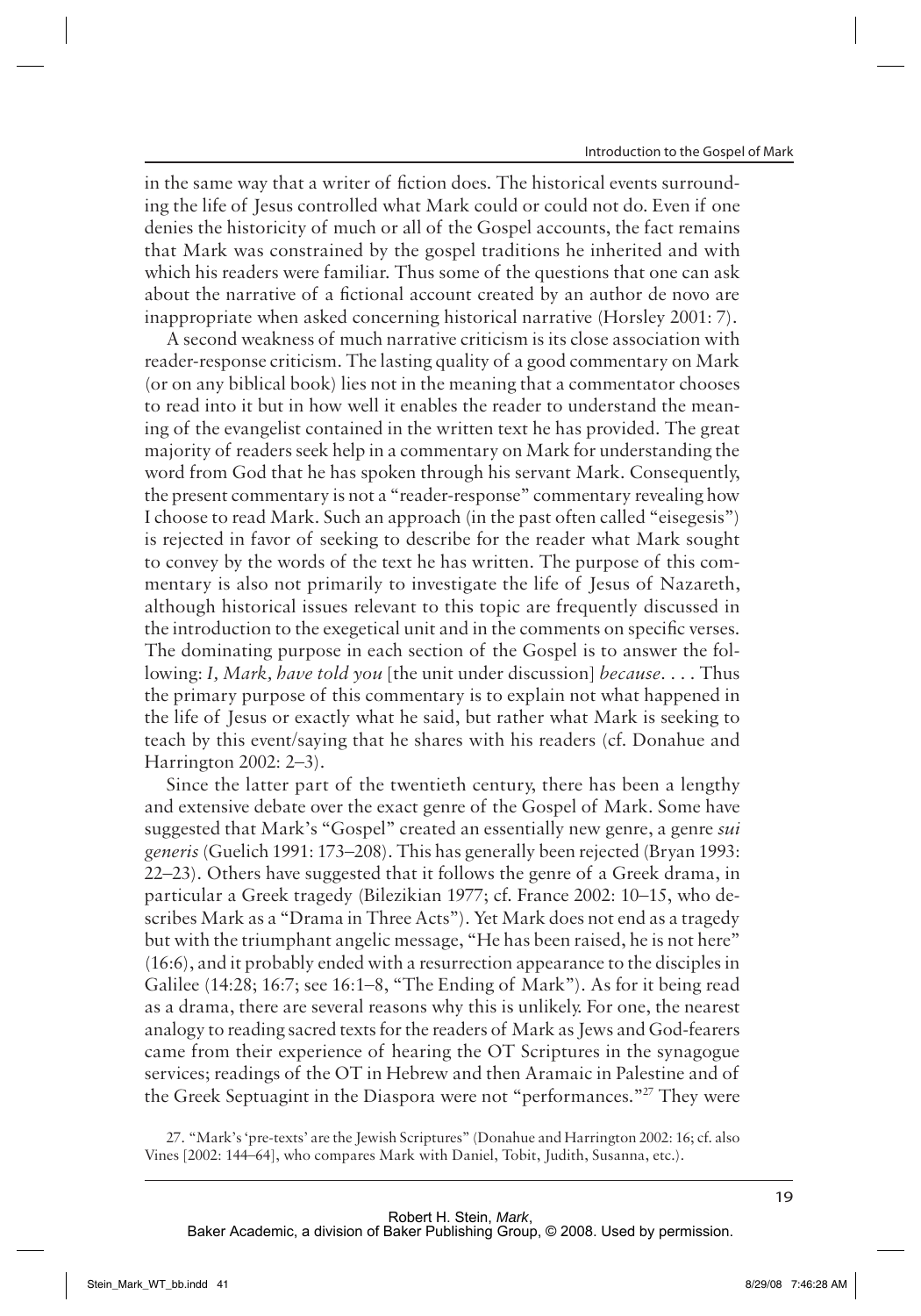not read as dramas. Major parts of the OT were simply not appropriate for this (namely, most of the Prophets [Joshua—Kings and Isaiah—Malachi] and most of the Writings [Psalms, Job, Proverbs, Ruth, Song of Songs, Ecclesiastes, Lamentations, Esther, Daniel, Ezra, Nehemiah, Chronicles]). The reverential reading of the Scriptures in the synagogue no doubt carried over to the house church, where the letters of Paul and the Jesus traditions were also read or told with great reverence. Although Mark makes for "dramatic" reading, this is not because it is written in the genre of a Greek tragedy but because it tells the story of the most important person who ever lived—Jesus Christ, the Son of God! And it ends not in tragedy and death but in victory and resurrection. The second reason why it is improbable that Mark consciously wrote his Gospel in the form of a Greek drama or tragedy is because of the general revulsion of Jews and Christians toward the idolatry and immorality so often associated with the Greek theater.<sup>28</sup> It is extremely unlikely that the genre of drama, whose content was often repugnant to Christians, would have served as the model according to which Mark chose to pattern his Gospel.

The two main genre possibilities that best describe Mark are that of a biography (sometimes described as "Greco-Roman biography"; Talbert 1977; Burridge 1992; Bryan 1993: 9–64; Witherington 2001: 1–9) or as a historical narrative (A. Collins 1992: 1–38). "Ancient biography is prose narration about a person's life, presenting supposedly historical facts which are selected to reveal the character or essence of the individual, often with the purpose of affecting the behavior of the reader" (Talbert 1977: 17). Whereas historical narrative tends to focus on the actions of an individual, biography is more concerned with a person's character or essence. The earliest readers of Mark would not have concluded that this Gospel was something quite unique, a new genre. They would have seen similarities with OT accounts concerning the patriarchs, Moses,<sup>29</sup> Joshua, David, and so on, and they would already have been familiar with much of the content of Mark from the oral traditions that they had been taught about Jesus. What was unique about Mark was not the "form" of the Gospel but its contents concerning the unique person, teachings, and deeds of Jesus Christ, the Son of God. While not fitting the modern-day genre of biography in that it omits the first thirty-plus years of Jesus's life, it fits the general form of Greco-Roman biography of his day. It is quite clear from 1:1 that Mark involves the "good news about Jesus Christ, the Son of

28. A distinction should be made between the use of "the Greek theater" to describe an ancient architectural edifice and to describe the plays and performances that took place there. As a building the Greek theater served as a meeting place for many civil functions and public meetings (cf. Acts 19:29ff.). (The inscription on the seats of the theater at Miletus describing a certain location as the "Place of the Jews and God-fearers" may have involved their presence at various public meetings [see Ferguson 1993: 516 for an example].) It was not the building but the drama and games performed there that brought revulsion to Jews and Christians and pious pagans.

29. Cf. Kline (1975: 1–27), who refers to Exodus as the "Gospel of Moses" and argues that its influence on Mark would have been considerably greater than that of Greco-Roman biographies.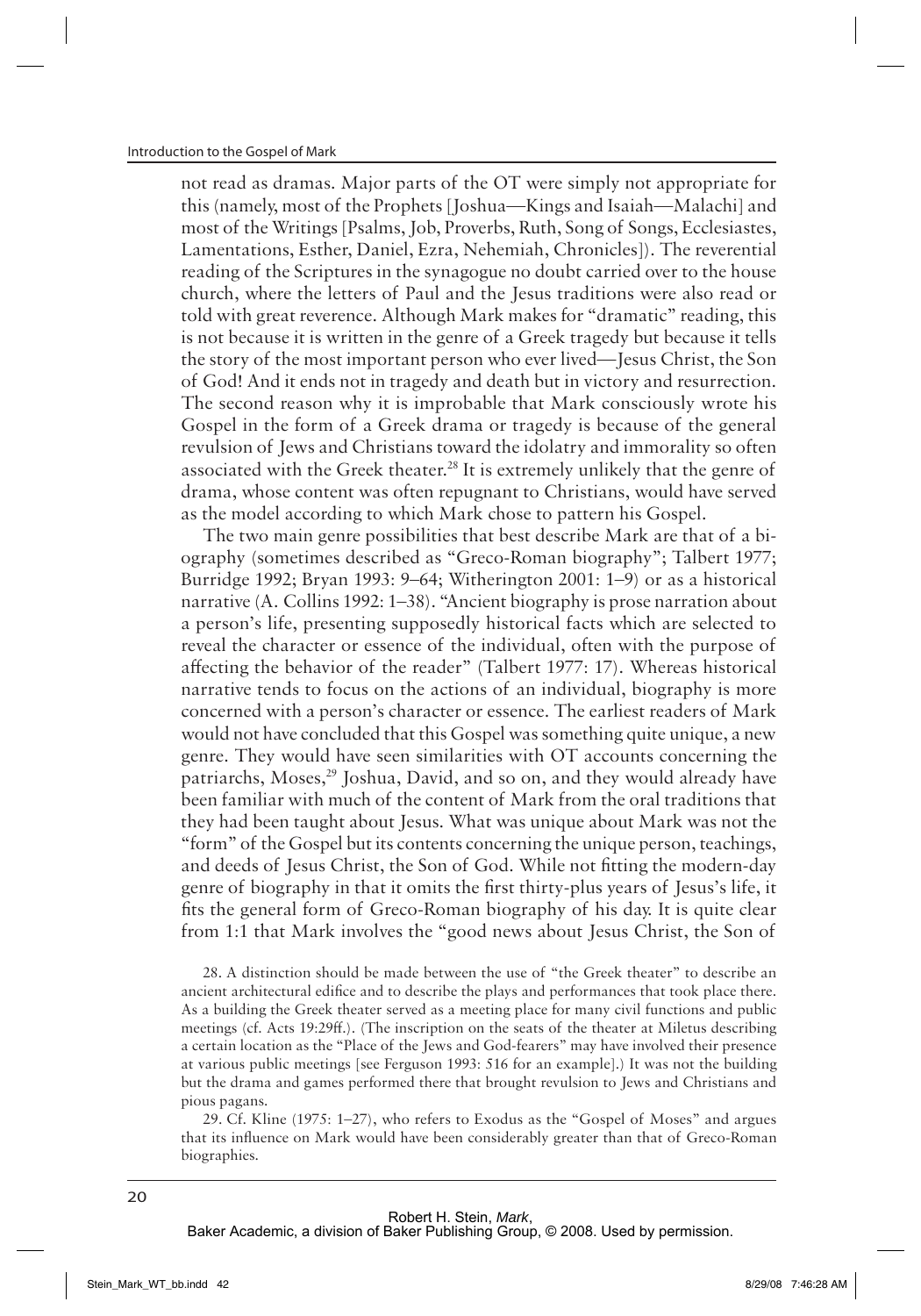God," and that the evangelist wants his readers to wrestle with the question "Who then is this man that even the wind and the sea obey him?" (4:41). On the other hand, various accounts (the account of John the Baptist's death [6:14–29]; the arrest, trial, crucifixion, and burial of Jesus [14:43–15:47]) are in the form of a historical narrative. There is clearly an overlapping of these genres in Mark. Attempts to describe Mark as one or the other stumble over the fact that elements of both are present and intermingled without embarrassment, for the biography of Jesus is intimately interwoven in a historical narrative. As a result, it may be best to describe the genre of Mark as "a historical biography."30

## **Theological Emphases**

Within Mark we encounter several theological emphases. Some of them are more important than others. What is clear from the beginning, however, is that the central and dominating theme of Mark is christological in nature. This is made clear from the start. Mark is about "the gospel concerning Jesus Christ, the Son of God" (1:1). Every account in Mark focuses the reader's attention in some way on Jesus. Even those dealing with the ministry (1:2–8) and death (6:14–29) of John the Baptist serve to help the reader understand who Jesus of Nazareth is. The account of John's ministry reveals that Jesus is greater than John the Baptist (1:7–8) and is the "Lord" (1:3) whose path this greatest of the prophets (cf. Matt. 11:7–15) came to prepare. The account of John's death serves not only as a literary time gap for the mission of the disciples (6:7–13) and their return (6:30) but also as a foreshadowing of the death of Jesus (cf. 9:13, "and they did to him whatever they wanted, just as it has been written [καθὼς γέγραπται, *kathōs gegraptai*] concerning him [John the Baptist]," and 14:21, "For the Son of Man goes just as it has been written [καθὼς γέγραπται, *kathōs gegraptai*] concerning him").

## *Christology*

Mark's portrayal of Jesus Christ, the Son of God, is multifaceted. The following are ways in which he seeks to help his readers to understand who Jesus is:

1. *The Miracles of Jesus*. Within Mark we encounter eight healing miracles (1:29–31, 40–45; 2:1–12; 3:1–6; 5:25–34; 7:31–37; 8:22–26; 10:46–52) and a resurrection from the dead (5:21–24, 35–43). In addition we encounter several Markan summaries that refer to Jesus's healing ministry (1:34; 3:10; 6:5, 13, 54–56). Jesus's healings include fever, leprosy, paralysis, a withered hand, hemorrhage, deafness and muteness, and blindness. There are also four examples of exorcism (1:21–28; 5:1–13; 7:24–30; 9:14–29), and several references to Jesus's ministry of exorcism in various summaries and accounts (1:34, 39; 3:11, 22–30; 6:7, 13; cf. 9:38). In addition,

30. The term "historical" here is not used as a value judgment concerning the truthfulness of the Markan narrative, but simply as a shorthand term for "historical narrative biography."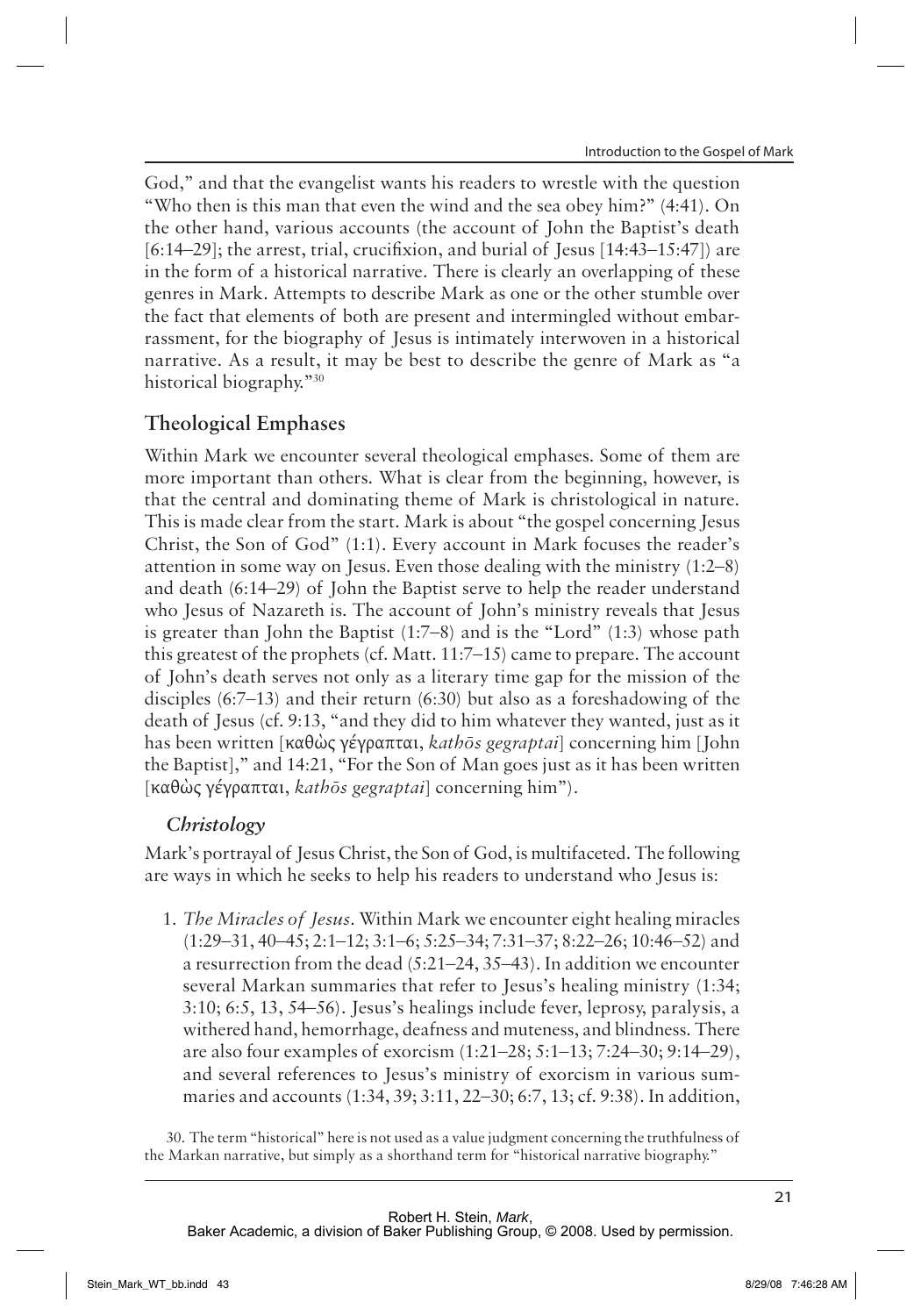we encounter five nature miracles: 4:35–41 (the stilling of a storm); 6:35–44 (the feeding of the five thousand); 6:45–52 (the walking on the sea); 8:1–9 (the feeding of the four thousand); and 11:12–14, 20–25 (the cursing of the fig tree).

- 2. *The Words and Actions of Jesus*. Within Jesus's teachings we encounter numerous examples of his claim to a unique authority. He claims the divine prerogative of forgiving sins (2:5–12; cf. Luke 7:36–50), that one's eternal destiny depends on following him (Mark 8:34–38; 9:37–42; 10:28–31; 12:6–12; 13:9–13), that he has authority over the Sabbath (2:23–28; 3:1–6), that he has authority to cleanse the temple (11:27–33; cf. 11:15–19; cf. also the connection of the question of Jesus's authority and the cleansing of the temple in John 2:13–22). He claims that with his coming the kingdom of God has arrived (Mark 1:14–15; 2:18–20, 21–22; 14:22–24; cf. 3:23–27) and provides a symbolic act illustrating this by appointing twelve disciples (3:13–19) to indicate that in his ministry God is bringing about the restoration of the twelve tribes of Israel. His teaching possesses a unique authority unlike that of the scribes (cf. 1:21–28); he needs no authority to support his teachings—a simple "Truly" (Ἀμήν, *Amēn*) suffices (3:28; 8:12; 9:1, 41; 10:15, 29; 11:23; 12:43; 13:30; 14:9, 18, 25, 30).
- 3. *The Titles of Jesus in Mark*. Within Mark numerous titles are used to describe Jesus of Nazareth (1:24; 10:47; 14:67). Those that occur most frequently are "Teacher" (4:38; 5:35; 9:17, 38; 10:17, 20, 35; 12:14, 19, 32; 13:1; 14:14)31 and "Son of Man" (2:10, 20, 35; 8:31, 38; 9:9, 12, 31; 10:33, 45; 13:26; 14:21 [2×], 41, 62). The first title is used in Mark to describe Jesus not simply as one teacher among many but rather as the supreme and definitive teacher sent from God (1:22, 27; 6:2), the one who provides the authoritative interpretation of the Scriptures (7:6–13; 10:2–12; 12:18–27, 28–34, 35–37; 13:31). "Son of Man" serves clearly as a title in Mark and refers to Jesus in his present ministry (2:10, 28), his forthcoming passion and resurrection (8:31; 9:9, 12, 31; 10:33, 45; 14:21 [2×], 41), and his parousia, when he will come to judge the world (8:38; 13:26; 14:62). The latter role of the Son of Man clearly has Dan. 7:13 in mind. Other titles that are used in Mark to describe Jesus are "Christ" (1:1; 8:29; 9:41; 14:61; 15:32), the synonymous expressions "Son of David" (10:47, 48) and "King of the Jews" (15:2, 9, 12, 18, 26), "Prophet" (6:4, 15; 8:28), and "Lord" (1:3; 2:28; 5:19 [cf. v. 20]; 7:28; 11:3). Yet the most important christological term for Mark to describe Jesus is "Son" (13:32) and its related expressions: "Son of God" (1:1; 3:11; 15:39), "my beloved Son"  $(1:11)$ , "Son of the Most High God"  $(5:7)$ , "Son of the Blessed"  $(14:61)$ , and "Holy One of God" (1:24). Although other titles for Jesus may be

<sup>31.</sup> Cf. also the Markan use of the verb "teach" to describe Jesus in 1:21–22; 2:13; 4:1–2; 6:2, 34; 8:31–32; 9:31; 12:38; cf. also 7:14–23; and the use of the titles "Rabbi" and "Rabbouni" in 9:5; 10:51; 11:21; 14:45.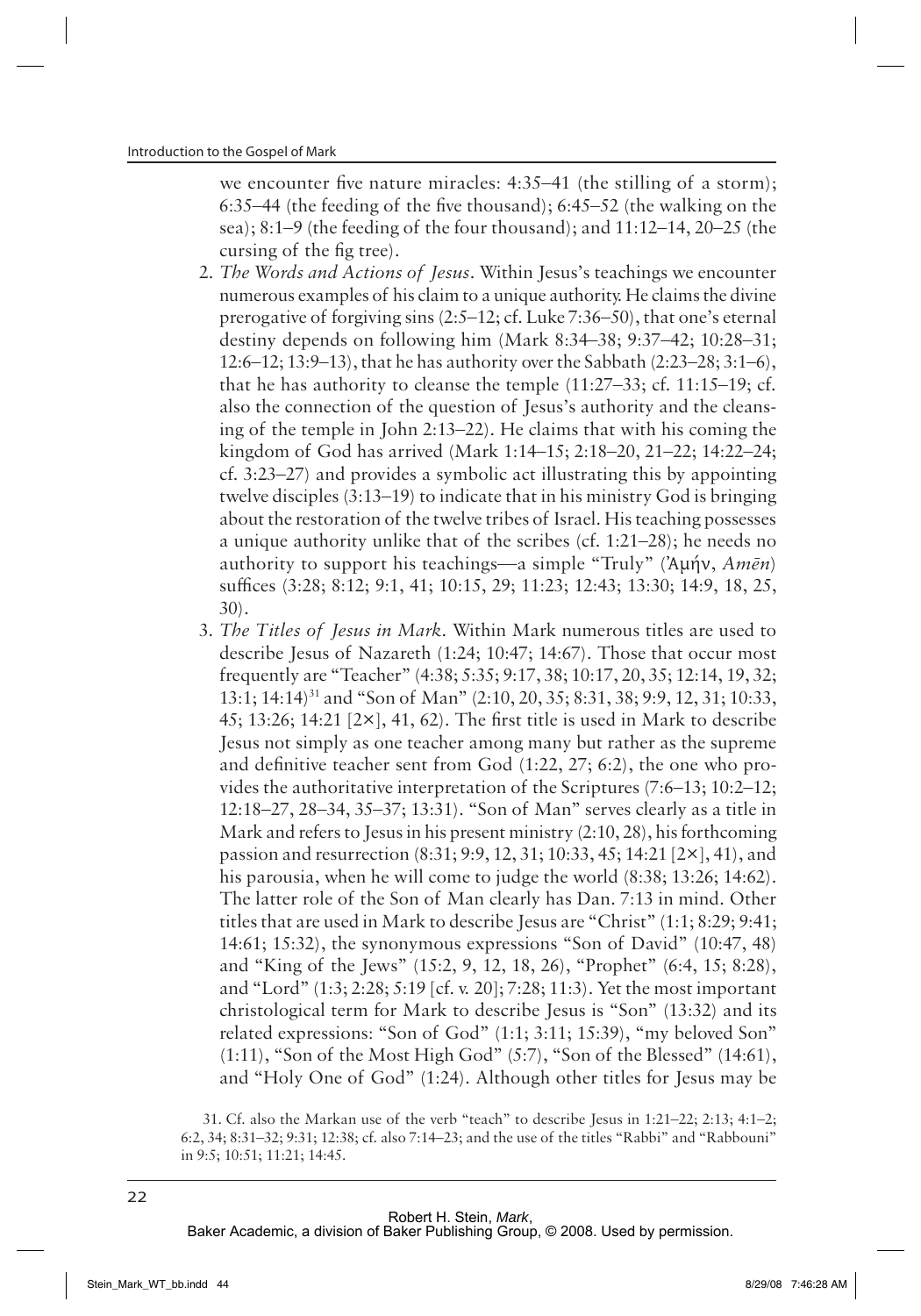used more frequently than "Son," the importance of this title is seen in how it is used in Mark. First, it is the first clear title used to describe Jesus in Mark. In the opening verse, which serves as an introduction for 1:1–13 and also for the whole book, Mark states that the gospel is about Jesus Christ (in 1:1 "Christ" serves primarily as a name rather than a title), who is the "Son of God."32 Second, it is the way God describes Jesus at his baptism (1:11, "You are my beloved Son") and at his transfiguration (9:7, "This is my beloved Son"). Third, it is the way the demons describe Jesus in his exorcisms (1:24, "the Holy One of God"; and 5:7, "Son of the Most High God") and in the Markan summary in 3:11 ("And whenever the unclean spirits saw him, they would fall down before him and cry out, saying, 'You are the Son of God'"). The importance of the demonic confession of Jesus as the Son of God is made clear by Mark, who states in 1:34, "and he [Jesus] would not permit the demons to speak because they knew him." This indicates that the demons serve as authoritative "spokesmen" for the Markan Christology.

From the above it is clear that the Gospel of Mark is essentially a historical biography/narrative of Jesus Christ, the Son of God, that focuses on his ministry, passion, and resurrection.33 Mark reveals this implicitly through his description of Jesus's words and deeds (cf. Luke 24:19). His words assume that he has the authority to do things no other human being can do, for he assumes even divine prerogatives (2:5–12). By his deeds he demonstrates that he is Lord and master of nature  $(4:35-43)$ , the demonic world  $(5:1-20)$ , disease  $(5:25-34)$ , and even death (5:21–24, 35–43). Explicitly, the titles used to describe Jesus not only reveal that he is the one whom Israel has long awaited, the promised Christ/Son of David/King of the Jews, but also demonstrate his unique relationship with God. He is not just greater than Moses or Elijah (9:4–6), but he possesses a uniqueness in essence (1:11; 9:7; 12:6; 13:32; 14:61–62)—he is the Son of God! Although it would be anachronistic to read into the Gospel of Mark the later Nicene Christology and its discussions of the "substance" (*ousias*) or "nature" (*homoousion*) of Jesus, it nevertheless teaches a "morethan-human status," "a near-divinity," a Messiah "who bears the marks of divinity" (Marcus 2000: 222, 340).

#### *The "Messianic Secret"*

Several times within the Gospel of Mark, Jesus commands that knowledge of who he is, what he has done, and where he can be found be kept secret. Since Wrede (1971; German original 1901) this has been described as "the messianic secret." The clearest examples of this involve Jesus's command to his disciples

32. For a discussion of the textual problem associated with this title in 1:1, see comments on 1:1.

33. Contra Peace 1999: 110–25, who argues that "*the theme which plays the controlling part in the unfolding of the Gospel of Mark is the conversion of the Twelve*" (112, his italics).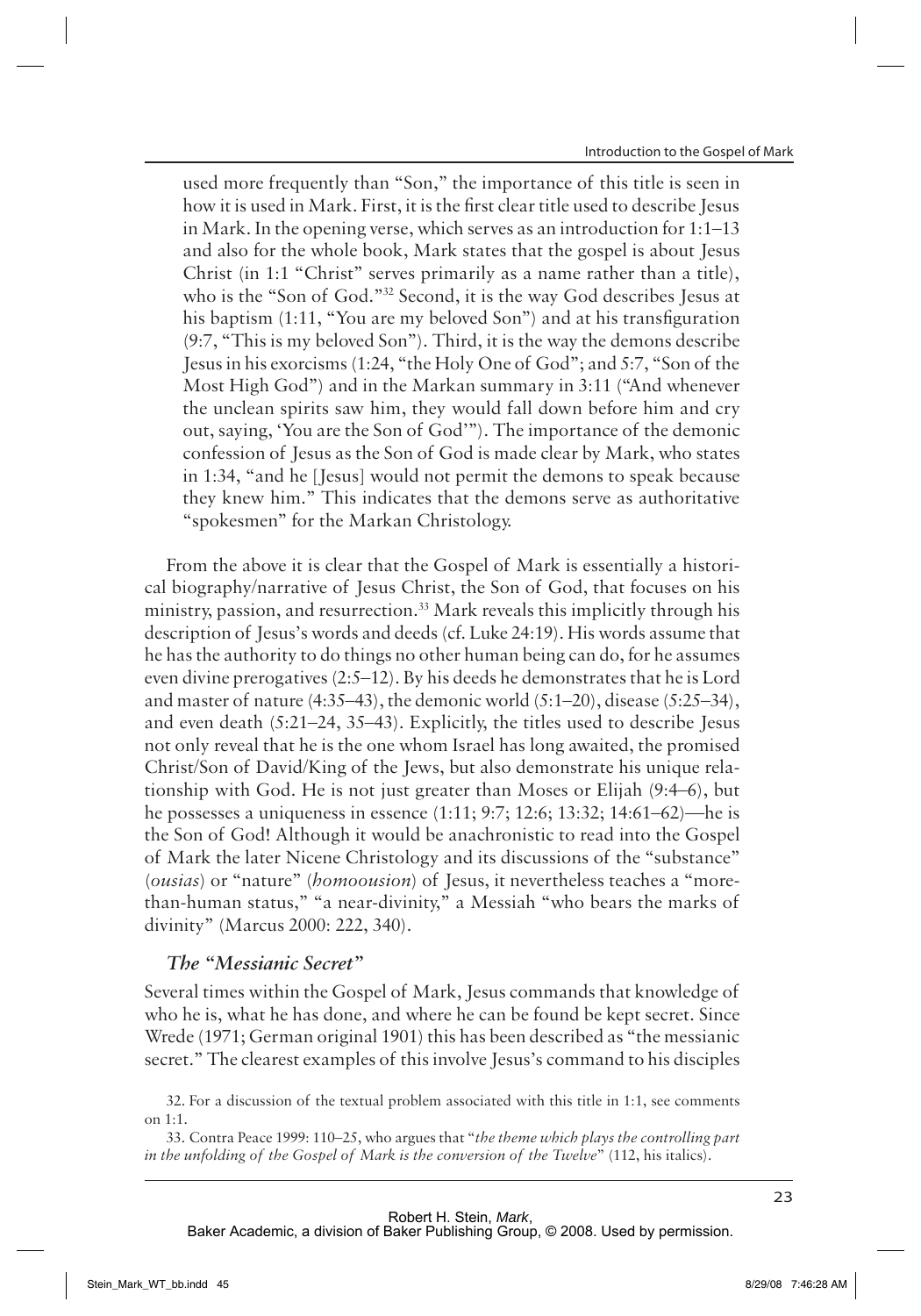not to reveal his messianic identity (8:29–30) and not to tell anyone concerning his transfiguration and the divine affirmation that he is God's beloved Son until after his resurrection  $(9.9)$ .<sup>34</sup> Similarly, the demons who recognize full well that Jesus is the Son of God (1:34) are forbidden to reveal this to others  $(1:25; 3:11-12; cf. 5:6-7, where it is supposed that since this demonic configuration$ takes place outside Israel, such a command is unnecessary or that, because of 1:25 and 3:11–12, Jesus's unique status is to be assumed). In numerous healing miracles we find similar commands by Jesus to tell no one (1:43–44; 5:43; 7:36; 8:26 [this seems to be implied]). During his ministry, Jesus at times also sought to conceal his presence from the public (7:24; 9:30). Often he taught his disciples privately (4:13, 34; 7:17; 9:28–29, 30–31; 10:10–11; 13:3) and concealed his teaching from others (4:10–12, 33–34).

The most famous interpretation of these materials in Mark was by Wrede. According to him, whereas some of the secrecy material found in Mark is traditional, the majority of it was created by Mark in order to explain to his readers why the life of Jesus was so "unmessianic" and that Jesus became the Messiah only after his resurrection (9:9; cf. Acts 2:36; Rom. 1:3–4; cf. Bultmann 1968: 346–47). It is evident, however, that one cannot eliminate all the messianic claims and actions found in the Gospels from the life of Jesus of Nazareth. One cannot simply deny the history of all such passages as Peter's messianic confession (8:27–29), the events of Palm Sunday (11:1–10), the cleansing of the temple (11:15–19), Jesus's trial and condemnation by the Sanhedrin (14:43–65), Jesus's condemnation to death by Pilate (15:1–39), and the superscription on the cross  $(15:26)$ <sup>35</sup> It is unclear how even faith in Jesus's resurrection could have created the belief that one who never made such claims now became the Messiah, for messianic belief at the time did not associate a resurrection with the Messiah's death (cf. 2 Esd. 7:28–29). (There was never any thought in the tradition that the resurrection of Lazarus made or proved that he was the Messiah.) It is furthermore evident that by the time Mark wrote his Gospel in the late 60s, the gospel traditions were and had been for a long time fully messianic in nature (Strecker 1983: 54). Consequently, there was no need for Mark to explain why the Jesus Christ of faith was so unmessianic in the gospel traditions, because the pre-Markan traditions were thoroughly messianic.

The attempt by Wrede and others to find a single, overarching theme in Mark to explain all the secrecy materials is likewise unconvincing because of the disparate nature of these materials. Whereas much of the emphasis on the messianic secret comes from the hand of Mark (1:34; 7:36a), the emphasis was already present in the pre-Markan tradition (1:44; 5:43; 8:26; cf. Räisänen 1990: 145–49, 162–66; Theissen 1991: 140–52) and stemmed from the historical

<sup>34.</sup> The command to silence directed to Bartimaeus, who calls Jesus "Son of David" (10:47–48), is not part of Jesus's "messianic secret," because it comes from the crowd.

<sup>35.</sup> The crucifixion of Jesus and the titulus on the cross saying "The King of the Jews" is completely unintelligible if the life of Jesus of Nazareth was entirely unmessianic.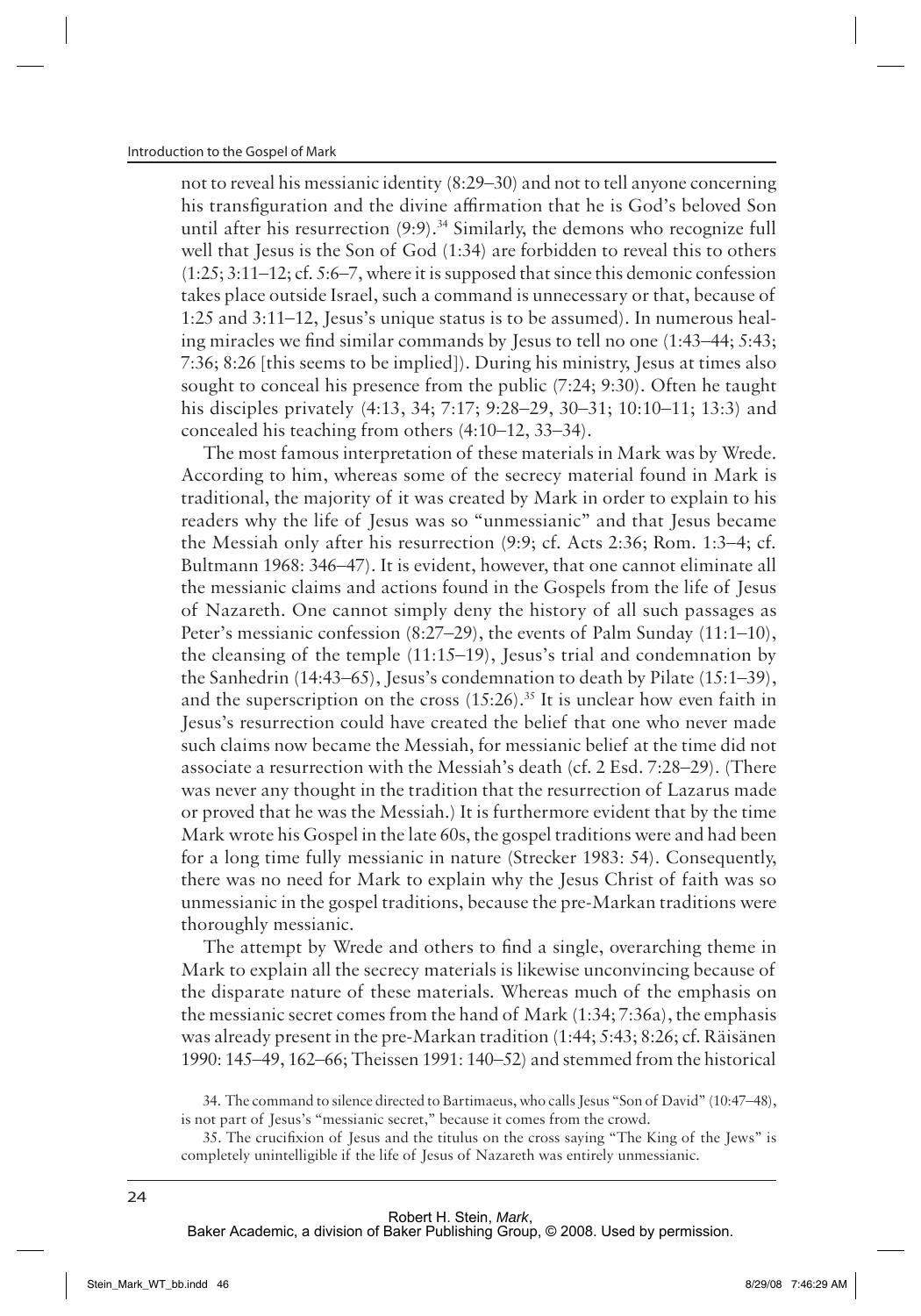Jesus. This refutes Wrede's explanation of why Mark emphasized the motif of the messianic secret in his Gospel. The responses to the injunction to secrecy are also quite different. The "messianic secret" (8:29–30; 9:9) is kept until the trial (14:61–64; 15:2, 9, 12, 18) and crucifixion (15:26, 32, 39), but the "miracle secret" is continually disobeyed (1:45; 7:36b). As for the demons, although commanded to be silent (1:25; 3:12), they continually confess that Jesus is the Son of God (1:24; 3:11; 5:7).

In the life of the historical Jesus, the command to secrecy makes perfectly good sense in numerous instances. The avoidance of an open proclamation of Jesus's messiahship averted an immediate confrontation with Rome, for Pilate would not tolerate a popular, charismatic teacher who drew thousands of enthusiastic followers and referred to himself as the Christ/Messiah, the Son of David, the long-awaited King of the Jews. For the masses and Rome, this would have been interpreted to mean that Jesus came to deliver the Jewish people by force from the rule and bondage of Rome. (Note that the command to keep the messianic secret in 8:30 is also found in Matt. 16:20 and Luke 9:21.) Furthermore, since Jesus's own understanding of his messiahship was so radically different from that of his audience, it was expedient to avoid the public use of such titles. The more enigmatic "Son of Man" served as a better designation, and through it he was able to teach that his ministry involved not political revolution but giving his life as a ransom for many (10:45; 14:24). The public proclamation of his miracles could also be a hindrance to his ministry, for, as 1:45 indicates, this often resulted in his having little time to teach his disciples (7:24; 9:30). Even Jesus's teaching concerning the arrival of the kingdom of God had the potential of inflaming the passion for rebellion that later erupted in the Jewish War of AD 66–70. The arrival of the kingdom of God and the call to receive it (1:15) could, in the revolutionary atmosphere of first-century Palestine, be easily misunderstood as a call to arms. Thus it was wise to teach the crowds concerning its arrival in parables (4:10–12, 33–34).

With respect to Mark, the secrecy material serves at least two important purposes. For one, it demonstrates that Jesus was not put to death because he was a political revolutionary. In his ministry, Jesus avoided the open use of politically volatile self-designations such as Christ/Messiah, Son of David, King of the Jews. Along with the emphasis on the religious leadership's desire to kill Jesus (3:6; 8:31; 9:31; 10:33–34; 12:12; 14:1–2, 10–11; etc.), this indicates that Jesus's death was due not to his having been a revolutionary but rather to the hostility of the religious leadership and above all to the will of God (8:31; 10:45; 14:12, 27, 32–42, 49). Second, the command to secrecy with respect to Jesus's miracles and exorcisms serves as a literary device to highlight the greatness and glory of Jesus and his identity. Jesus is too great to be hidden. The demons, whom Mark wants his readers to understand as authoritative "spokesmen" for his (and God's) point of view, are to be silent as to who Jesus is. But they are so commanded (1:25; 3:12) *after* they have already confessed that Jesus is the Son of God (1:24; 3:11). Those who are healed may be told not to proclaim that Jesus healed them (1:44; 6:36a), but they cannot help but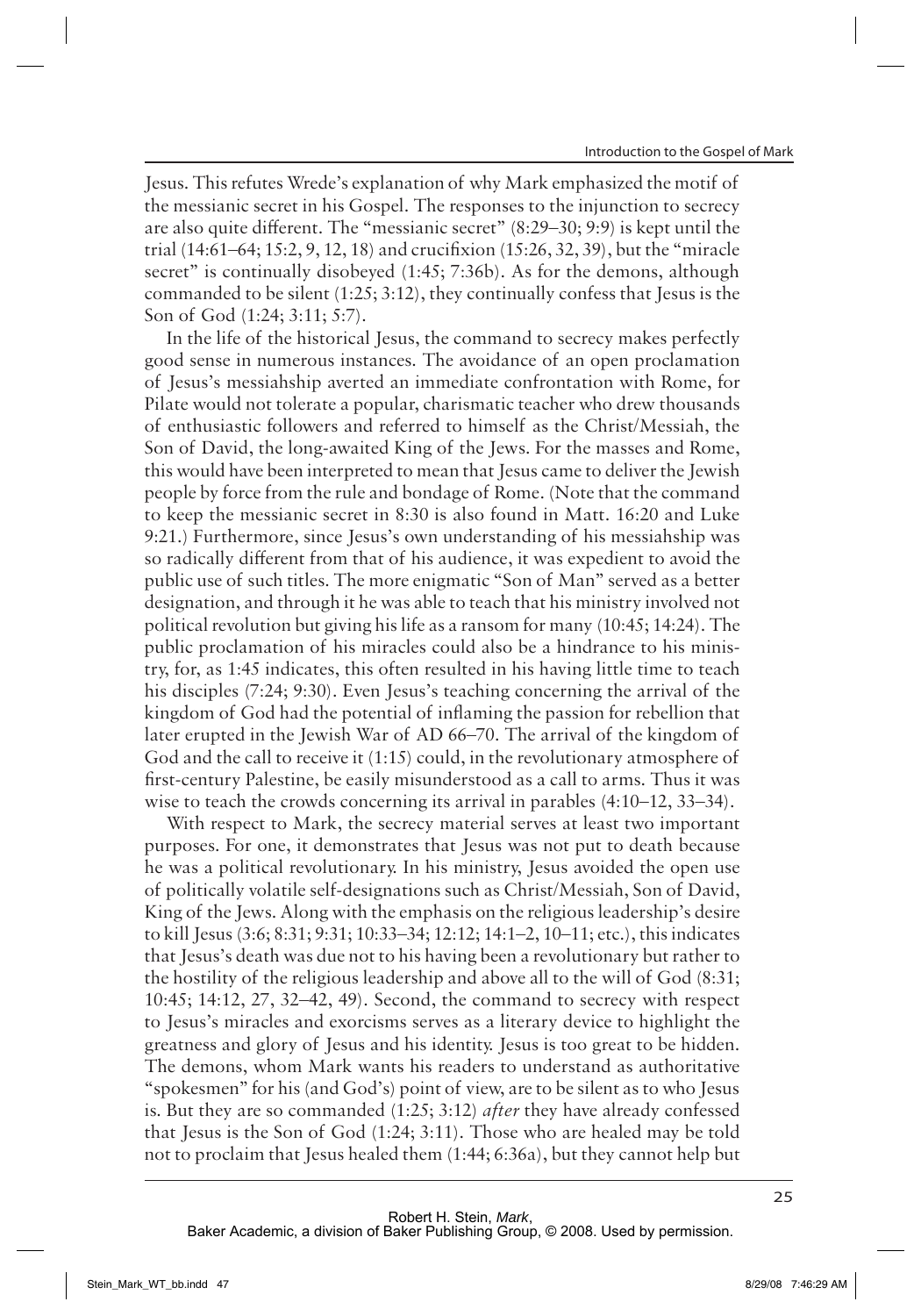do so (1:45; 7:36b). Like a city set on a hill (Matt. 5:14), the person and work of Jesus Christ, the Son of God, cannot be hidden. See 1:45.

#### *The Disciples*

With the rise of redaction criticism, there arose a view of Mark's portrayal of the disciples<sup>36</sup> that was both new and unique. According to this view, Mark deliberately sought in his Gospel to portray the twelve disciples in a negative light and to attack the Christology they represented (Weeden 1971; Kelber 1979; Tolbert 1989). Evidence for this was seen in the misunderstandings of the disciples (6:52; 7:18; 8:4, 17–21, 32–33; 9:5–7, 10, 32) and their failures (9:14–29, 33–34; 10:35–41; 14:32–41, 50, 66–72). (The character of Judas Iscariot [3:19; 14:10–11, 43–46] cannot be used to support a negative portrayal of the disciples because he is set in sharp contrast to the other disciples in 3:13–19.) That Jesus had twelve disciples was already known to Mark's readers, who were also aware that the disciples held a unique place in Jesus's ministry and possessed the leading position of authority in the early church. In 1 Cor. 15:3–8 Paul repeats a confessional formula that he had taught the church during his first visit (ca. AD 49–50). This formula, which he himself had received much earlier, refers to the "Twelve" and Peter having seen the risen Christ (1 Cor. 15:4). Despite the betrayal of Judas, the need to maintain the symbolism of the "Twelve" was so important that Luke portrays the replacement of Judas with Matthias as the first act of the early church (Acts 1:15–26). In addition, the acknowledgment that it was one of the twelve disciples whom Jesus personally chose that betrayed him is certainly not something the early church would have created. That Mark's readers knew of the twelve disciples and had a positive perception of them is clear (Tannehill 1977: 393; even Weeden 1971 acknowledges this). In light of this, if Mark had wanted his readers to change from a positive to a negative attitude

36. In Mark, "his disciples" (2:15, 16, 23; 3:7, 9; 5:31; 6:1, 29, 35, 41, 45; 7:2, 17; 8:4, 6, 10, 27 [2×], 33, 34; 9:28, 31; 10:23, 46; 11:1, 14; 12:43; 13:1; 14:12, 13, 32; 16:7), "your disciples" (2:18; 7:5; 9:18), "his own disciples" (4:34), "my disciples" (14:14), "the disciples" (8:1; 9:14; 10:10, 13, 24; 14:16), "the Twelve" (3:14, 16; 4:10; 6:7; 9:35; 10:32; 11:11; 14:10, 17, 20, 43), and "the apostles" (3:14; 6:30) are used interchangeably and refer to the same group of Jesus's followers (Meye 1968: 97–99; 173–91; contra Best 1978: 32–35). Cf. how in 6:7 "the Twelve" are sent out to preach, heal, and cast out demons in fulfillment of Jesus's calling in 3:14; and they are called "apostles" in 3:14 (there is a textual problem here) and in their return in 6:30. Shortly after their return, they are then referred to as "his disciples" in 6:35. In 9:35 "his disciples" of 9:31–34 are referred to as "the Twelve," and in 10:32 "his disciples" of 10:23–31 are again referred to as "the Twelve." Mark makes no attempt to differentiate these groups. In 14:14 the Passover/Last Supper is said to be for Jesus and "his [lit. 'my'] disciples," but in 14:17 and 20 it is "the Twelve" who participate in the meal with Jesus. After Jesus and "the Twelve" leave the upper room (14:17, 20, 26–32), he and "his disciples" arrive at Gethsemane (14:32). Cf. also how Matthew refers to the "twelve disciples" (10:1; 11:1; 20:17; cf. also 26:20; 19:23 and 28, which refer to the "disciples" judging the "twelve" tribes of Israel) and to the "twelve apostles" (10:2; cf. J. Brown 2002: 39–43). Jesus, of course, had other followers as well (cf. Mark 1:45; 2:13–14; 3:7, 34–35; 4:10, 33–34; 5:18–20, 34; 8:34–38; 9:38–41, 42; 10:29–31, 32, 46–52; 14:3–9; 15:40–41, 42–47; 16:1–8), but they are not called "disciples" in Mark.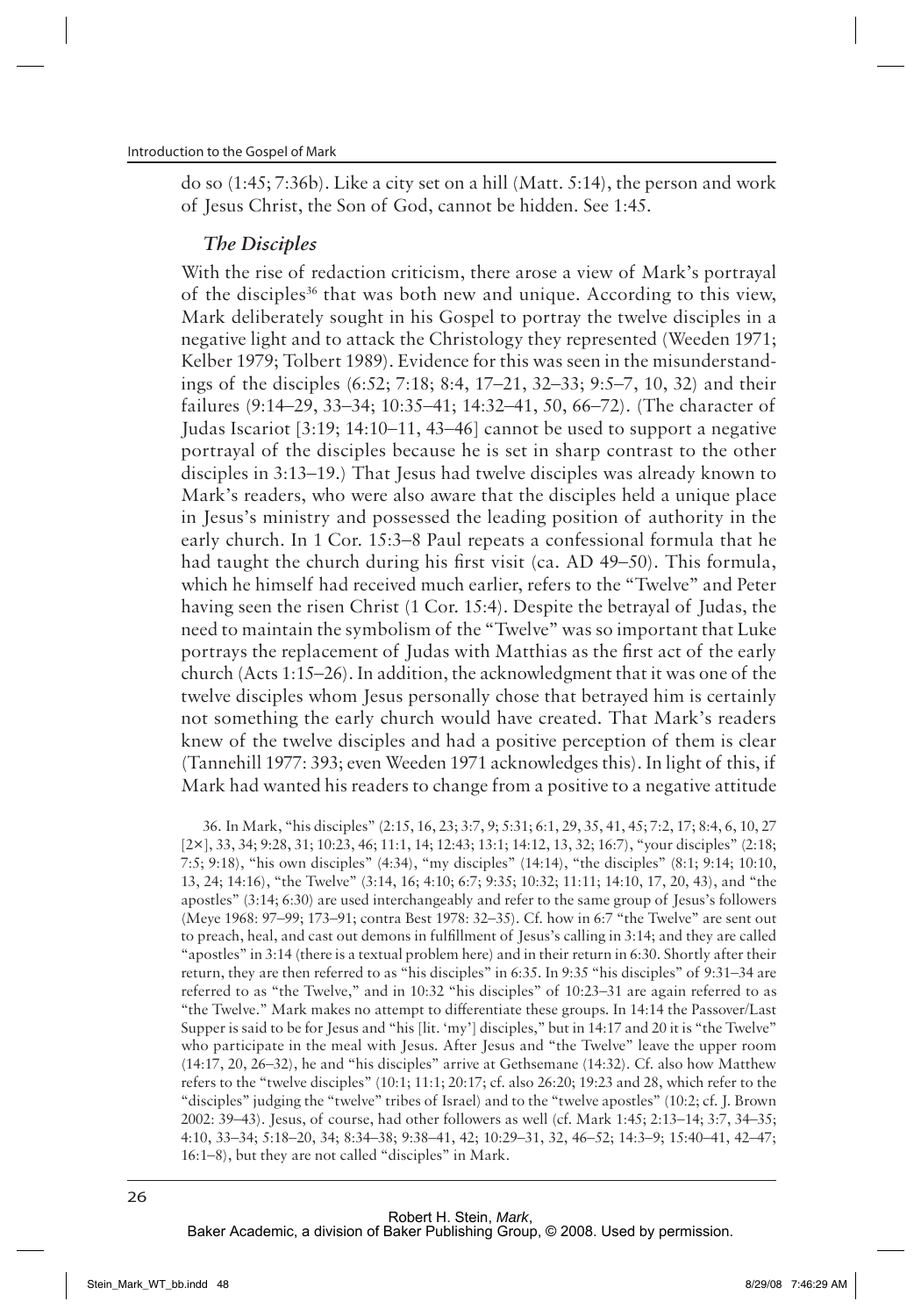toward the disciples, he would have had to argue forcefully and powerfully from the very beginning of his Gospel to change their present viewpoint. One would certainly expect Mark to minimize or omit such positive descriptions of the disciples as found in 1:16–20; 3:13–19; and 6:7–13, but he does not (Tannehill 1977: 394).

The earliest portrayal of the disciples in Mark, however, clearly paints them in a positive light. Jesus calls Peter and Andrew (1:16–18) and James and John (1:19–20) to follow him, and they leave their nets and family to follow him. In so describing their response, Mark sharply contrasts their actions with those of the rich young ruler, who, because of his possessions, does not follow Jesus (10:21–22). The first description of the disciples therefore reinforces the positive view of them that his readers held. The second mention of the four disciples involves the healing of Peter's mother-in-law (1:29–31). There is nothing negative about the disciples here. The third reference (1:36–38) involves Peter, as a good disciple, $37$  telling Jesus of the crowds seeking him and being invited to follow Jesus as he preaches and exorcises demons throughout Galilee. All this reinforces the preunderstanding of Mark's readers that the disciples were chosen by Jesus, followed him, and were witnesses of Jesus's preaching and healing ministry. In 2:16 the disciples are again portrayed as present with Jesus and acting in 2:18–22 and 23–28 in accordance with Jesus's teachings. In 3:7 and 9 they are present with Jesus and obey his command to have a boat ready for him (cf. 4:1). In 3:13–19 the disciples are called apostles<sup>38</sup> and are uniquely appointed by Jesus to be his companions, recipients of his teachings, and partners in his ministry of preaching and exorcising demons. They furthermore are sharply contrasted with Judas Iscariot in 3:19. In all of this so far, Mark gives a highly positive portrayal of the disciples, confirming and supporting his readers' preunderstanding of the disciples. It is most unlikely that Mark would describe the disciples so positively at the beginning of his Gospel if he were on a vendetta against them and their views and sought to portray them as heretics and reprobates.

The first negative description of the disciples is generally seen as occurring in 4:10–13. Yet 4:10 seems to be a natural question by the disciples concerning the meaning of Jesus's parable(s). There is no stinging rebuke of the disciples by Jesus but rather an explanation that indicates their privileged position (4:11–12 and 34b; cf. 7:17; 10:10). Even 4:13b ("Do you not understand this parable? Then how will you understand all [of the other] parables?") functions less as a castigation of the disciples than as an emphasis on the importance of understanding the parable of the four soils. The second supposedly negative description of the disciples is found in 4:38–40 and functions less as a rebuke of the disciples than as a foil for the greatness of Jesus and the disciples' rightful

<sup>37.</sup> There is no need to interpret "pursued" (κατεδίωξεν, *katediōxen*; 1:36) negatively (see 1:36–37). In the present context it serves primarily to emphasize that all the people are seeking Jesus (1:37), an example of Jesus's great popularity.

<sup>38.</sup> See additional note on 3:16 concerning the textual problem involved here.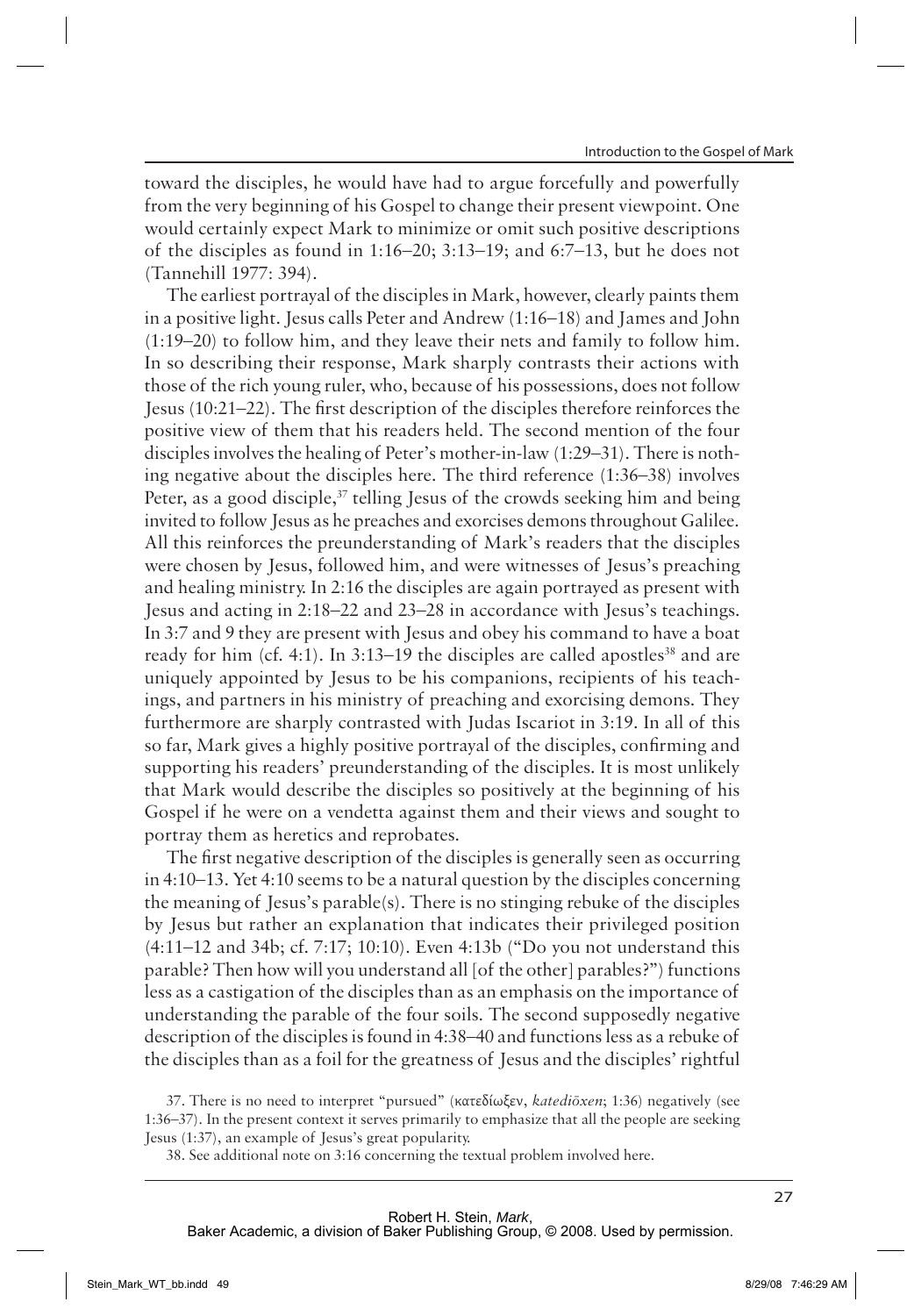awe of "this man," who is Lord of nature. That these verses are also found in the parallels in Matt. 8:25–26 and Luke 8:26 indicates that these evangelists did not see this statement as indicating that the disciples were heretical and disqualified from any leadership role in the church. The next reference to the disciples comes in Mark 5:37–43, where, in contrast to the ridiculing crowd, Peter, James, and John are invited to witness the raising of Jairus's daughter. In 6:1 the disciples continue to follow Jesus, and in 6:7–13 they are sent out as extensions of Jesus's ministry to preach, heal, and cast out demons. Their successful mission is summarized in 6:30. In 6:37 the response of the disciples to Jesus's command to feed the five thousand would probably have been seen as natural by Mark's readers, for they knew that, unlike Jesus, the disciples could not miraculously feed five thousand people. Consequently, they would probably not have understood 6:37 as a failure of the disciples, for no rebuke of the disciples is present. The disciples' response serves rather to heighten Jesus's miracle-working power. He could do things that the disciples could not even dream of doing.

The clearest negative description of the disciples so far comes in Mark's editorial comment in 6:52: "they did not understand about the loaves, but [on the contrary] their heart had been hardened." Here the disciples are described not only as lacking understanding but also as having a hardened heart. Matthew and Luke omit this verse, but Matthew adds the following words in Matt. 14:21: "You of little faith, why did you doubt?" The disciples' hardness of heart is mentioned again in Mark 8:17 and recalls the use of this expression to describe Jesus's critics who seek to kill him (3:5–6). In 7:17 the disciples are again portrayed as seeking further instruction concerning Jesus's teachings (cf. also 10:10), and Jesus is surprised at their lack of understanding (7:18). The latter statement is also found in the parallel in Matt. 15:17, which indicates that for Matthew this was not understood as an attack on the character of the disciples that disqualified them as leaders of the church. Although Mark 8:4 is often given as another example of the disciples' lack of understanding, it functions in Mark not to portray a failure of the disciples but rather to demonstrate the greatness of Jesus in feeding the four thousand. Its presence in the parallel account in Matt. 15:33 and the lack of any rebuke of the disciples or a reference to their dullness indicate this point. On the other hand, in 8:17–21 we have a clear example of the disciples' lack of understanding, and reference is made for the second time to the disciples' hardened hearts (8:17). Although Matthew omits the reference to their hardened hearts, he retains the rest of the account portraying the failure of the disciples (16:5–12).

In the first passion prediction in Mark, we find a harsh rebuke of Peter by Jesus. After Peter's confession in 8:29 that Jesus is the Christ and Jesus's command to secrecy in 8:30, we find Jesus's first passion prediction (8:31; Matt. 16:21; Luke 9:22). In both Mark 8:32 and Matt. 16:23 we find a rejection of Jesus's teaching by Peter followed by a stern rebuke of Peter ("Get behind me, Satan . . ."). The presence of the rebuke in Mark is not due to Mark's attempt to portray Peter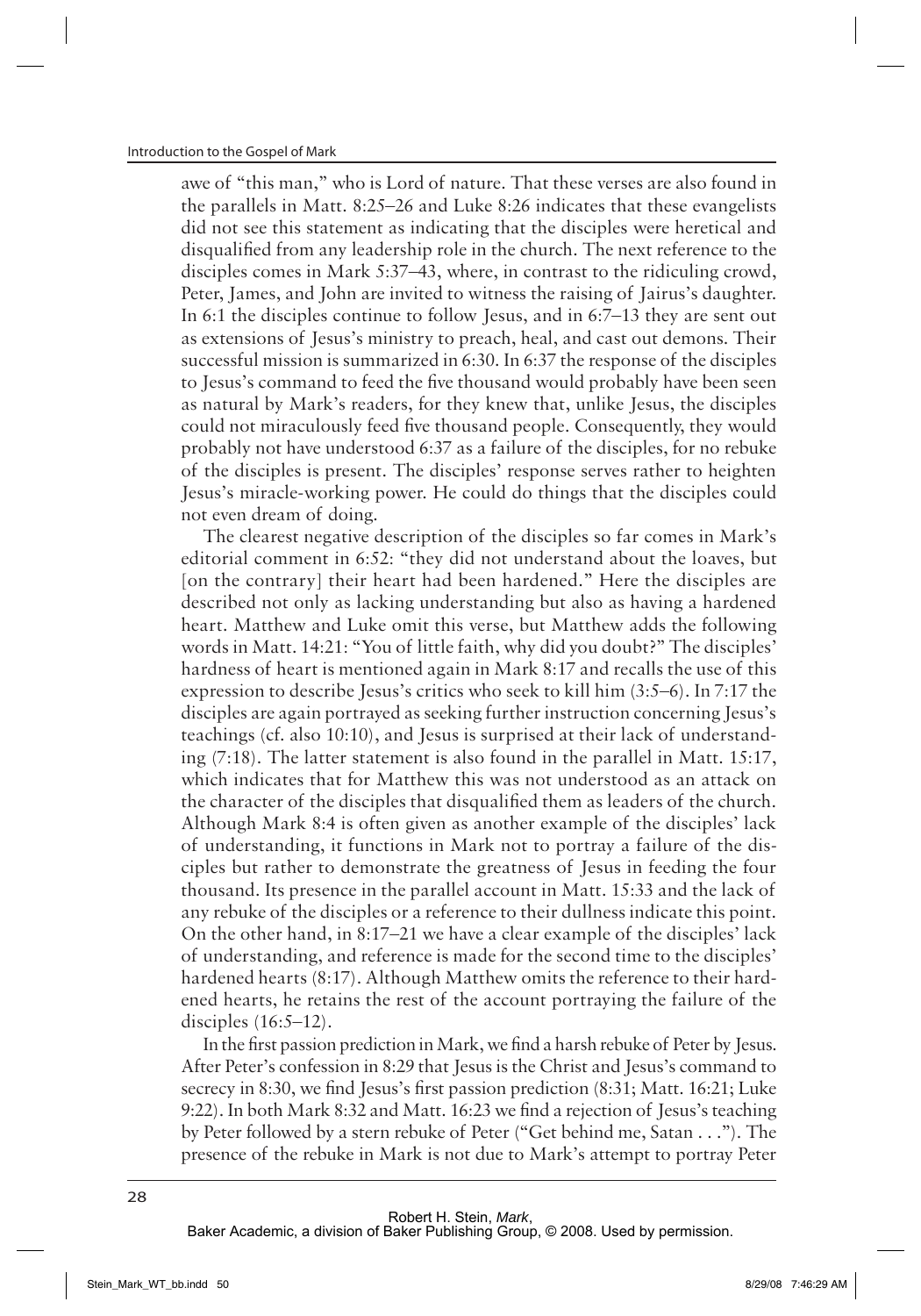negatively but because it was part of the tradition. This is evident in that the rebuke of Peter in Matthew is made even more severe by the addition of "You are a stumbling block to me," and yet in Matt. 16:17–19 Jesus praises Peter's christological confession and attributes to him the leadership role in the early church. Clearly, Matthew had no desire to denigrate Peter in his Gospel, as his omission of various negative statements in Mark indicates. (Cf. his parallels to Mark 6:52; 8:17; 9:32 [note, however, how Luke, who clearly does not seek to demean the disciples, retains and heightens the disciples' lack of understanding in his parallel in 9:45], 34; and 10:35.) The disciples' lack of understanding in the transfiguration account (Mark 9:5–7) is not uniquely Markan but is traditional, as the parallels in Matt. 17:4–5 and Luke 9:33–34 indicate. Indeed, the Markan comment in 9:6 seeks to explain Peter's error in equating Jesus with Moses and Elijah in a more sympathetic way than Luke (9:33) and Matthew (17:4) do. The failure of the disciples in 9:34, while ameliorated in Matt. 18:1, is reported with a clarification in Luke 9:46 that the disciples were debating which one of them was the greatest. The reference to the disciples asking Jesus concerning his teaching on divorce (Mark 10:10; cf. Matthew's addition of a similar question in 13:36) should not be interpreted negatively but is an example of their unique and privileged position of having access to Jesus's private explanations (Mark 4:34). (Is it out of place to point out that teachers in general like to have their students interact with their teachings and ask questions?) Similarly, the amazement of the disciples in 10:24 over Jesus's teaching concerning the difficulty of a rich man entering the kingdom of God functions in Mark to emphasize the cost of discipleship and the reversal of the common belief that wealth and piety were assured signs of God's favor and blessing.

The clear misunderstanding and failure of the disciples to understand what greatness in the kingdom of God involves (10:35–41) is also found in Matt. 20:20–24. Matthew attempts to ameliorate the error by having the selfish request come from their mother rather than from the sons of Zebedee. Nevertheless, Matthew in 20:22–24 portrays Jesus's rebuke in Mark 10:28–41 as directed at James and John. The failure of the disciples at Gethsemane is recorded in all three Synoptic Gospels, and all three rebukes of the disciples in Mark (14:37, 40, 41) are found in Matthew (26:40, 43, 45). Luke in his very abbreviated account of the incident records only the first rebuke (22:46) and in condensed form.39 After Jesus is seized at Gethsemane, Mark mentions the disciples' flight (14:50). This is also mentioned in Matthew (26:56) but not in Luke. The last major failure of the disciples recorded in Mark involves the denial of Peter. All three denials of Peter in Mark (14:68, 70, 71) are found in Matthew (26:70, 72, 74) and Luke (22:57, 58, 60). This indicates that their presence in Mark is due less to a desire to vilify the disciples, for certainly Matthew and Luke do not seek to do so, than to the fact that the incident was part of the tradition of Jesus's passion.

39. In Greek, Luke's account contains only 88 words in comparison to Mark's 181 and Matthew's 194.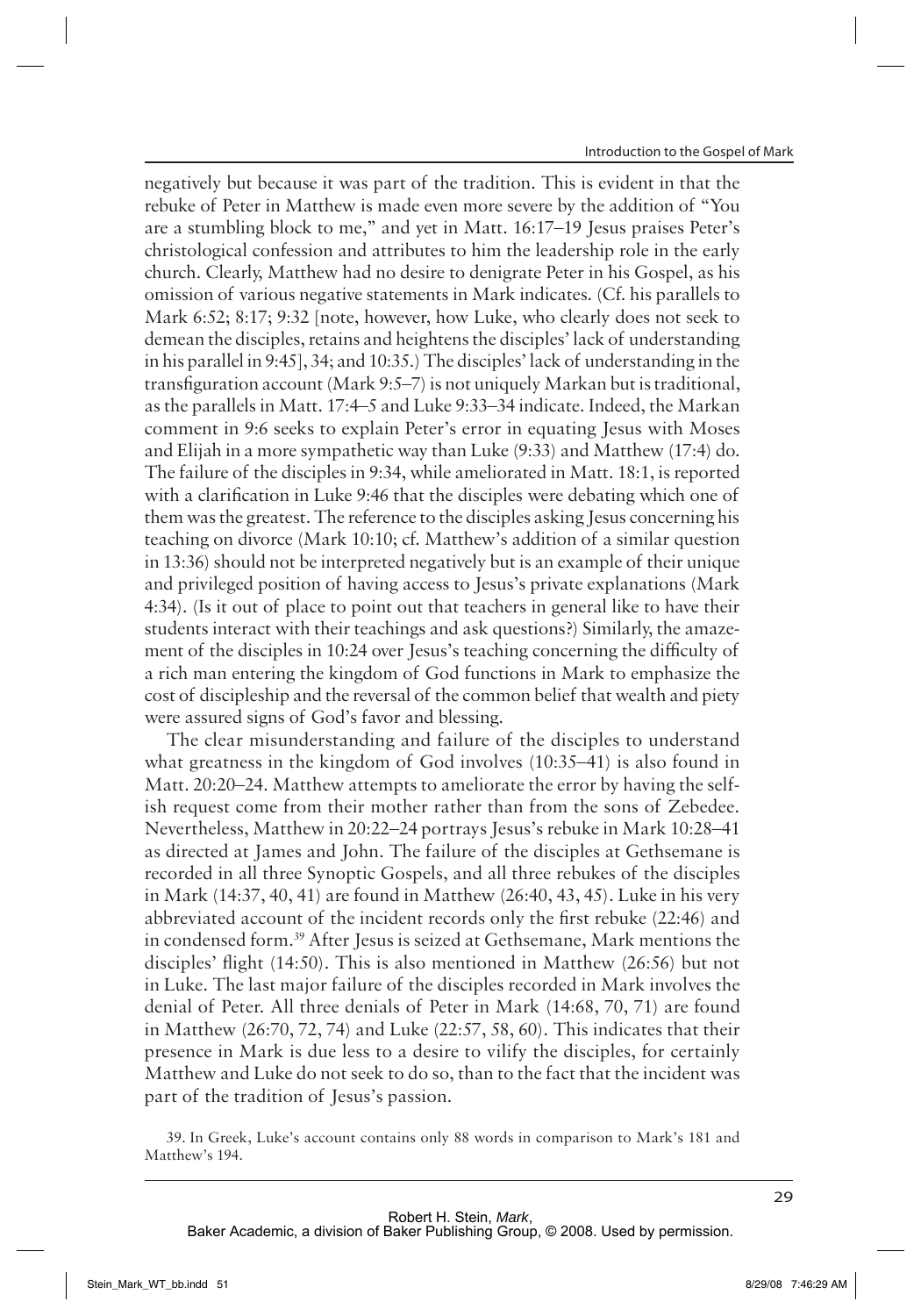As we reflect upon the Markan portrayal of the disciples, we observe the following:

- 1. The preunderstanding of Mark's readers with regard to the disciples was positive, even though they knew of such things as Judas's betrayal, Peter's denial, the disciples' failure at Gethsemane, their desertion at Jesus's arrest, and so on. The portrayal of the disciples in the Jesus traditions was not a brittle, overly romantic fiction of twelve perfect disciples that could easily be shattered. On the contrary, they were well aware not only of their unique role as Jesus's twelve disciples and the leaders of the early church, but also of their failures.
- 2. Mark begins his Gospel with a highly positive portrayal of the disciples. This includes the calling of Peter, Andrew, James, and John, which provides a paradigm of what it means to follow Jesus (1:16–20). Their unique calling by Jesus to carry on his mission (3:13–19) and their successful carrying out of that mission (6:7–13, 30) would reinforce Mark's readers' positive preunderstanding of them. Other material in the early chapters (1:29–31; 2:16, 18–22, 23–26; 3:7–9; 4:10–12, 33–34; 5:1–43; etc.) reveals their presence with Jesus and, lacking any clear negative features, would tend to be interpreted positively by his readers. The supposed exceptions to this found in 4:13 and 38–40 (the latter of which is found in both the Matthean and Lukan parallels) are insufficient to change the positive understanding of Mark's readers into thinking that the disciples were heretics and reprobates. If Mark intended to do this, he "surely failed" (Tannehill 1977: 394).
- 3. Many of the passages in Mark where a severely negative portrayal is found occur in the parallels in Matthew and Luke: Mark 7:18 (cf. Matt. 15:17); 8:4 (cf. Matt. 15:33); 9:5–7 (cf. Matt. 17:4–5; Luke 9:33–34); 9:18 (cf. Matt. 17:16; Luke 9:40); 9:32 (cf. Luke 9:45); 9:33–34 (cf. Luke 9:46); 14:32–42 (cf. Matt. 26:36–46; Luke 22:39–46); 14:50 (cf. Matt. 26:46); 14:66–72 (cf. Matt. 26:69–75; Luke 22:56–62). These passages in Mark do not require us to interpret them as attempts to vilify the disciples any more than their presence in Matthew and Luke and in the gospel traditions require that they be seen in this light.
- 4. Whereas at times Matthew downplays the negative portrayals of the disciples found in Mark (cf. the Matthean parallels to Mark 6:52; 8:17; 9:32, 34; 10:35), at times he intensifies them (cf. Mark 4:38–40/Matt. 8:25–27; Mark 8:32–33/Matt. 16:23; Mark 9:28–29/Matt. 17:19–20; Mark 14:4/ Matt. 26:8), and yet scholars agree that Matthew is not seeking in his Gospel to vilify the disciples and portray them as heretics.
- 5. The clearest examples of Mark's intensifying the disciples' lack of understanding are found in 6:52 (omitted by both Matthew, who adds a reference to Peter's failure in his attempt to walk on the sea, and Luke) and 8:17 (Matthew includes this in 16:9), where in addition to their lack of understanding the disciples are described as having a "hardened heart."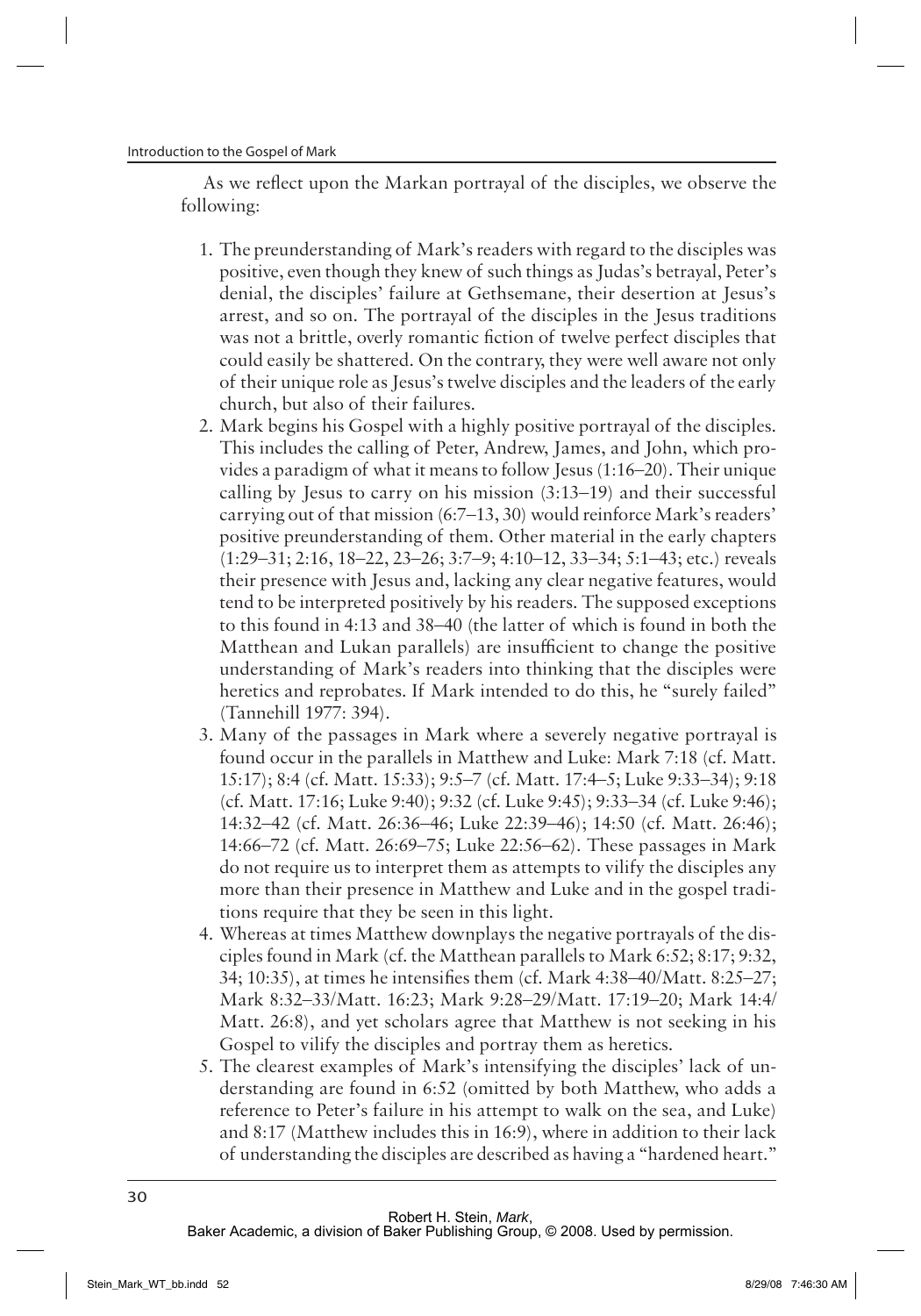The latter expression is especially harsh in that it is used only one other time in Mark: to describe the hardness of heart of Jesus's opponents who seek to kill him (3:5). That 8:17 is in the form of a question and not a statement, however, tends to lessen its harshness somewhat (see  $8:17-20$ ).

6. Just as the beginning of the Gospel portrays the disciples positively, so does the present ending in 16:1–8. The angelic message in 16:7 that the disciples and Peter should go to Galilee, where they will meet the risen Christ, reinforces the prophecy that Jesus had made in 14:28, and this must be understood positively as a regathering of his scattered sheep (14:27) by the risen Christ. I will argue (see Mark 16:1–8, "The Ending of Mark") that the original ending of Mark has been lost, and that it concluded with a resurrection account in which Jesus met the disciples in Galilee. Perhaps Matt. 28:16–20 and John 21 (esp. vv. 15–19) reflect aspects of this missing account. That Mark 14:28 and 16:7 are heavily redactional in nature argues strongly that the evangelist did not want to leave his readers with a negative understanding of the disciples but sought to show how these twelve chosen men, although flawed and imperfect, were reaffirmed as Jesus's disciples and leaders of the church after the resurrection.

For the historian, the question of how the disciples could be so obtuse and dull often loses sight of the pre-Pentecost situation of the disciples. Before Easter and Pentecost, it is easy to see how the passion of Jesus would have been hard to accept. The idea that the Messiah/Christ/Lord's Anointed/Son of David would die by crucifixion was totally foreign to the messianic understanding and hopes of first-century Judaism. For the disciples, it would take the resurrection to change this and put the divine seal of approval on this and other difficult teachings of Jesus. It is therefore not at all inconceivable that the disciples could have responded and reacted in the way portrayed in Mark (France 2002: 29). That Mark at times purposely portrays the disciples in a negative light cannot be denied. Why he chose to do this is unclear. Various suggestions have been made, but none of them is convincing.<sup>40</sup> That the pre-Markan gospel traditions contained such material is evident from the fact that Matthew (and Luke) not only includes such material from his Markan source, but he also adds material from outside Mark that portrays a negative picture of the disciples (cf. Matt. 13:36; 14:28–31; 18:19–20; 28:7). Mark's portrayal of the disciples is in places negative. Yet it is clear that Mark portrays the disciples as chosen by Jesus, and despite their failures they are reunited with Jesus

40. Among the suggestions are the following: Mark sought to portray the paradoxical character of true discipleship, to encourage his readers that their failures can be forgiven and they can be restored, to indicate that discipleship involves both failure and reconciliation, to use the failure of the disciples as a foil for his readers in order to have them follow Jesus more closely, for readers to derive hope from Jesus's gracious attitude toward them despite their failures, to refute a *theios anēr* (divine man) Christology of glory or an overly realized eschatology by demonstrating that the disciples were heretics.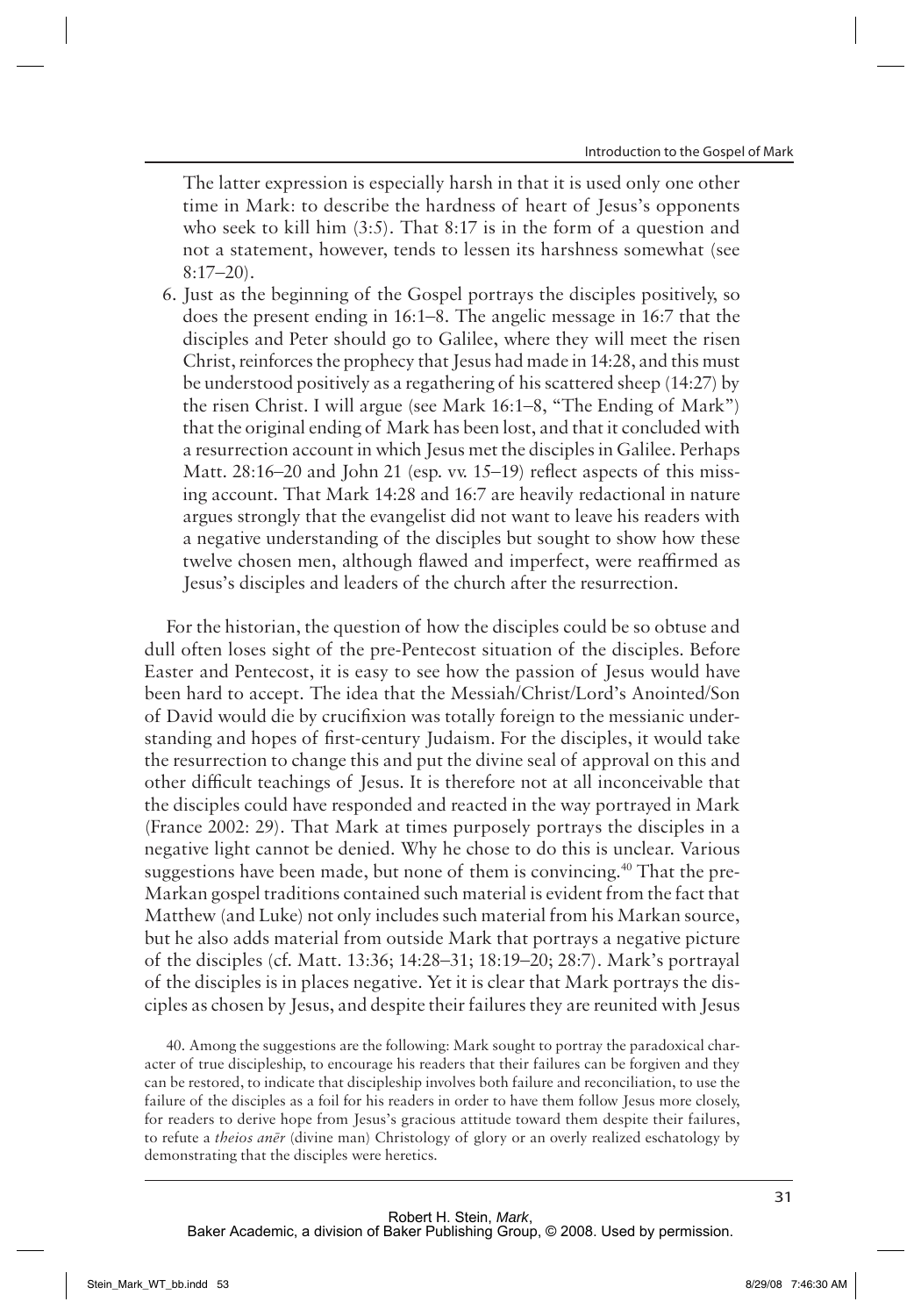after the resurrection (14:28; 16:7; cf. 1 Cor. 15:3–8) to serve as his apostles. That Christians throughout the centuries have found encouragement in this is obvious, but unfortunately the reason for Mark's emphasis of this is not.

#### *Discipleship*

Mark teaches his readers about discipleship in two ways. One is by recounting Jesus's general teaching on the subject, and the other is by narrating different accounts in which Jesus invites various individuals to follow him. The clearest example of the former is found in 8:34–38. Here the general invitation to follow Jesus is extended to "anyone" (note the reference to the crowd in 8:34a) and involves three requirements: denying oneself, taking up one's cross, and following Jesus. The first involves not just denying oneself of things, such as giving up something for Lent, but denying oneself as the determiner of one's goals and purposes in life. It is to deny mastery over one's life and ambitions and place oneself under the lordship of Jesus. That this involves denying various things is evident from the examples of Jesus and of those who chose or chose not to follow him (see below), but these "things" are simply the consequences of denying oneself. Denying oneself refers to an initial act of commitment (an aorist imperative; Best 1981: 32–33). It is a negative command involving an inner decision, and it functions much like the command to repent (1:4, 15; 6:12).

Like the first command, the second, "to take up one's cross," refers to the act of becoming a Christian. Mark understands this as standing in parallel to the first command and giving a specific example of what "denying oneself" might entail. To "take up one's cross" recalls Jesus denying himself (14:36–39) and committing himself to fulfill God's will even to death (8:35; 13:12–13). For Jesus's hearers, Mark's readers, and present-day readers, the figurative nature of this expression was/is self-evident. The command does not require actual martyrdom or a particular form of martyrdom—crucifixion—for all who choose to follow Jesus. Luke makes this clear by adding "daily" to this command (9:23). The expression refers rather to a total commitment to follow Jesus that accepts even the possibility of martyrdom.

In contrast to the first and second requirements, the command "to follow Jesus" is a present imperative and refers to a continuing action. This expression is a popular one in Mark to describe being a Christian, or "follower" of Jesus (1:18; 2:14–15; 9:38; 10:21, 28, 52; 15:41; cf. also the use of a verb followed by "after me" in 1:17 and 20). It emphasizes outward, continual actions and refers to the living out of Jesus's teachings and example, such as loving God with one's entire being and loving one's neighbor as one loves oneself (12:29–31), becoming a servant/slave of others (9:35; 10:43–44), keeping the commandments (10:19), following Jesus above even one's love and commitment to family (9:29; cf. Matt. 10:37–38/Luke 14:26–27 and note that loving Jesus more than one's family is followed immediately by a reference to taking up one's cross), having faith (Mark 1:15; 2:5; 4:40; 5:36; 9:42; 11:22), praying (11:24; 14:38), confessing Jesus and not denying or being ashamed of him (8:38), and removing any stumbling block from one's life (9:43–47).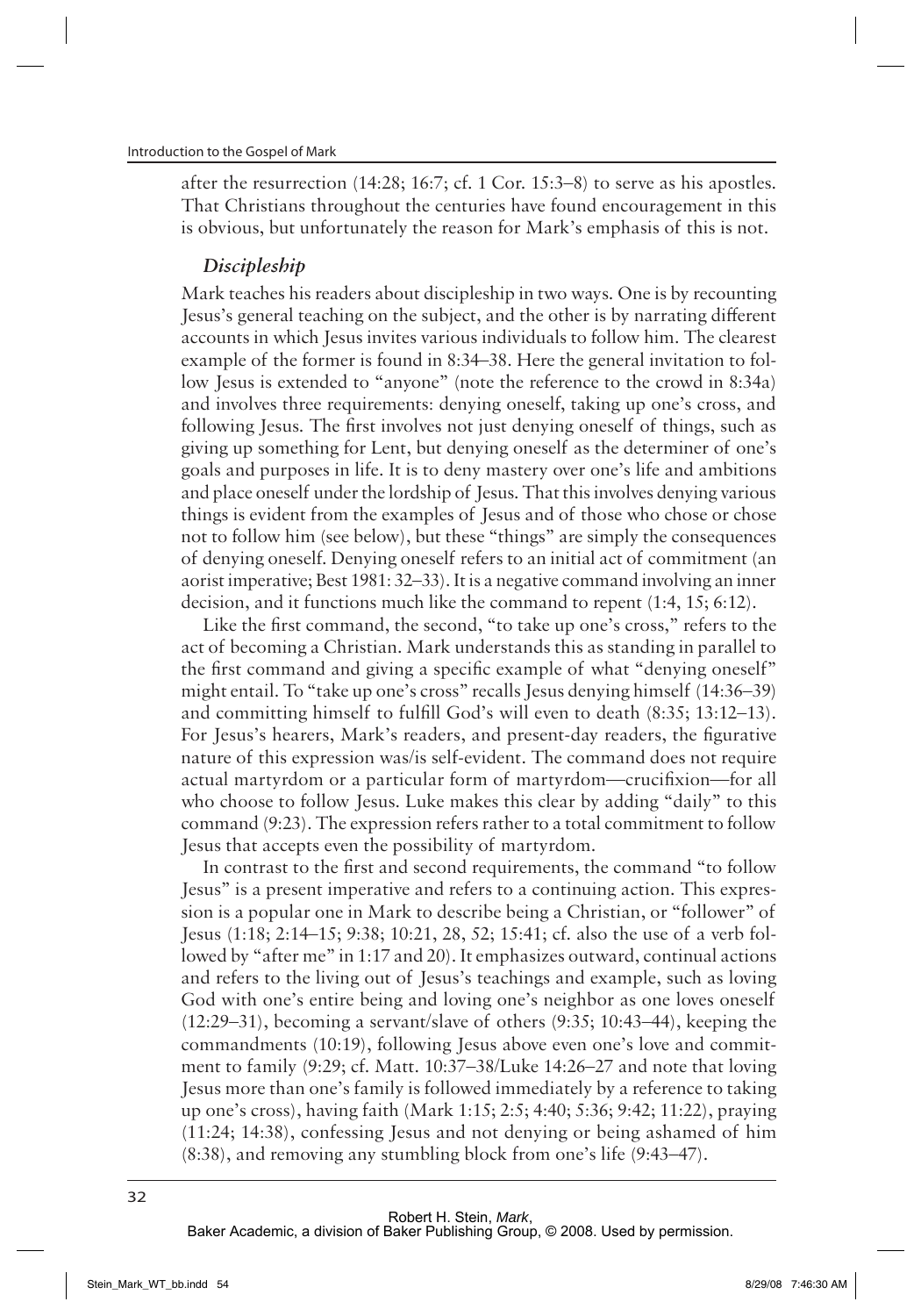Mark also reveals what discipleship consists of through various examples. The greatest example is Jesus. What discipleship demands, Jesus himself lived out. From the beginning he was aware of his forthcoming passion (see below "The Death of Jesus Christ") and denied himself in order to fulfill God's will (14:36, 39). He modeled a life of prayer (1:35; 6:46; 14:32–39) and served as the supreme example of what it means to be a servant of all (10:43–44) by giving his life as a ransom for many (10:45). The disciples also modeled what discipleship involves by denying themselves, as witnessed by their leaving their "nets" or livelihood (1:18) and family (1:20; 10:28–30). Despite their failures, through the grace of forgiveness (14:28; 16:7), they demonstrated what it means to follow Jesus. Positive examples of the importance of faith are found throughout Mark (2:5; 5:28–34; 7:24–30; 10:52; etc.), along with negative examples (see above "The Disciples"). The story of the rich man provides an important example of what it means to deny oneself. Here Jesus points out that entering the kingdom of God involves denying oneself and that, for the rich man, this requires that he sell whatever he has, give it to the poor, and follow Jesus (10:21). Unwilling to do this, he provides a negative example of what not denying oneself involves (10:22) and its consequences (10:22–25; cf. 8:36–37).

#### *The Death of Jesus Christ*

Mark has been described as "a Passion Narrative with an extended introduction." Although this is somewhat exaggerated (chs. 1–13 are more than an "introduction"), this correctly recognizes the central role that the death of Jesus plays in the "gospel of Jesus Christ, the Son of God" (1:1). Already in the second chapter of the Gospel, the Markan Jesus is aware of his future death and refers to it in cryptic terms: "But days will come when the bridegroom will be taken away from them" (2:19–20). Mark's readers at this point know far better than the disciples that this is a reference to Jesus's crucifixion.<sup>41</sup> In chapter 3, after a controversy story involving Jesus healing on the Sabbath (3:1–5), Mark adds the comment that the Pharisees and Herodians took counsel to destroy Jesus (3:6); and after the selection of Judas Iscariot as one of the Twelve, Mark adds the comment, "who also betrayed him" (3:19), thus reminding and preparing his readers for Judas's role in the crucifixion of Jesus.

It is, however, after Peter's confession of Jesus as the Christ at Caesarea Philippi that Mark systematically tells his readers how Jesus at this point begins to teach the disciples of his coming death (cf. 8:31 and Matt. 16:21). Although the death of John the Baptist foreshadows the death of Jesus (Mark 6:14–29), it is at 8:31 that Jesus begins to teach the disciples of the divine necessity (note the "it is necessary" [δεῖ, *dei*] that parallels "it is written" in 9:12; 14:12, 27, 49). Jesus teaches, and Mark emphasizes, that his death is not a tragedy due to fate but is God's plan for Jesus. God is the ultimate cause of

41. This would be especially true if Mark was written to the Roman church, which was familiar with the Pauline message of "Christ crucified" (1 Cor. 1:23; cf. Rom. 6:6).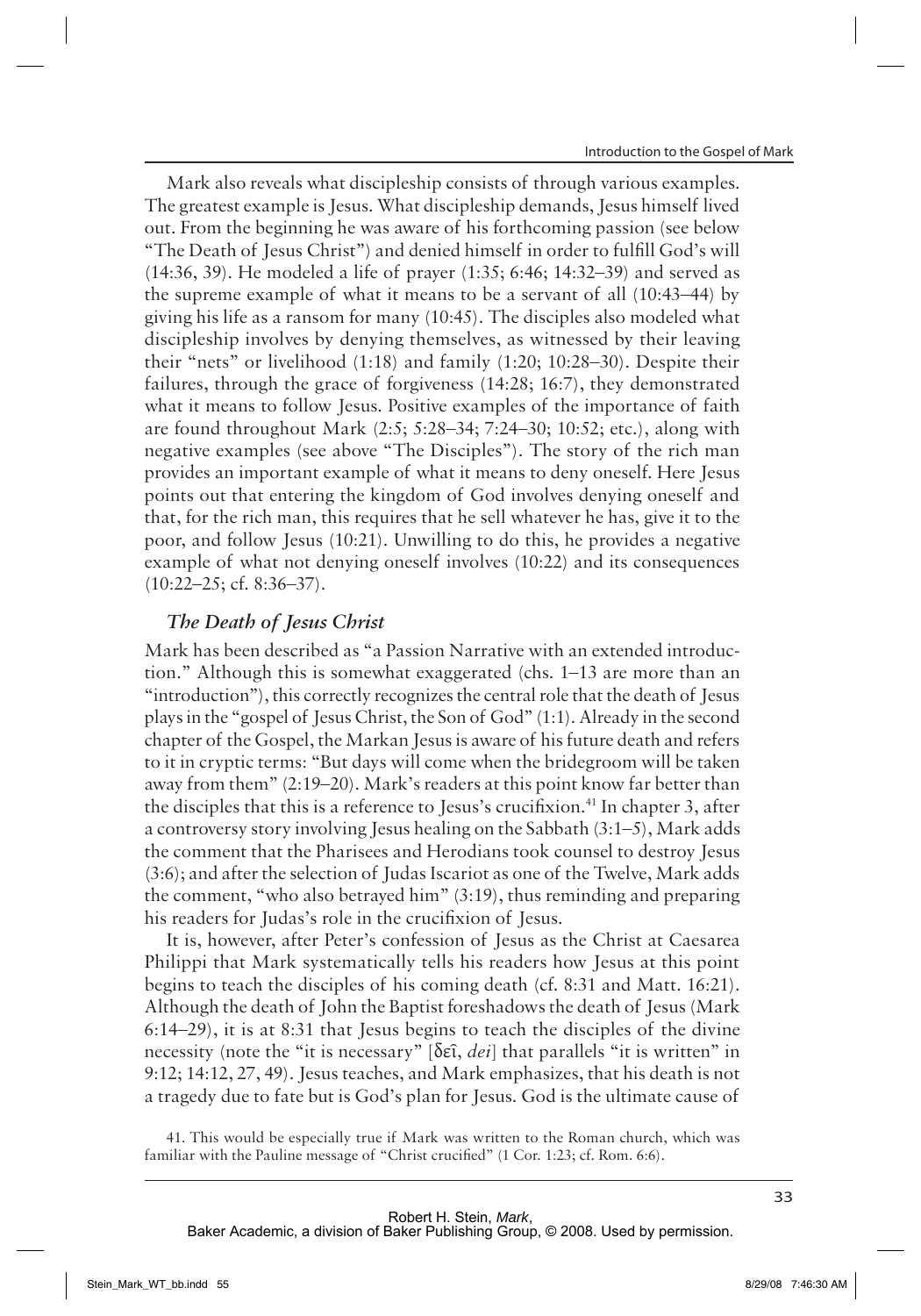Jesus's death. He will smite him (14:27), and Jesus's coming is for this very purpose (10:45). Beginning with 8:31 we find Jesus repeatedly teaching the disciples about his coming death. An allusion to Jesus's crucifixion is found in 8:34, and mention of his death is made after the transfiguration in 9:9–10, but in 9:31 and 10:33–34 we find Jesus explicitly repeating a second and third time that he will soon be killed. The third reference is the most explicit of the three. In 10:45 Jesus teaches that he has been sent by God to give his life as a ransom for many. In 11:18 we find another reference to the religious leadership seeking to kill Jesus. Then, in the parable of the vineyard, Jesus talks about how the religious leadership (the tenants in charge of the vineyard) not only killed the prophets sent to them (the servants of the vineyard owner) but also would kill the owner's "beloved son" (12:6–8), and after the parable Mark adds the comment that the leaders sought to seize Jesus but could not because of the crowd (12:12).

In 14:1–2 we read of the desire of the chief priests and scribes to kill Jesus and how the presence of the people thwarted their desire. Sandwiched between this and how Judas provided the opportunity for the chief priests to do this (14:10–11) is the account of an unnamed woman in Bethany anointing Jesus  $(14:3-9)$ . Jesus interprets this generous act of love as preparing him for his coming death (14:8). The account of the Last Supper not only refers to the betrayal of Jesus (14:18–21) and his death (14:22–25) but also explains that his death is sacrificial in nature, sealing a new covenant (14:24). Jesus will be smitten by God himself, for the Scripture states that this is the divine purpose of his life (14:27). At Gethsemane Jesus struggles with this divine purpose, which is described as a "cup" that he must drink (14:36a–b, 39; cf. 10:38–39). Yet he submits, for his death is the will of God (14:36c). At this point the death of Jesus is described by various narratives. The first involves his betrayal and seizure (14:43–50), and what is taking place is described as the will of God as revealed in the Scriptures (14:49). This is followed by Jesus's trial before the Sanhedrin (14:53–65) and his condemnation to death (14:64). After the account of Peter's denial (14:66–72), we read of Jesus's trial before Pilate (15:1–15), in which Jesus is sentenced to be crucified, and then of the crucifixion (15:16–41), burial (15:42–47), and resurrection (16:1–8).

It is obvious that Mark seeks to emphasize that Jesus's death is part of the divine plan for his life. It is not a tragedy, an example of how things can take an unfortunate turn or how the best laid plans can go awry. On the contrary, in the death of Jesus all things go exactly according to the divine plan. It is God's plan, foretold centuries earlier in the Scriptures, that Jesus should die in order to be a ransom for many (10:45) and by his sacrificial death seal a new covenant that God is making with his people (14:24). Thus Jesus willingly accepts the cup given to him. There is nothing new or unique in Mark's portrayal of the death of Jesus. It is traditional. That he emphasizes this in his Gospel is clear, but *why* he does so is unclear. Attempts to reconstruct the specific situation or concern that Mark sought to address is debated. There have been numerous suggestions: to combat a *theios anēr* (divine man) Christology that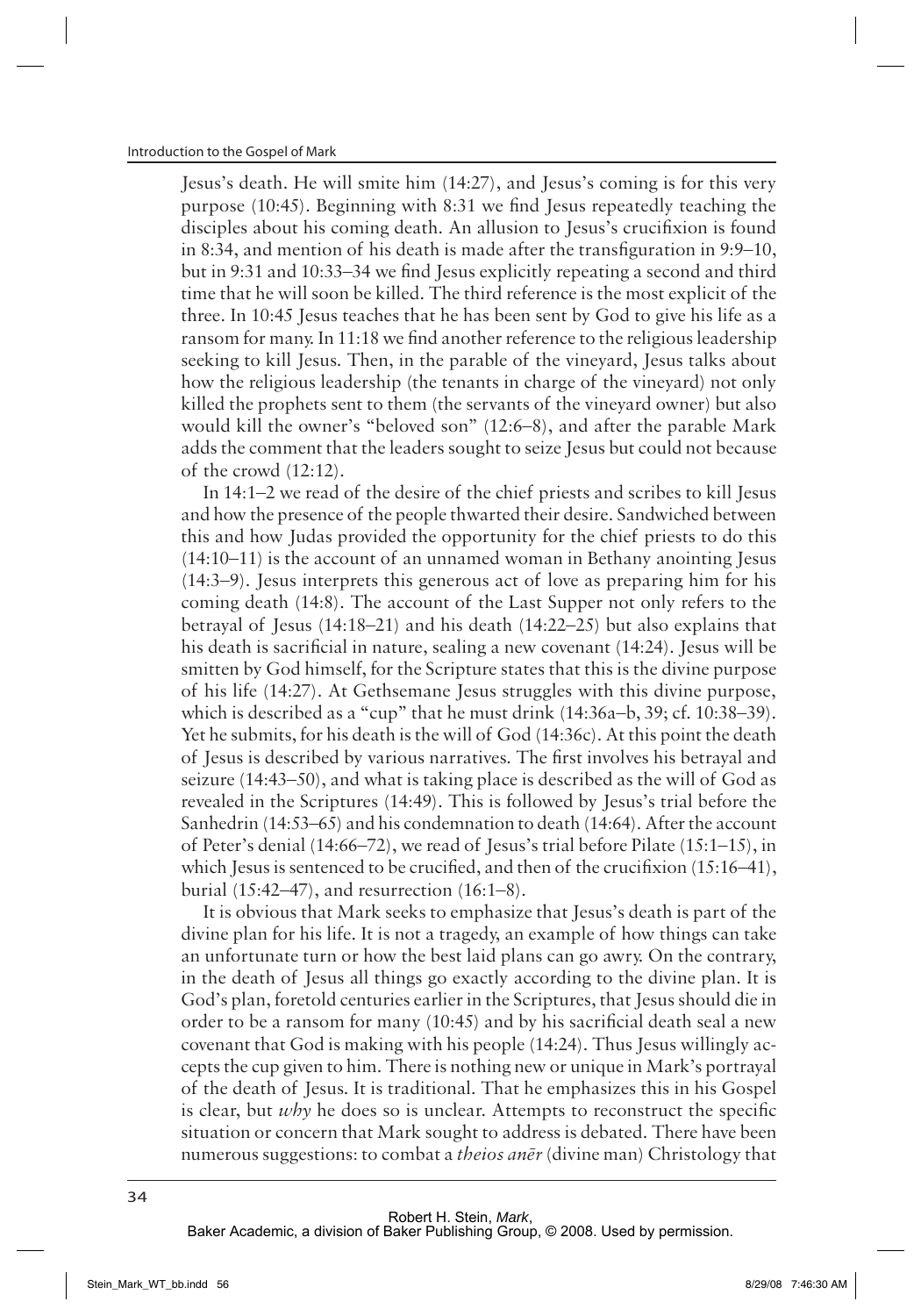emphasized the glory and majesty of the earthly Son of God; to explain why Jesus Christ, the Son of God, died such a shameful death; to encourage his readers who were facing persecution and death and help them accept their situation and face it with courage by showing how Jesus faced persecution and death; to emphasize that Jesus did not die as a revolutionary but that the human cause of his death was the jealousy and animosity of the Jewish leadership; to emphasize that God's will and purpose was the ultimate cause of Jesus's death; and so on. Some of these explanations are less likely than others, but all are speculative and none can be demonstrated from the text of Mark. Fortunately, however, we can know *what* Mark is emphasizing in his Gospel, even if the exact understanding of the *why* eludes us.

## **An Outline of the Gospel of Mark**

The following outline of the Gospel of Mark is intentionally worded to remind the reader that, according to Mark 1:1, this Gospel is about "Jesus Christ, the Son of God."

- I. Prologue: The beginning of the good news about Jesus Christ, the Son of God (1:1–13)
	- A. The witness of John the Baptist to Jesus (1:1–8)
	- B. The baptism of Jesus (1:9–11)
	- C. The temptation of Jesus (1:12–13)
- II. Who is this Jesus? Part  $1(1:14-3:6)$ 
	- A. A summary of Jesus's message (1:14–15)
	- B. Jesus calls the first disciples (1:16–20)
	- C. Jesus's healing ministry in Capernaum and Galilee (1:21–45)
		- 1. Jesus's authority as a teacher (1:21–28)
		- 2. An evening in Capernaum (1:29–34)
		- 3. Jesus's ever-increasing fame (1:35–39)
		- 4. Jesus heals a leper (1:40–45)
	- D. Jesus's mighty acts in Capernaum and Galilee (2:1–3:6)
		- 1. Jesus forgives the sins of a paralytic (2:1–12)
		- 2. Jesus dines with toll collectors and sinners (2:13–17)
		- 3. Jesus and fasting do not mix (2:18–22)
		- 4. Jesus and the Sabbath, part 1 (2:23–28)
		- 5. Jesus and the Sabbath, part 2 (3:1–6)
- III. Who is this Jesus? Part 2 (3:7–6:6a)
	- A. A summary of Jesus's ministry (3:7–12)
	- B. Jesus calls the twelve apostles (3:13–19)
	- C. Jesus, his family, and Beelzebul (3:20–35)
	- D. Jesus teaches in parables (4:1–34)
		- 1. Jesus's parable of the sower, seed, and soils (4:1–9)
		- 2. Jesus's purpose for teaching in parables (4:10–12)
		- 3. Jesus's interpretation of the parable of the soils (4:13–20)

Robert H. Stein, *Mark*,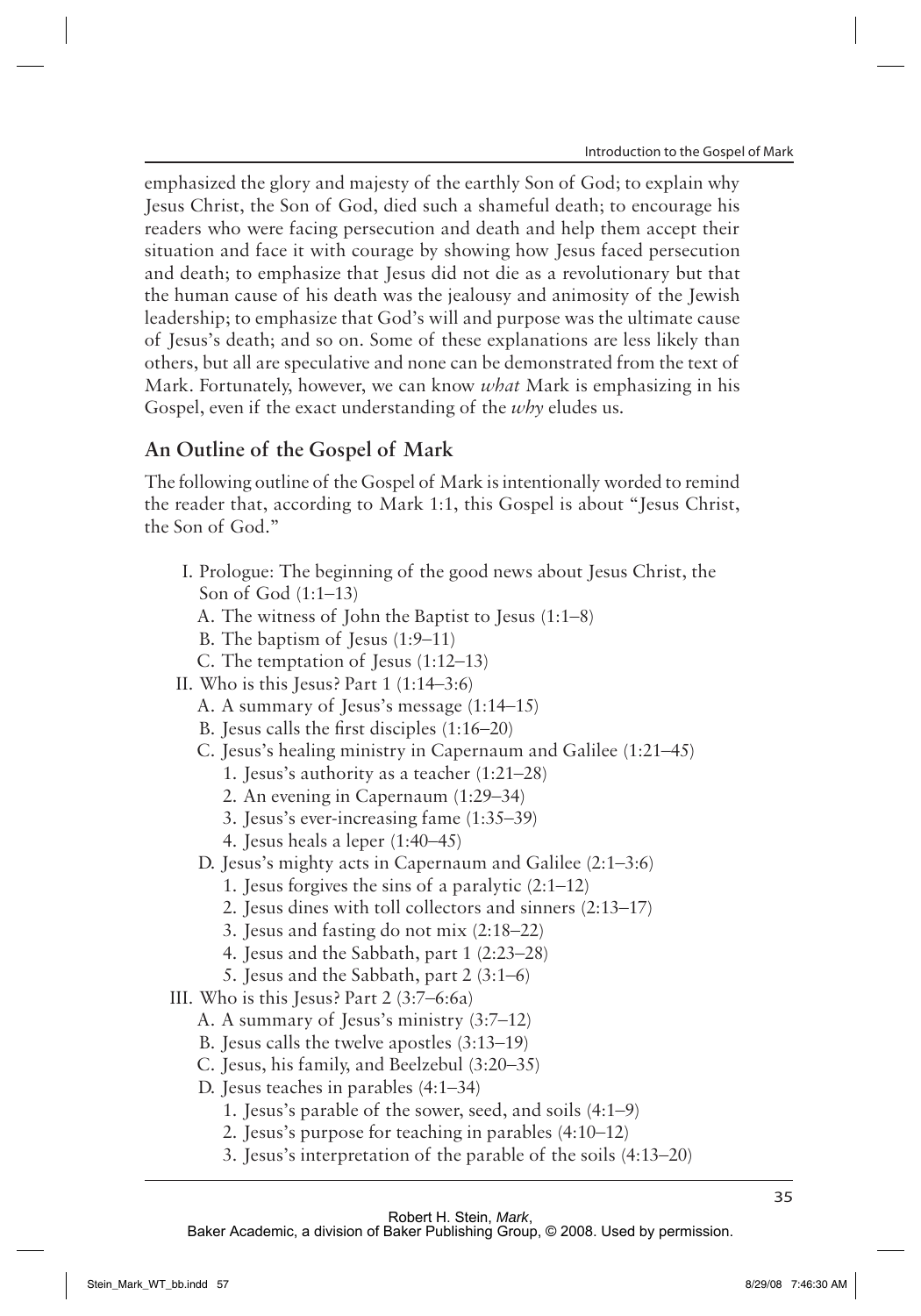- 4. Jesus's parables of the lamp and the measure (4:21–25)
- 5. Jesus's parables of the seed growing secretly and the mustard seed (4:26–34)
- E. Jesus—Lord of nature, demons, disease, and death (4:35–5:43)
	- 1. Jesus—Lord of nature (4:35–41)
	- 2. Jesus—Lord of demons (5:1–20)
	- 3. Jesus—Lord of disease and death (5:21–43)
- F. Jesus encounters unbelief in Nazareth (6:1–6a)
- IV. Mission and misunderstanding: Part 3 (6:6b–8:21)
	- A. A summary of Jesus's ministry and the mission of his disciples  $(6:6b-13)$
	- B. The death of John the Baptist (6:14–29)
	- C. Jesus feeds the five thousand (6:30–44)
	- D. Jesus walks on the sea (6:45–52)
	- E. A summary of Jesus's healings at Gennesaret (6:53–56)
	- F. Jesus and the tradition of the elders (7:1–23)
	- G. Jesus and the Syrophoenician woman (7:24–30)
	- H. Jesus heals a deaf mute (7:31–37)
	- I. Jesus feeds the four thousand (8:1–9)
	- J. Jesus is asked for a sign (8:10–13)
	- K. Jesus's miracles of the two feedings recalled (8:14–21)
- V. On the way to Jerusalem: Part 4 (8:22–10:52)
	- A. Jesus heals the blind man of Bethsaida (8:22–26)
	- B. Peter's confession and Jesus's first passion prediction (8:27–33)
	- C. Jesus's invitation to discipleship (8:34–9:1)
	- D. Jesus is transfigured (9:2–8)
	- E. The Son of Man and the return of Elijah (9:9–13)
	- F. Jesus performs a difficult exorcism (9:14–29)
	- G. Jesus's second passion prediction (9:30–32)
	- H. Jesus's teachings on discipleship (9:33–50)
	- I. Jesus's teaching concerning divorce (10:1–12)
	- J. Jesus blesses the children (10:13–16)
	- K. Jesus, the rich man, and eternal life (10:17–31)
	- L. Jesus's third passion prediction (10:32–34)
	- M. The misguided request of James and John (10:35–45)
	- N. Jesus heals a second blind man (10:46–52)
- VI. Jesus's entry into Jerusalem: Part 5 (11:1–13:37)
	- A. Jesus's messianic entry into Jerusalem (11:1–11)
	- B. Jesus's judgment of the fig tree and the temple (11:12–25)
	- C. Jesus questioned concerning his authority (11:27–33)
	- D. Jesus's parable of the vineyard (12:1–12)
	- E. The Pharisees and Herodians seek to trick Jesus (12:13–17)
	- F. The Sadducees seek to trick Jesus (12:18–27)
	- G. A scribe asks Jesus about the great commandment (12:28–34)
	- H. Jesus's question concerning the Messiah (12:35–37)